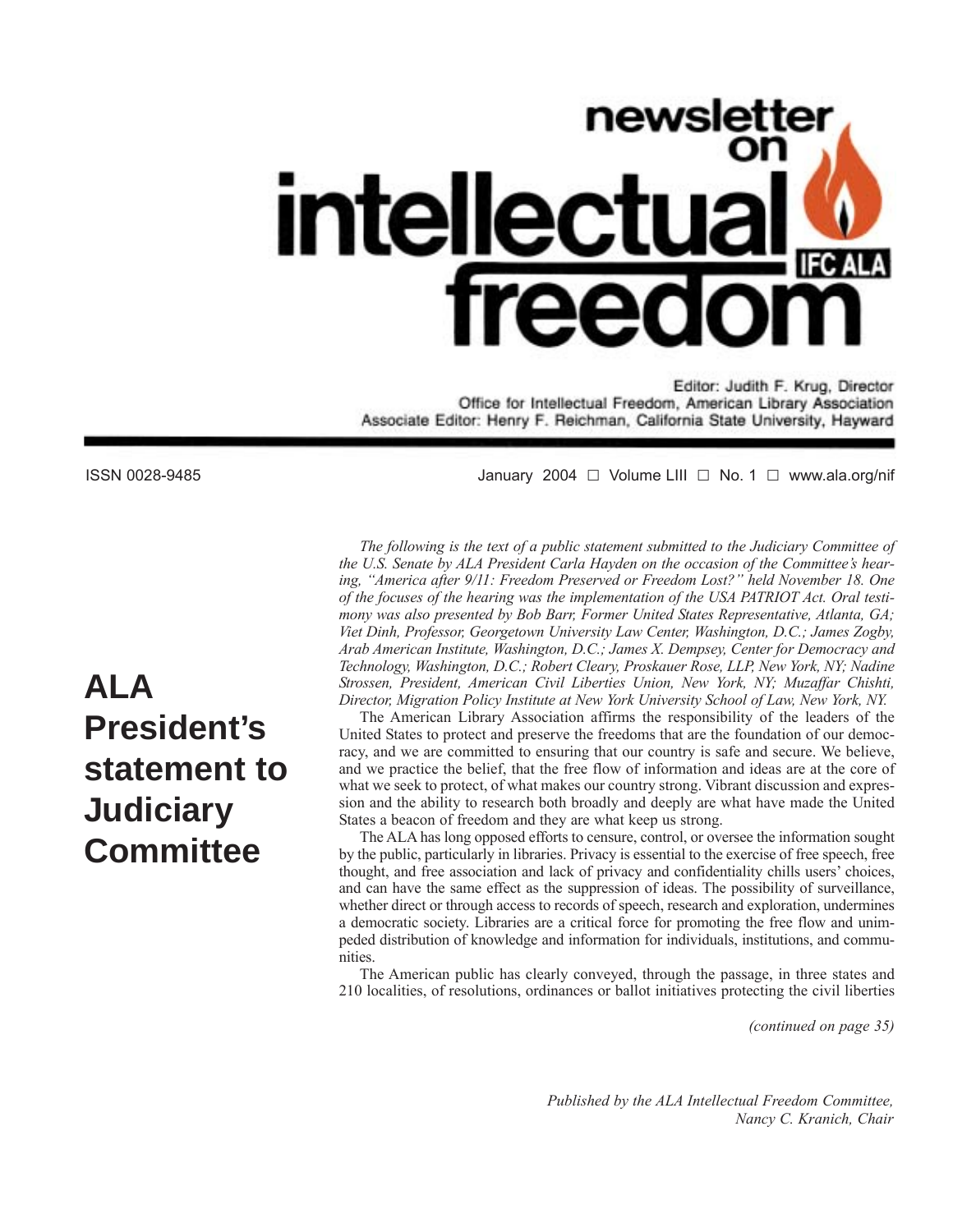# **in this issue**

| in review: The War on the Bill of Rights and<br>the Gathering Resistance and In Defense of<br>Liberty: The Story of America's Bill of Rights6 |
|-----------------------------------------------------------------------------------------------------------------------------------------------|
| censorship dateline: libraries, schools, student                                                                                              |
| from the bench: U.S. Supreme Court, telemarketing,<br>press freedom, illegal detention, privacy 15                                            |
| is it legal?: libraries, schools, parody and satire,<br>broadcasting, copyright, privacy, etc21                                               |
| success stories: libraries, broadcasting 27                                                                                                   |

## **targets of the censor**

| books |  |
|-------|--|
|       |  |
|       |  |
|       |  |
|       |  |
|       |  |
|       |  |
|       |  |

## **periodicals**

## **theater**

|--|--|--|--|--|--|

Views of contributors to the **Newsletter on Intellectual Freedom** are not necessarily those of the editors, the Intellectual Freedom Committee, or the American Library Association.

#### (ISSN 0028-9485)

*Newsletter on Intellectual Freedom* is published bimonthly (Jan., Mar., May, July, Sept., Nov.) by the American Library Association, 50 E. Huron St., Chicago, IL 60611. The newsletter is also available online at www.ala.org/nif. Subscriptions: \$70 per year (print), which includes annual index; \$50 per year (electronic); and \$85 per year (both print and electronic). For multiple subscriptions to the same address, and for back issues, please contact the Office for Intellectual Freedom at 800-545-2433, ext. 4223 or oif@ala.org. Editorial mail should be addressed to the Office of Intellectual Freedom, 50 E. Huron St., Chicago, Illinois 60611. Periodical postage paid at Chicago, IL at additional mailing offices. POST-MASTER: send address changes to Newsletter on Intellectual Freedom, 50 E. Huron St., Chicago, IL 60611.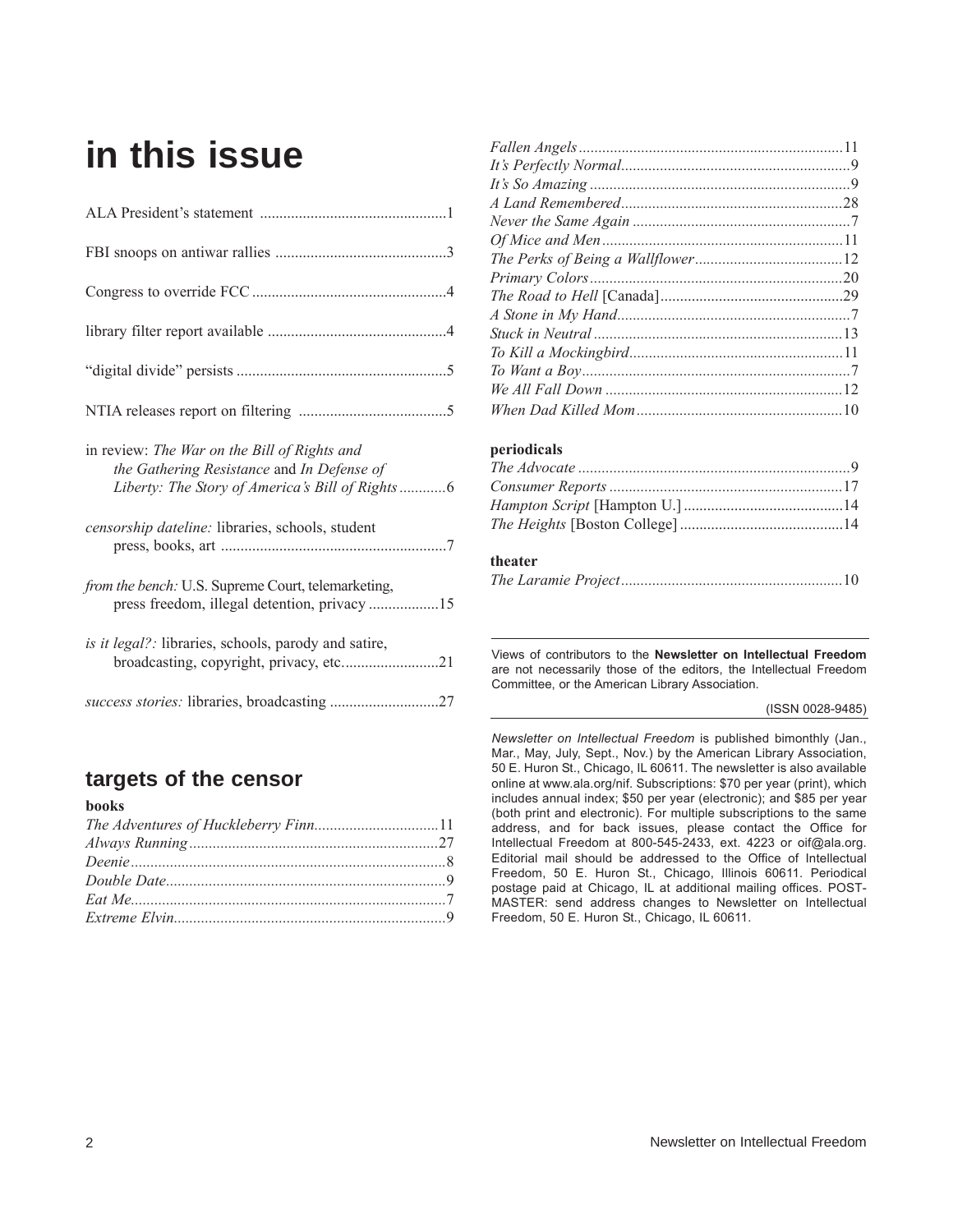## **FBI snoops on antiwar rallies**

The Federal Bureau of Investigation has collected extensive information on the tactics, training and organization of antiwar demonstrators and has advised local law enforcement officials to report any suspicious activity at protests to its counterterrorism squads, according to interviews and a confidential bureau memorandum reported in the *New York Times*.

The memorandum, which the bureau sent to local law enforcement agencies in October in advance of antiwar demonstrations in Washington and San Francisco, detailed how protesters have sometimes used "training camps" to rehearse for demonstrations, the Internet to raise money and gas masks to defend against tear gas. The memorandum analyzed lawful activities like recruiting demonstrators, as well as illegal activities like using fake documentation to get into a secured site.

FBI officials said the intelligence-gathering effort was aimed at identifying anarchists and "extremist elements" plotting violence, not at monitoring the political speech of law-abiding protesters.

The initiative won the support from some local police, who view it as a critical way to maintain order at large-scale demonstrations. Indeed, some law enforcement officials said they believed the FBI's approach had helped to ensure that nationwide antiwar demonstrations in recent months, drawing hundreds of thousands of protesters, remained largely free of violence and disruption.

But some civil rights advocates and legal scholars said the monitoring program could signal a return to the abuses of the 1960s and 1970s, when J. Edgar Hoover was the FBI director and agents routinely spied on political protesters like the Rev. Dr. Martin Luther King Jr.

"The FBI is dangerously targeting Americans who are engaged in nothing more than lawful protest and dissent," said Anthony Romero, executive director of the American Civil Liberties Union. "The line between terrorism and legitimate civil disobedience is blurred, and I have a serious concern about whether we're going back to the days of Hoover."

Herman Schwartz, a constitutional law professor at American University who has written about FBI history, said collecting intelligence at demonstrations is probably legal. But he added: "As a matter of principle, it has a very serious chilling effect on peaceful demonstration. If you go around telling people, 'We're going to ferret out information on demonstrations,' that deters people. People don't want their names and pictures in FBI files."

The abuses of the Hoover era, which included efforts by the FBI to harass and discredit Hoover's political enemies under a program known as Cointelpro, led to tight restrictions on FBI investigations of political activities. Those restrictions were relaxed significantly last year, when Attorney General John Ashcroft issued guidelines giving agents authority to attend political rallies, mosques and any event "open to the public."

Ashcroft said the September 11 attacks made it essential that the FBI be allowed to investigate terrorism more aggressively. The bureau's recent strategy in policing demonstrations is an outgrowth of that policy, officials said.

"We're not concerned with individuals who are exercising their constitutional rights," one FBI official commented. "But it's obvious that there are individuals capable of violence at these events. We know that there are anarchists that are actively involved in trying to sabotage and commit acts of violence at these different events, and we also know that these large gatherings would be a prime target for terrorist groups."

Civil rights advocates, relying largely on anecdotal evidence, have complained for months that federal officials have surreptitiously sought to suppress the First Amendment rights of antiwar demonstrators. Critics of the Bush administration's Iraq policy, for instance, have sued the government to learn how their names ended up on a "no fly" list used to stop suspected terrorists from boarding planes. Civil rights advocates have accused federal and local authorities in Denver and Fresno, California, of spying on antiwar demonstrators or infiltrating planning meetings. And the New York Police Department this year questioned many of those arrested at demonstrations about their political affiliations, before halting the practice and expunging the data in the face of public criticism.

The FBI memorandum, however, appears to offer the first corroboration of a coordinated, nationwide effort to collect intelligence regarding demonstrations. Circulated on October 15, just ten days before many thousands gathered in Washington and San Francisco to protest the American occupation of Iraq, the memorandum noted that the bureau "possesses no information indicating that violent or terrorist activities are being planned as part of these protests" and that "most protests are peaceful events."

But it pointed to violence at protests against the International Monetary Fund and the World Bank as evidence of potential disruption. Law enforcement officials said in interviews that they had become particularly concerned about the ability of antigovernment groups to exploit demonstrations and promote a violent agenda.

"What a great opportunity for an act of terrorism, when all your resources are dedicated to some big event and you let your guard down," a law enforcement official involved in securing recent demonstrations said. "What would the public say if we didn't look for criminal activity and intelligence at these events?"

The memorandum urged local law enforcement officials "to be alert to these possible indicators of protest activity and report any potentially illegal acts" to counterterrorism task forces run by the FBI. It warned about an array of threats, including homemade bombs and the formation of human chains.

The memorandum discussed demonstrators' "innovative strategies," like the videotaping of arrests as a means of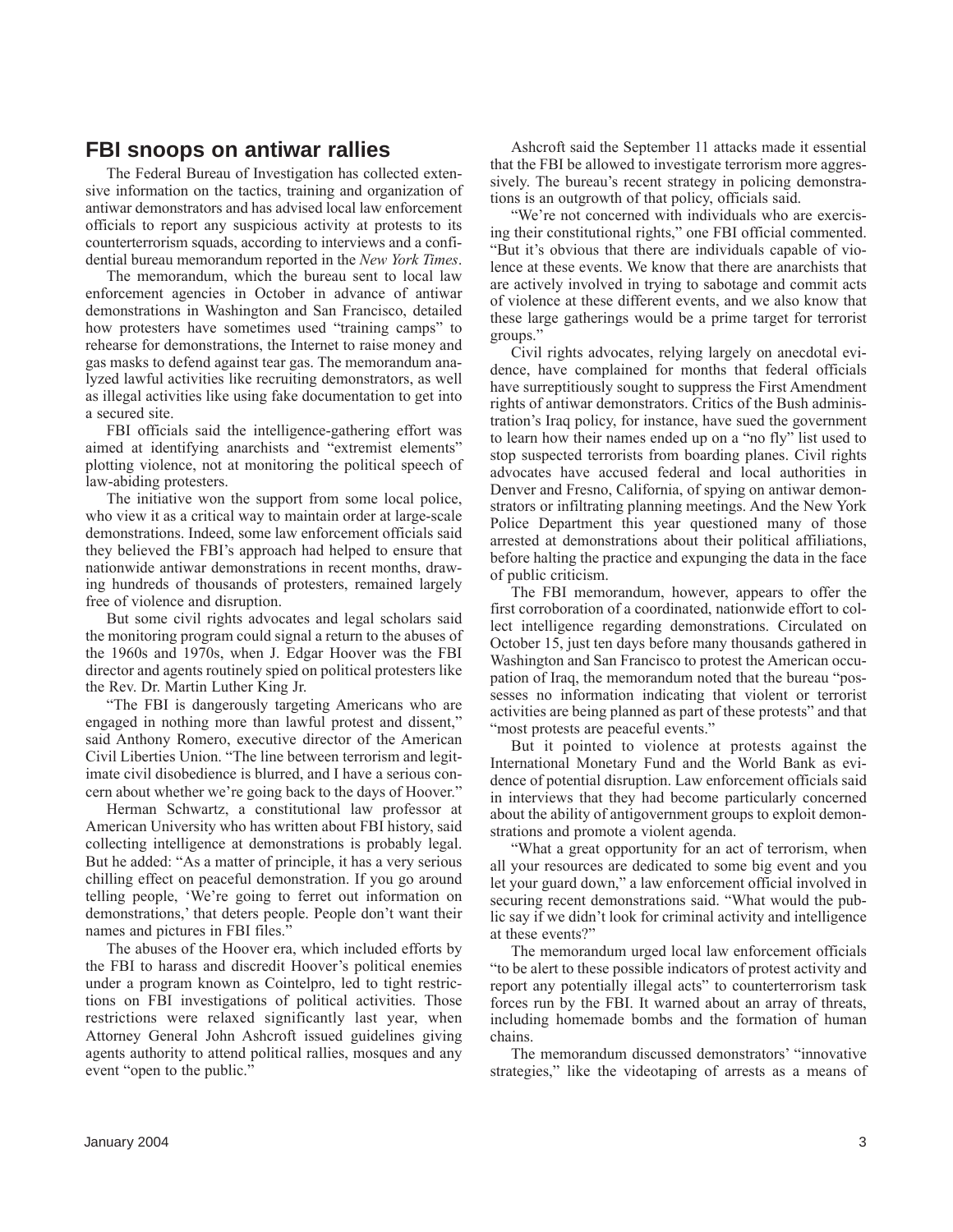"intimidation" against the police. And it noted that protesters "often use the Internet to recruit, raise funds and coordinate their activities prior to demonstrations."

"Activists may also make use of training camps to rehearse tactics and counter-strategies for dealing with the police and to resolve any logistical issues," the memorandum continued. It also noted that protesters may raise money to help pay for lawyers for those arrested.

FBI counterterrorism officials developed the intelligence cited in the memorandum through firsthand observation, informants, public sources like the Internet, and other methods, officials said. Officials said the FBI treats demonstrations no differently than other large-scale and vulnerable gatherings. The aim, they said, was not to monitor protesters but to gather intelligence.

Critics said they remained worried. "What the FBI regards as potential terrorism," Romero said, "strikes me as civil disobedience." Reported in: *New York Times*, November 23. □

## **Congress appears set to override FCC**

Advocates of strict limits on ownership of television stations expressed confidence November 20 that Congressional negotiators would resist White House pressure to allow broadcast networks to buy more local stations. The previous day House and Senate negotiators agreed to block changes adopted by the Federal Communications Commission that allow the networks to buy stations that reach as many as 45 percent of the nation's television viewers, up from 35 percent now.

The rebuff to the commission, backed by large majorities in both chambers, was added by conference negotiators to a \$285 billion omnibus spending bill intended to keep large portions of the federal government operating through next year. The White House has threatened to veto any bill that turns back the commission's plan to ease ownership limits.

"We've been very public with our position, and that hasn't changed," said J. T. Young, a spokesman for the White House budget office, which said that the relaxed limits "more accurately reflect the changing media landscape."

But supporters of the limits, including several Republicans, said they did not take the veto threat very seriously. President Bush has yet to veto a single piece of legislation and is considered unlikely to block a broad spending bill that keeps the government operating. Doing so could annoy members of Congress, who were hoping to recess for the rest of the year.

A senior Republican leadership aide said that Congressional leaders would know whether the White House was serious about vetoing the omnibus bill and that they had not received a strong signal of opposition. Senator Ted Stevens (R-AK) chairman of the Appropriations Committee, said that he and other opponents of the FCC's plan might get a reproof from the White House but not a veto.

Gene Kimmelman, Washington director of the Consumers Union and an opponent of the relaxed limits, said Republican negotiators would not have agreed to the provision blocking the FCC plans without tacit administration consent.

"I believe this is finally it," he said. "This signals that the White House has capitulated on this issue in the face of enormous bipartisan support for the lower ownership cap and an avalanche of public outrage about large media companies becoming even larger."

In July, the House voted 400 to 21 to roll back the commission's rule, supported by a coalition of liberal and conservative groups with concerns about network programming and the concentration of broadcast ownership. The Senate took a similar stand in September on a 55-to-40 vote.

Sen. Byron L. Dorgan (D-ND), a strong opponent of the commission's action, said the willingness of negotiators to defy the administration demonstrated the depth of feeling on the issue around the country, which has made itself felt via mailrooms and switchboards across Capitol Hill. "Obviously, the administration completely misjudged the reaction of the American people to this move," Dorgan said. "If they were out there talking to people, they would know about all the trash that people feel is coming over their transom through television sets and radios. People sense there isn't much they can do about it because of the lack of localism in broadcasting."

The conference agreement does not affect two other related rules issued by the FCC last summer, one that would relax limits on how many stations a broadcaster could own in a single market and another that would allow a broadcaster to own a dominant daily newspaper in the same local market. The Senate voted to roll back both of those rules, but the House did not, and negotiators included the limits on national ownership only in the conference report. Reported in: *New York Times*, November 21.  $\Box$ 

## **Internet filters and public libraries report now available**

*Internet Filters and Public Libraries*, by David L. Sobel, is a new First Report now available from the First Amendment Center at www.firstamendmentcenter.org. Sobel, general counsel of the Electronic Privacy Information Center, examines the effects of the U.S. Supreme Court's June 2003 ruling in *U.S*. v. *American Library Association*, which declared the Children's Internet Protection Act constitutional. CIPA mandates that libraries accepting federal funds install filtering software to block access to material that is "obscene," "child pornography" or "harmful to minors."

"Even as it recognized that 'a filter set to block pornography may sometimes block other sites that present neither obscene nor pornographic material,'" Sobel writes, "the Court ruled that CIPA does not violate patrons' First Amendment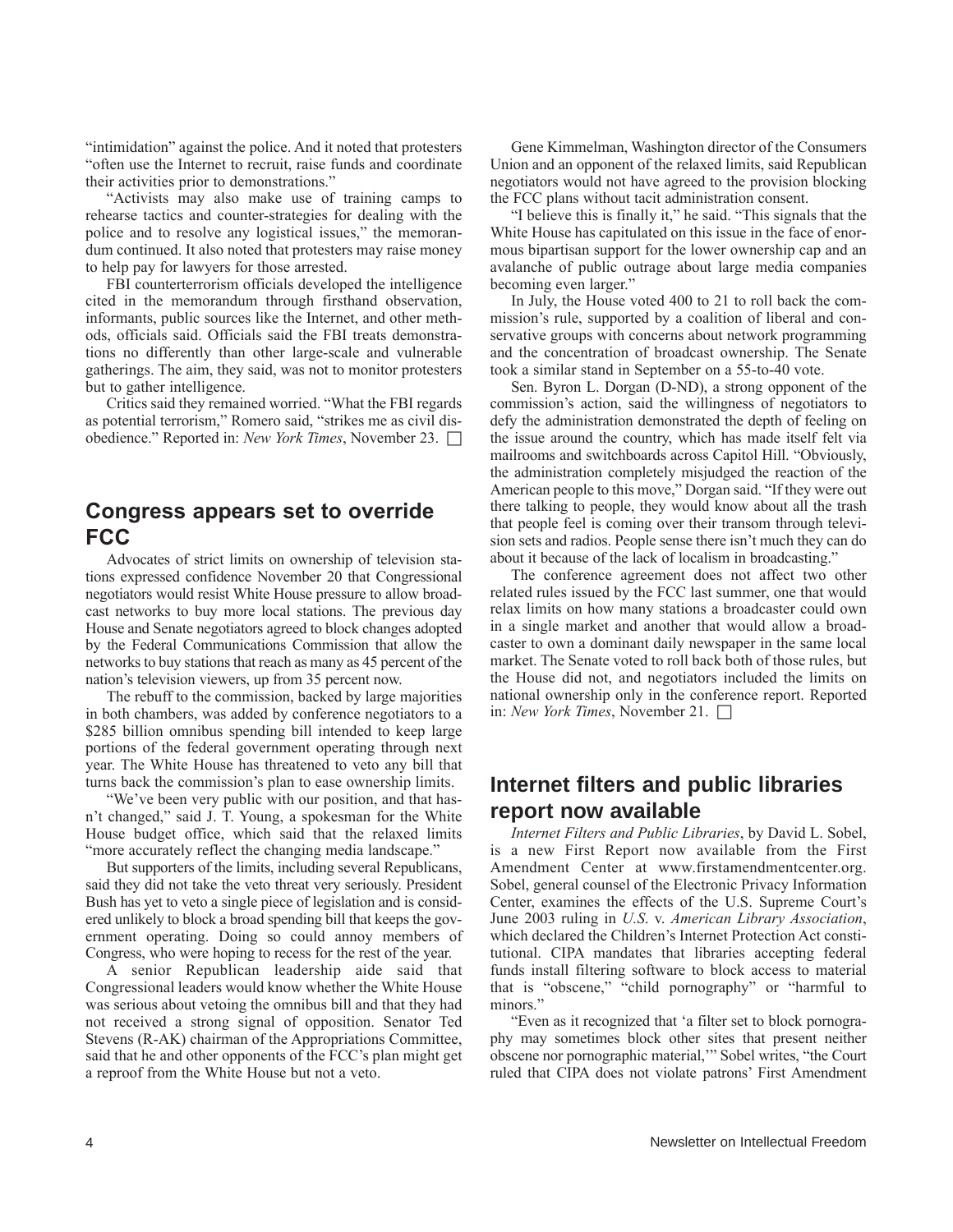rights. The Court's decision relied heavily on the 'ease' with which patrons may have filtering software disabled and the capacity of libraries to permanently unblock any erroneously blocked site," wrote Sobel. He foresees that the narrow focus of the high court's ruling "may set the stage for continuing controversy—and more litigation—as libraries across the country install filtering systems and respond to patron requests for access to blocked material."  $\Box$ 

## **"digital divide" persists**

While public schools have made huge improvements in providing computer and Internet access, minority and poor students lack computer access outside of regular school hours, according to two new reports released today by the National Center for Education Statistics in the U.S. Education Department's Institute of Education Sciences (IES).

"The pace of technological change is truly astounding and has left no area of our lives untouched, including schools," said U.S. Secretary of Education Rod Paige. "These reports are good news and show how much progress has been made in connecting nearly every school in the nation to the Internet. But there are still big differences in home computer use that need to be addressed before we can declare the digital divide closed.

"We need to address the limited access to technology that many students have outside of school. There is much more we can do. Closing the digital divide will also help close the achievement gap that exists within our schools."

The first report, "Internet Access in U.S. Public Schools and Classrooms: 1994–2002," is an annual department survey conducted to report on the availability and use of technology in schools. Among its findings:

- In 1994, 3 percent of classrooms in U.S. public schools had access to the Internet; in the fall of 2002, 92 percent had Internet access; in 1994, 35 percent of schools had access; and in fall 2002, 99 percent had access.
- In 2002, the ratio of students to instructional computers with Internet access in public schools was 4.8 to 1, an improvement from the 12 to 1 ratio in 1998 when it was first measured.
- In 2002, the ratio of students to instructional computers with Internet access was higher in schools with the highest poverty concentration than in schools with the lowest. Despite this gap, in schools with the highest poverty concentration, the ratio improved from 6.8 students per computer in 2001 to 5.5 in 2002.
- In 2002, 53 percent of public schools with access to the Internet reported that they made computers available to students outside of regular hours (96 percent after school, 74 percent before school, 6 percent on weekends).
- Eighty-six percent of public schools reported that they had a Web site or Web page (75 percent in 2001).
- Eighty-seven percent of public schools with Internet access indicated that their school or school district had offered professional development to teachers in the schools to help them integrate the use of the Internet into the curriculum in the 12 months prior to the survey.
- Schools used various means to control student access to inappropriate material on the Internet. Ninety-six percent used blocking software, 91 percent reported that teachers monitored students' access, 82 percent had a written agreement that parents have to sign, 77 percent had contracts that the students had to sign, 41 percent had honor codes and 32 percent allowed access only to an intranet.

To access the report, visit http://nces.ed.gov/pubsearch/ pubsinfo.asp?pubid=2004011.

The second report, "Computer and Internet Use by Children and Adolescents in 2001," shows that computer and Internet access has become an important component of schoolwork, but that a digital divide still exists:

- Many children use technology to complete school work: 44 percent use computers and 42 percent use the Internet for their assignments.
- The digital divide still exists in homes: 41 percent of blacks and Hispanics use a computer at home compared to 77 percent of whites.
- Only 31 percent of students from families earning less than \$20,000 use computers at home, compared to 89 percent of those from families earning more than \$75,000.
- White students are more likely than black and Hispanic students to use home computers for completing school assignments (52 percent vs. 28 percent vs. 27 percent).
- However, racial and ethnic differences in the use of computers seem largely to be a function of home access. No significant differences in usage to complete homework assignments were detected between racial/ethnic groups who had computer access at home.

This report can be downloaded at http://nces.ed.gov/ pubsearch/pubsinfo.asp?pubid=2004014.

## **NTIA releases report on filtering**

On August 15, the National Telecommunications and Information Agency (NTIA) of the U.S. Department of Commerce released a report pursuant to section 1703 of the Children's Internet Protection Act (CIPA), evaluating the effectiveness of technology protection measures and safety policies used by educational institutions. The Act requested NTIA to evaluate whether the currently available Internet blocking or filtering technology protection measures and Internet safety policies adequately address the needs of educational institutions. CIPA also invited NTIA's recommendations to Congress on how to foster the development of technology protection measures that meet these needs.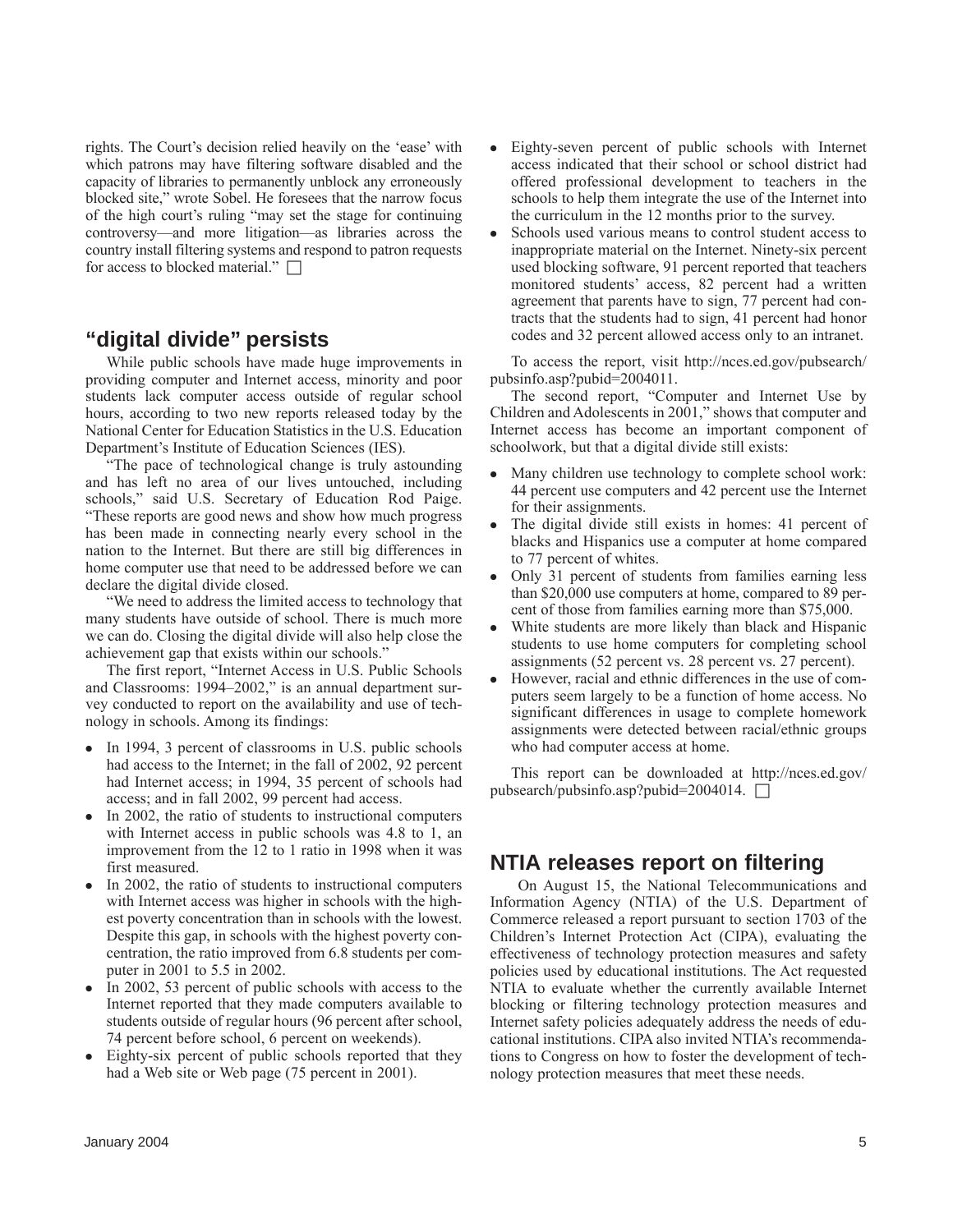NTIA's report concludes that the currently available technology measures have the capacity to meet most of the needs and concerns of educational institutions and makes the following recommendations: (1) technology vendors should offer training services to educational institutions on specific features of their products; and (2) expand CIPA's definition of "technology protection measures" to include additional technologies in order to encompass a wider array of technological measures to protect children from inappropriate content.

Following is the text of the report's Executive Summary: In homes, schools, and libraries across the nation, the Internet has become a valuable and even critical tool for our children's success. Access to the Internet furnishes children with new resources with which to learn, new avenues for expression, and new skills to obtain quality jobs. Our children's access to the Internet, however, can put them in contact with inappropriate and potentially harmful material. Some children inadvertently confront pornography, indecent material, hate sites, and sites promoting violence, while other children actively seek out inappropriate content. Additionally, through participation in chat rooms and other interactive dialogues over the Internet, children can be vulnerable to online predators.

Parents and educators have access to a variety of tools that can help protect children from these dangers. In October 2000, Congress passed the Children's Internet Protection Act (CIPA), which requires schools and libraries that receive federal funds for discounted telecommunications, Internet access, or internal connections services to adopt an Internet safety policy and employ technological protections that block or filter certain visual depictions deemed obscene, pornographic, or harmful to minors. Congress also requested the Department of Commerce's National Telecommunications and Information Administration (NTIA) to (1) evaluate whether the technology measures currently available adequately address the needs of educational institutions, and (2) evaluate the development and effectiveness of local Internet safety policies. Congress also invited any recommendations from NTIA as to how to foster the development of measures that meet these needs. This report sets forth NTIA's public outreach, including comments received through a Request for Comment, its evaluation, and recommendations.

With respect to whether the technology measures currently available address the needs of educational institutions, the commenters identified the following needs of educational institutions:

- balancing the importance of allowing children to use the Internet with the importance of protecting children from inappropriate material;
- accessing online educational materials with a minimum level of relevant content being blocked;
- deciding on the local level how best to protect children from Internet dangers;
- understanding how to fully utilize Internet protection technology measures;
- considering a variety of technical, educational, and economic factors when selecting technology protection measures; and
- adopting an Internet safety strategy that includes technology, human monitoring, and education.

Based on a review of the comments, currently available technology measures have the capacity to meet most, if not all, of these needs and concerns. Accordingly, NTIA makes the following two recommendations to Congress on how to foster the use of technology protection measures to better meet the needs of educational institutions:

- Technology vendors should offer training services to educational institutions on the specific features of their products.
- CIPA's definition of "technology protection measure" should be expanded to include more than just blocking and filtering technology in order to encompass a vast array of current technological measures that protect children from inappropriate content.

Finally, commenters expressed a great deal of satisfaction regarding the development and effectiveness of Internet safety policies. Specifically, they praise the ability to customize these policies to address the concerns of individual communities. Based on the comments, NTIA has identified best practices for use in developing Internet safety policies.

## **in review**

### *The War on the Bill of Rights and the Gathering Resistance.* Nat Hentoff. Seven Stories Press, 2003. 176 p. \$18.00.

It is clear that Hentoff sees this moment of government inroads on civil liberties and unlikely coalitions of resistance as a pivotal point in American history. In his Epilogue, he quotes two hundred years of patriots on the need for each generation to recommit itself to liberty and says Ashcroft and Bush, "Unwittingly have become increasingly effective educators of more and more Americans in why—as William O. Douglas emphasized—'The conscience of this nation is the Constitution."

Hentoff's columns have also contributed to that education. Nevertheless, collected together, they are more repetitious than organized. The 35 short chapters, covering events through June 2003, rarely exceed four pages and their titles are really headlines. Because the chapters are more or less chronological, new developments cause Hentoff to revisit some issues several times. As a result, the index is a more effective guide to the contents than the table of contents. Though these factors will not make it easy going for students, having the material in one book will aid civil libertarians.

Historical precedents, current individuals and organizations, and lump-in-the-throat quotations are scattered throughout the book. Hentoff shows how the open-ended-

*(continued on page 34)*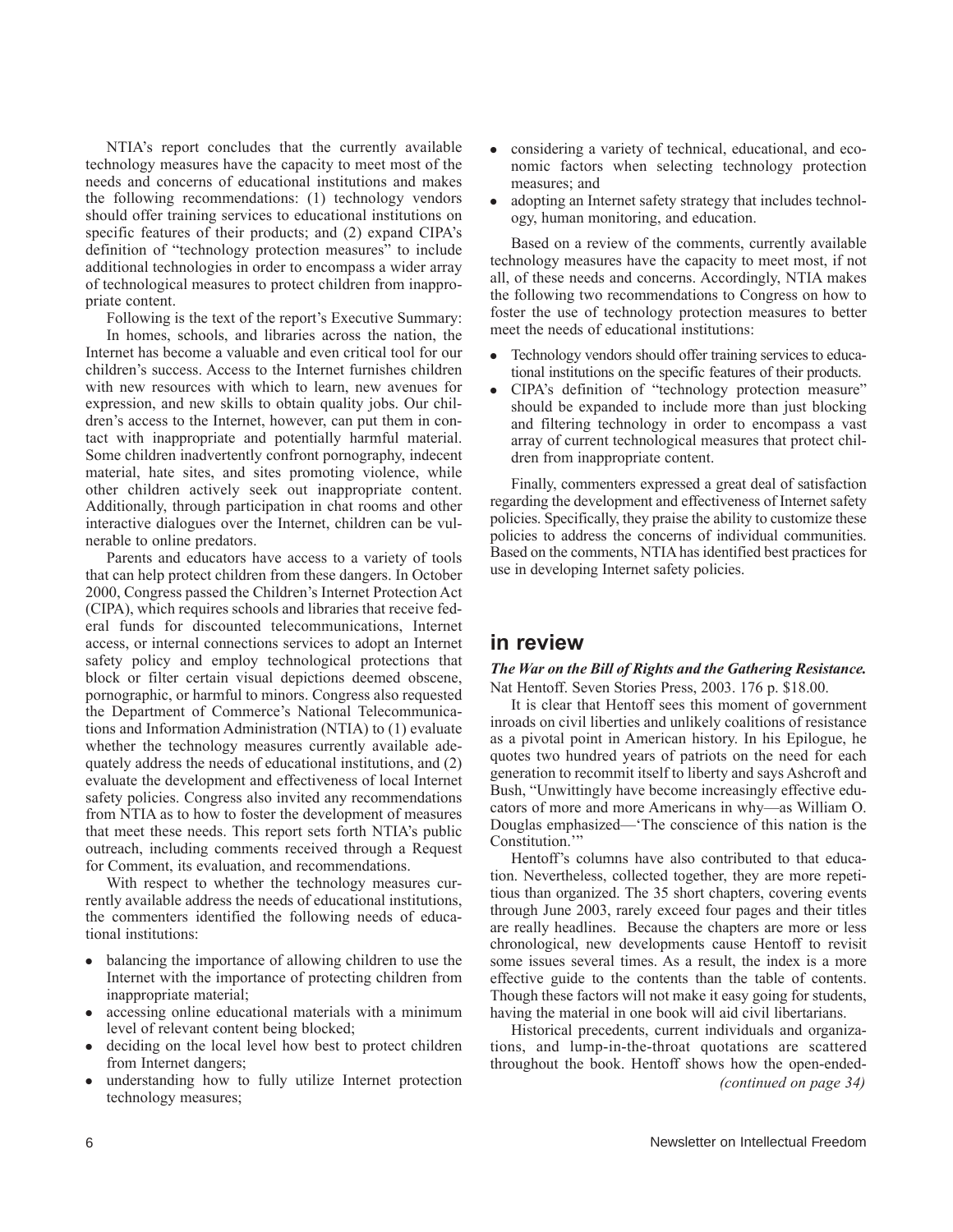

## **libraries**

#### **Sacramento, California**

Some books at Sacramento's main library generated complaints that they appear to promote pedophilia. The books were temporarily removed from public view in early October.

The display was on the main library's second floor. Four cases show old gay and lesbian paperback books from a private collection. There is no sign explaining what the display is or why it's there. A staff member was disturbed by two of the books: *Never The Same Again*, which shows a man and a boy on the cover; and *To Want A Boy*, with a drawing implying an adult-child sexual relationship. "It is clearly in the eye of the beholder. It does not specifically say this is representative (of a) specific illegal act. So I would leave it to the beholder to make the decision as to what they believe is displaying in the display case," said library director Anna Marie Gold.

The books came from the Lavender Library on 21st Street. "Since I was not involved in choosing the display of the books, I can't answer the original intent of the individual who chose those materials," Gold said.

Gold said the display did not condone illegal activity. "We have any number of materials here on murder, let's say. I don't think most people think libraries support murder in the community," Gold said.

The head librarian at the main library decided to temporarily remove the two books in question for further review. Reported in: KCRAchannel.com, October 3.

## **Ocala, Florida**

Marion County's policy for handling library book challenges imploded October 28 under the weight of its own ambiguity. Citizen library advisers, faced with resolving two conflicts regarding controversial books, bogged down over the shortest word in the English language and ultimately acknowledged that the current method is too open-ended as to when such protests are fully resolved.

But the Marion County Public Library Advisory Board also concluded that it will have to stumble along under the poorly written version in handling those appeals—a decision that was deemed fair to the patrons who submitted the appeals but which may only add controversy to a politically charged issue.

At its monthly meeting, the board decided action was needed to prevent the number of book challenges from mushrooming. Panelists were in the process of hammering out the process for handling an appeal to the chief librarian's precedent-setting decision to remove a book from the library because of its content. Midway through their discussion, they were handed a second protest, this time to a book that was retained in the library collection.

The first appeal involved *Eat Me*, an Australian best seller featuring the explicitly detailed sexual adventures of four 30-something women. Linda Jaivin's debut novel explores feminism and gender politics through her protagonists often comical sexual exploits and fantasies, including many that involve food.

Library Director Julie Sieg yanked the book from the shelf in August, the first such occurrence in her ten-year tenure. She cited the library's lack of a designated erotica collection and noted that *Eat Me* met only three of seventeen criteria used to evaluate books for acquisition.

The second book, *A Stone in My Hand*, is a children's novel written for fifth-to eighth-graders. The author, Cathryn Clinton, offers a decidedly pro-Palestinian view of the conflict between Israel and the Palestinians during the late 1980s. The book relates a fictional account of an 11-year-old Palestinian girl's struggle with the death of her father, ironically at the hands of a terrorist group, and her brother's determination to join with the terrorists.

A patron requested that it be removed, saying it was unbalanced and anti-Israeli. Sieg declined and determined it would stay in the library's collection. She gave it high marks in sixteen of the seventeen categories, according to her report to the patron.

Among other things, Sieg wrote that the topic is relevant and that "there appears to be a tendency in the American culture to favor the Israeli side of the conflict, and the opposing viewpoint is less accessible to us."

Ocala resident Steve Klein appealed the decision. In his own letter, Klein wrote that "this book will help to further hatred of Jews, anti-Semitism, and hatred of Israel, on the part of children, the target audience." Klein also argued that the Israelis are likened to the Nazis.

The emotion generated by Sieg's recent rulings was clearly evident inside the tiny conference room where the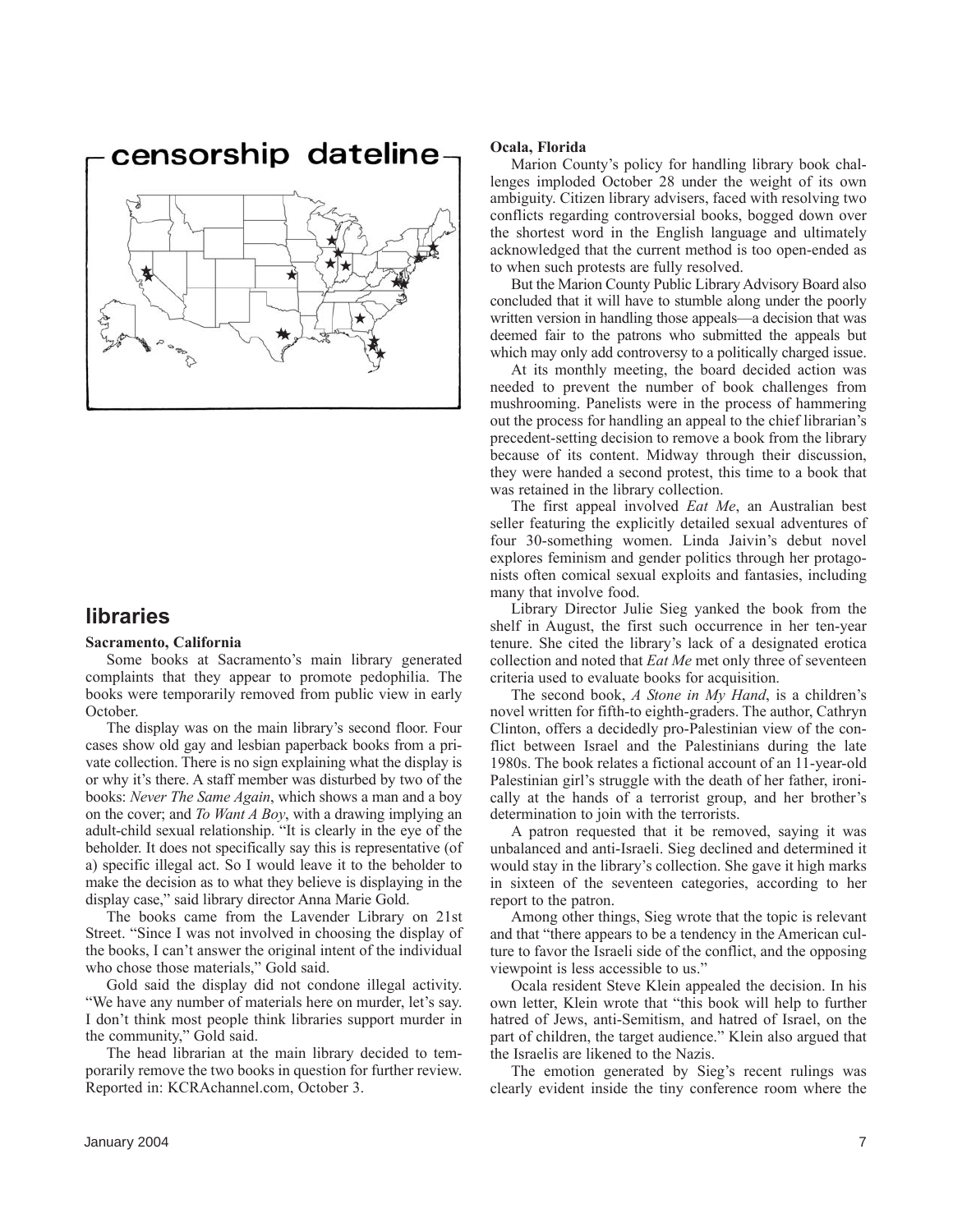session was held. Board member Pat Strait called *A Stone in My Hand* a "very, very one-sided book" and noted that anti-Semitism reeks throughout it. She admitted she hadn't read it all, but asserted one didn't need to do so to draw that conclusion.

Jan Cameron, another board member, lashed out. "If we keep up this censorship we're going to soon be burning books. . . . I don't want the government in my life . . . and we're telling people what they can read and what they can't read," Cameron said.

Two other members, however, said it wasn't clear whether the board could do that. Norman Cates and John McKeever indicated that they read the library's policy for handling challenges and needed a definition of the word "a."

The policy specifies that "a patron" may appeal Sieg's decisions regarding books. Both men said it was unclear whether that meant any patron could protest or if only the person who originally questioned a book had the right to object to Sieg's findings.

But board member Barbara Fitos countered that "a," in that sense, meant any. That was the only way to get broad-based public comment on such decisions.

The board then debated who had the final say over whether a book stays or goes. The policy states that the library board will review the appeal and subsequent ruling and at the end of the process take a roll call vote that amounts to a written recommendation to be submitted to Sieg, the county administrator and the complaining patron.

"It doesn't say what happens after that," board chair Terry Blaes noted. "The policy is not clear and leaves everything hanging." Sieg suggested that meant the decision to keep or scuttle a book belonged to her and County Administrator Pat Howard. But Brian Creekbaum, a regular board watcher and leader of a group who fought to keep another controversial book in the library a few years ago, balked. This was the first time anyone mentioned the county administrator should be involved and argued that policy should be interpreted to mean the final choice belongs to the board.

"There has to be some venue for patrons affected by these decisions. This board is the only venue any patron has for airing complaints," he said.

Former board member Eddie MacCausland shot back that removing books could only be called censorship if such books were not available anywhere else in the community. "It's not censorship but common sense and bringing a sense of morality into the community."

The board agreed to address the two books in question at a meeting in December. They will embark on rewriting the challenge policy after January 1. Reported in: *Ocala Star Banner*, October 29.

#### **Spring Hill, Florida**

A 30-year-old novel by popular children's author Judy Blume could be stripped from Hernando County school libraries. Officials at Spring Hill Elementary School already have removed *Deenie* from circulation after a parent complained about passages that talk frankly about masturbation. The book chronicles the life of a seventh-grade girl dealing with curvature of the spine.

"What she read isn't bad," said mom Jerri Trammell, who complained to Spring Hill principal John DiRienzo. "I just don't want her to learn about it from Judy Blume."

Trammell said her daughter brought the book home as part of the school's Accelerated Reader program, which includes tests. Her daughter read the passages aloud, stunning Trammell.

"It gave a very detailed description of it, as well as a discussion," Trammell said. "I feel that subject is not appropriate in any form in an elementary school."

Margaret Cushing, the school's media specialist, said she recently reordered the book, which is rated a "best book" by the American Library Association. "I would not have let anyone under fourth grade check it out," Cushing said. "I would not have censored the book, but I would have led their attention somewhere else."

When she read passages aloud to the school's media advisory committee, though, Cushing could tell "the pulse of that committee was that book should not have been on the shelf."

Unable to resolve the issue at the school, Spring Hill Elementary administrators sent the question of whether *Deenie* should remain to a county-level committee comprised of a curriculum specialist, an administrator, two teachers, a parent, a student, a community member, and a staff member from the public library system. That committee will recommend action to the superintendent, who in turn will advise the school board, which has the final say under a policy adopted in 1998.

Board chair John Druzbick said he was pleased the district policy, created after a challenge to *I Know Why the Caged Bird Sings*, was being followed. "That's the right thing to do," Druzbick said.

Blume, the author of 25 books, said she was surprised and upset after learning of the challenge. "It's been a while since I heard anything [negative] about *Deenie*," she said. "I've had so many wonderful letters about *Deenie* recently. We're probably going to make a movie about *Deenie*. It just really got to me this time."

A board member of the National Coalition Against Censorship, Blume expressed dismay with people who would rather take away materials than discuss tough issues with their children. "You take a book away from a child—it's, well, why? You need to explain why," she said. "It isn't a book about masturbation. It's a book about parental expectations."

Over the years, Blume has been one of the most challenged authors in the country, along with Stephen King and, more recently, J. K. Rowling. An elementary school in Charlotte, North Carolina, challenged *Deenie* in 1996. The Gwinnett County, Georgia, school district, banned the novel from its elementary schools in 1985. On her Web site, Blume noted the book has been banned more than any of her other works.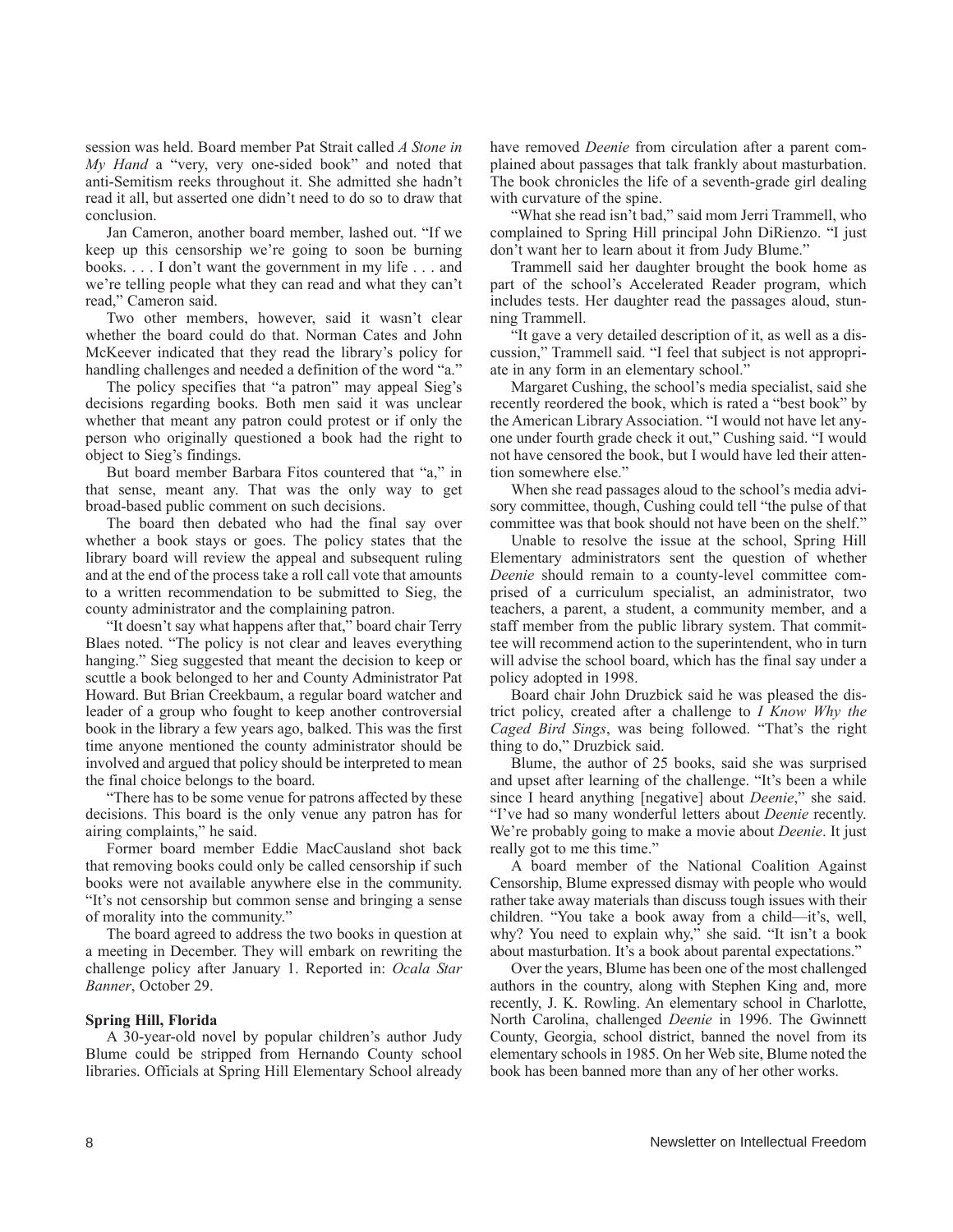"I hope for the kids that reason prevails," Blume said, "and books are not pulled out of schools because certain adults are frightened."

Trammell, meanwhile, said she has read five more Blume books after completing *Deenie* and is considering asking for the removal of two others. Reported in: *St. Petersburg Times*, October 14.

#### **Crawford County, Georgia**

Two popular books that dealt with sex, reckless driving, and murder alarmed parent Katie Jones so much that in September she demanded their removal from the Crawford County Middle School library. She won, at least for now.

*Extreme Elvin*, by Chris Lynch, and *Double Date*, by R. L. Stine, deal with the often complex issues teenagers confront. They are now off limits to students. The books will continue to stay off the shelves until at least December when board members finalize a library book policy, said Crawford County school board chair Patrice Walker. After that, a new committee will review the books' contents and decide whether they will be permanently banned.

"We've had to back up and figure out what to do," said Walker. "All we're trying to do is make sure that everything available to our students is appropriate."

A month after Jones raised her concerns, the Crawford County Board of Education approved a draft of its library policy. The policy allows parents to challenge books and other instructional materials by filing out a form from the school, which is then reviewed by the school's media committee. If no decision is made at that level or a parent is dissatisfied, the decision can be appealed to the system-wide media committee, then to the school board. Reported in: *Macon Telegraph*, October 17.

## **Fort Bend County, Texas**

Acting before a materials-review committee had completed its deliberations, the director of the Fort Bend County Libraries ordered the relocation of the sex-education books *It's Perfectly Normal* and *It's So Amazing* from the young-adult to the adult section of the library. Carol Brown made her decision in mid-October, a week after informing concerned county commissioners that she could not take action regarding library materials before the materials-review process had run its course as stipulated by library policies.

Library spokesperson Joyce Kennerly acknowledged that the committee had begun its work before the library received a written complaint about the Robie Harris books.

Bob Hebert, who serves as judge of the county Commissioner's Court, told Brown shortly before she announced the books' relocation that the library's four-year-old materials-review policy was invalid because commissioners had never approved it, even though the library board had. However, Kennerly emphasized, Hebert never specifically asked Brown to relocate the books.

Challenged by an unidentified Sugar Land resident, the same titles were recently moved to the restricted section of the Fort Bend School District's media centers after resident Lisa Jobe sent an e-mail to Superintendent Betty Baitland. Jobe became concerned about the books' content after reading about the protracted controversy in Montgomery County, Texas. When an informal complaint did not produce similar results, the Spirit of Freedom Republican Women's Club petitioned Hebert to have the titles moved because they contain "frontal nudity [and] discussion of homosexual relationships and abortion." Reported in: *American Libraries* online, October 27.

### **Houston, Texas**

Some parents are upset with the Harris County Public Library. There is a library Web site that is geared towards teens; the question is whether it's sex education or hard-core smut.

Susan Addington is a Girl Scout troop leader who got word from scout headquarters about a new addition on the Harris County Public Library Web site called Teens Know. It's supposed to serve as a health education tool. "And I thought before I passed it on to the girls that I should check it out myself," she says. "And I would have been horrified if I had passed it on before I checked it out."

Horrified, she said, because inside the section on life and then sexuality there's a link to the question-and-answer site Go Ask Alice.

"It was just filthy," says Addington. "It was nasty, distasteful. It was things that I've never seen as a 41-year-old adult."

The site talks about various forms of sex including violence, sex with animals and discussions about foreign objects and other explicit material.

"I think the answers to the questions are very straightforward and very factual," library director Cathy Park said. She stressed that the library's mission is to provide various viewpoints to customers—not to withhold information. Whether material is suitable or not for children, "That's really a parental decision."

"I want it gone," demanded Addington.

While Park stood behind the Web site, she did say that a committee had been formed to study the issue to see if the county should continue to provide the material online. Reported in: www.khou.com, November 19.

## **Williamsburg, Virginia**

Although what he did could draw a \$1,000 fine, John Callahan stands by his actions. Callahan frequently goes to the Williamsburg Library to catch up on the news, and he occasionally browses the magazine rack. One day in mid-November, the cover of one in particular jumped out.

"It was right at eye level," Callahan said, referring to the national gay and lesbian newsmagazine *The Advocate*.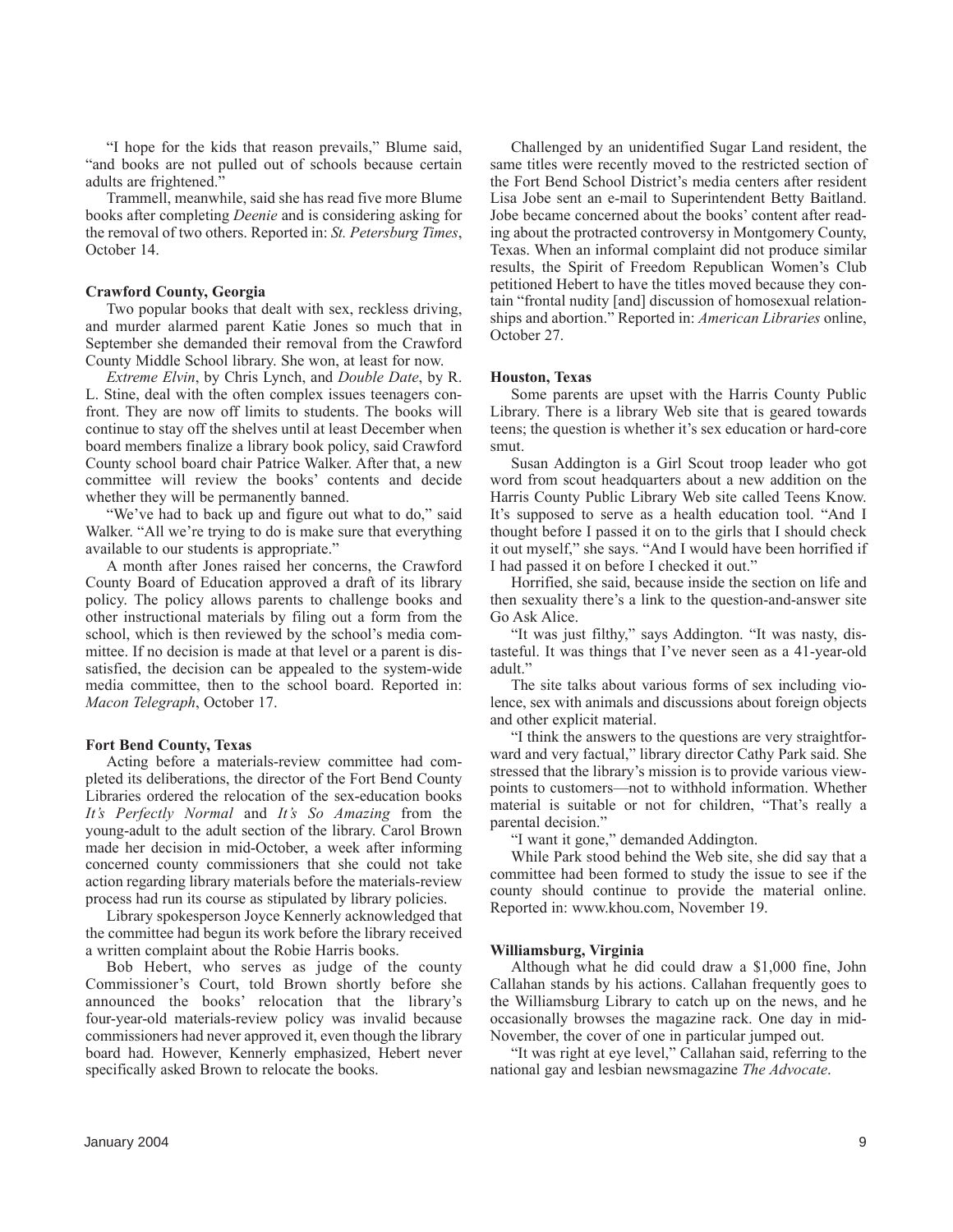The cover of the November 11 edition featured a young white man and a black man, both bare-chested, engaging in a kiss. Their mouths don't quite touch. It may have been a spoof of "the kiss" by Madonna and Britney Spears.

"I thought of my grandchildren, and I thought of impressionable teenagers, so I took the cover off," Callahan said. He ripped it off and took it home in disgust.

A self-described liberal who served in the Marine Corps during World War II and is now retired, Callahan said people, including gays, should have the freedom to be whoever they want. But he doesn't think his tax dollars should go to support a magazine that, in his eyes, is "too much."

"As a taxpayer, I think it's terrible," Callahan said. "They don't put *Playboy* in the library because it's considered immoral and indecent."

In response, library director John Moorman said he's concerned that tearing off the cover is a Class 1 misdemeanor. "Defacing library materials is not the proper way to handle this," Moorman said. "People need to be more tolerant."

Vandalism of library materials is nothing new, but Moorman said this was the first time that someone had defaced *The Advocate* since the library began carrying it in January 2001. Moorman said the library subscribed to the magazine after receiving many requests from members of the community.

"We represent all the taxpayers," he said. "We are a community organization, and we serve the whole community. Moorman has carved out a reputation as a free speech proponent. He resisted installing filtering software on the library's Internet computers because he believes supervision by parents trumps censorship by institutions.

Barry Trott, the library's adult services manager, said it's not uncommon for magazines to spice up the cover to attract readers.

On the same magazine rack as *The Advocate* sits the November issue of *Cosmopolitan* featuring a buxom Britney Spears. Down a little farther, a scantily clad Jessica Simpson is shown holding a vacuum cleaner on the cover of *Rolling Stone*.

"There is going to be something in the library that is offensive to everyone in the community, including me," Moorman continued.

With the new issue of *The Advocate* on display, library staff has taped a warning sign in bright orange informing people that they face a fine if they rip a cover off.

"I just didn't feel that they needed to brandish it," Callahan said. "It just rubbed me the wrong way." Reported in: *Virginia Gazette*, November 19.

## **schools**

## **Palm Beach, Florida**

Jill Leskow is proud that her 11-year-old son likes to read, but when he brought home a catalog from school with the book title *When Dad Killed Mom* on its cover she was stunned. "I was totally shocked to discover this on the front," Leskow said. "I know some parents just give their children the money to order the books and don't check over the book lists."

The novel, written by Julius Lester and described in *Publishers Weekly* as a "taut psychological mystery," is told in the voices of an eighth-grade daughter and younger brother who must cope with their mother's death and subsequent murder trial of their father. "My mother is dead. Dad killed her," opens the book, which includes a subplot of the daughter's awakening sexuality in the midst of the turmoil caused by the murder.

Leskow, whose son is a sixth-grader at Polo Park Middle School, said that kind of intrigue is too much for preteens.

The 216-page novel, which is recommended for grades nine and up by the *School Library Journal,* was included in a Scholastic, Inc., catalog of books students can purchase. The catalog was distributed in the language arts class of Leskow's son.

*When Dad Killed Mom* has received rave reviews on Amazon.com, but it is not on the district's recommended reading list or in school libraries, said spokesman Nat Harrington. Administrators don't scrutinize book catalogs distributed to students as they do materials in school libraries because children don't have free access to books in the catalog. Also, the district has a long relationship with Scholastic and has not received previous complaints about books in its catalog, Harrington said.

"It's a contemporary issue and one that more and more of our students are facing in their daily lives," Harrington said about the topics explored in *When Dad Killed Mom*.

Not in Leskow's household, she said. "My son knows nobody this has happened to."

Harrington said the school district must be careful not to censor books, but it also doesn't want inappropriate material being made available to students. "It's a balancing act we are trying to strike here," he said. "We don't want to get into the act of censoring materials that parents can decide whether to buy or not." Reported in: *Palm Beach Post*, November 10.

## **Chicago, Illinois**

*The Laramie Project* was performed in only two Northwest Suburban High School District 214 buildings October 23 but the controversial "docu-drama" also ended up taking center stage inside the school board's chambers. In an unusually emotionally charged meeting, parents and other residents questioned the appropriateness of the play. They criticized what they called a pro-gay agenda and urged the board to stop any further *Laramie* productions.

The play was spurred by the 1998 murder of Matthew Shepard, an openly gay man living in Laramie, Wyoming, and based on interviews collected in the year after the crime. It uses monologues to deliver a documentary-type drama.

"While we can all agree that it's not OK to be cruel to people, it's not OK to promote a sexually deviant, destructive, immoral lifestyle for our minor children," said George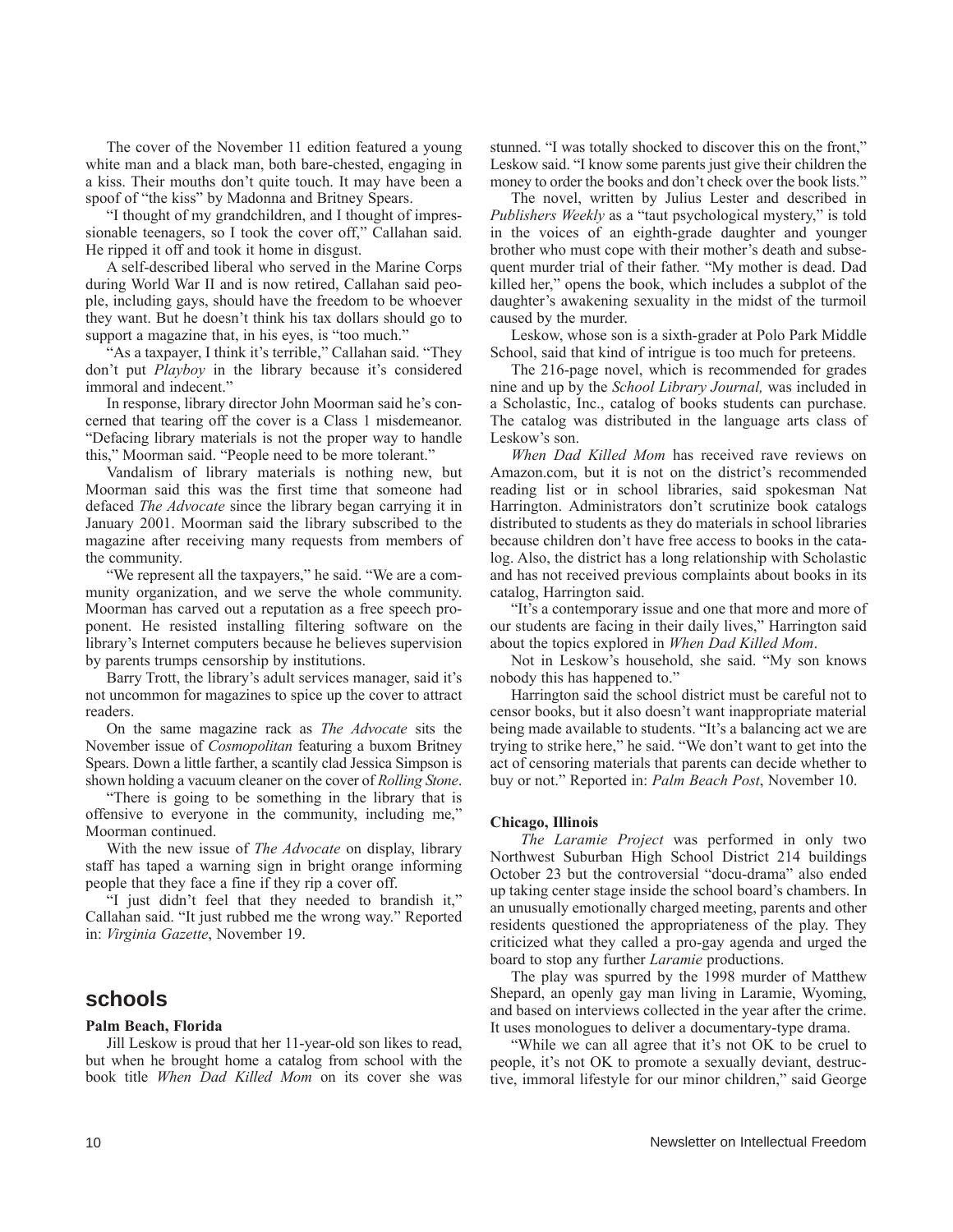Toth, a parent of two Prospect High teens. "Of that I am intolerant.'

On the other side of the coin, some bashed a survey paid for by opponents of the play, saying they were called on the phone and asked slanted questions about their salary, their stance on gay issues and whether they go to church. One mom said her 16-year-old son was the one who answered the phone and was asked the probing questions.

The debate reached a point where school board president Bob Zimmanck had to slam down his gavel and order two residents to stop arguing.

*Laramie* was staged at both John Hersey and Prospect Highs, and the directors say it goes beyond homosexuality to teach tolerance of all people—fat, skinny, nerdy, white, black. Teen actors say the play has changed the way they think.

The school board also has supported the play, with some members reading it and others saying they look forward to watching the production. But some parents charged the play sanitizes Shepard's lifestyle—he had the HIV virus and went often to bars—and the crime is only profiled because it fits a political agenda. They also accused schools of pushing a pro-gay agenda with *Laramie* and other activities, like gay-straight clubs and surveys allegedly taken by some teens to measure homophobia.

"Are these behaviors we wish to celebrate?" asked parent Bruce Tincknell, citing figures suggesting gay men are more likely to have AIDS. "I'm sorry, but I can't comprehend this."

A Buffalo Grove High director wanted to stage *Laramie* last year, but was told by the school's then-principal, Carter Burns, he couldn't. Rolling Meadows High brought in the *Laramie* cast from Naperville North High to do the play. Reported in: *Daily Herald*, October 24.

#### **Normal, Illinois**

Unit 5 school board members heard arguments October 8 for and against John Steinbeck's *Of Mice and Men*, with the majority of speakers asking for the novel to be removed from a sophomore literature class. Three Normal Community High School students who already had studied the book, however, said it "offers insight into a difficult period in America's past."

Connie Tripp, who lodged one of two complaints against the book, said it contains racial slurs, profanity, and violence. She said the book does not represent traditional values, is culturally insensitive, and conflicts with a board policy regarding educational materials. Tripp's daughter, Kayla Napue, is a sophomore at Normal Community High School. Napue, who is black, said she felt degraded by the novel and spent several weeks in the library while it was being studied in class.

An alternative book, Steinbeck's *The Pearl*, was offered but rejected by the family. "A lot of kids were supportive, and it was not just African-Americans," said Napue, who said she has not yet received an assignment to make up for what she missed.

Tripp, Napue and others called for *Of Mice and Men* and other books, including *To Kill a Mockingbird* and *The Adventures of Huckleberry Finn*, to be removed. Several said one of the class's stated goals—to "understand the African-American struggle for freedom as revealed by American writers"—can be met by reading other novels.

"Just because nothing is said about it doesn't mean it's OK," one man said. "What ever happened to 'Not in Our Town'?"

The other complaint, which raised similar issues, was lodged at Normal Community West High School. Bruce Boswell, Unit 5 executive director of secondary education, said two committees formed in response have not yet finalized their separate responses. He expected that to happen the week of October 13.

The local branch of the National Association for the Advancement of Colored People said the organization's position is "not to ban or censor selected titles or materials." But education Chair Sue Cain said the definition of classical literature must be redefined. She said blacks are portrayed as victims either saved or oppressed by whites in books written from the white-male, Western European perspective. "While these stories may contain a part of the African-American struggle, they by themselves are incomplete and become offensive if the story is not also told by those who have actually experienced this struggle," said Cain, who offered a list of possible books that could be included in the curriculum.

Calli Grimes, one of three white students who spoke in favor of the book, said she respectfully disagreed with those who called for its removal. The three students said they believed the book should not be removed for all students and noted that alternatives are available. "I feel very passionately about the book and its impact on me as a student," said Grimes, explaining that the language made her angry and is meant to be analyzed. "The language promotes change." Reported in: pantagraph, com, October 9.

#### **Indianapolis, Indiana**

Concerns about a book's profanity have prompted Franklin Central High School to ban it after it had been assigned to more than 200 students this fall. The book, *Fallen Angels*, is a fictional tale of a soldier's experience in the Vietnam War. Principal Kevin Koers decided to ban the book after two students and a parent complained about its foul language.

"They just simply said, 'Mr. Koers, look at this. We'd get in trouble if we said this in school.' And I said, 'That's exactly right; you would,'" Koers said. He compared the ban to restrictions under the school's movie policy. Teachers are allowed to show movies rated PG, but movies with ratings of PG-13 and beyond are not permitted.

"I think it's an excellent book, I really do," Koers said. "However, I think that [because of] the content, if it were a movie, it would be PG-13—maybe more—for the graphicness of it. Our policy at school is that a PG movie is acceptable, so I thought we were over the limits."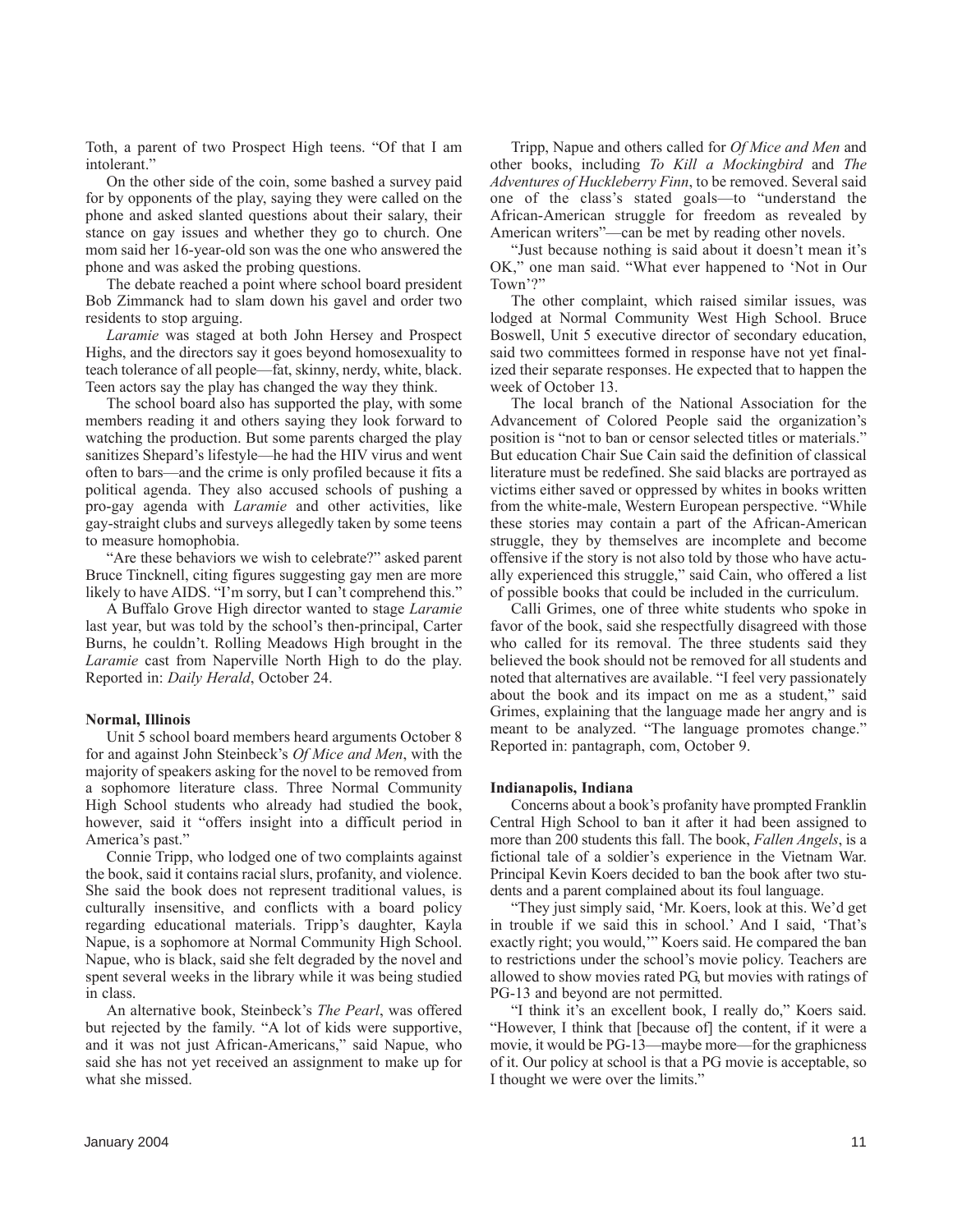The book was assigned in English classes for sophomores. Now, instead of *Fallen Angels*, students will be asked to read another sometimes controversial book, *To Kill a Mockingbird*, which is a story about racial injustice in Alabama in the 1930s. Both books made the American Library Association's list of hundred most frequently challenged books from 1990–2000.

Parents of Franklin Central students offered mixed reaction to Koers' decision about *Fallen Angels*. "I think it's naive to think that these kids aren't using this language every day in the hallways [and] every day in the classroom," parent Pam Nickell said.

Parent Rebecca Harkleroad said the ban was the right thing to do. "I don't think there is any need to use that kind of profanity in their literature," Harkleroad said. Reported in: IndyChannel.com, November 10.

#### **Lawrence, Kansas**

Most people attending the October 30 high school football game between Baldwin and Perry-Lecompton High Schools were probably there to cheer the teams. But four Baldwin High School students had another purpose: protesting a book banning.

Lynne Lanners, a Baldwin High School sophomore, and three fellow students handed out copies of Robert Cormier's *We All Fall Down* at Liston Stadium in Baldwin to protest the school board's October 27 decision to keep the banned book out of classrooms.

"Basically we are just protesting the banning of the book out of [Supt. Jim] White's classrooms, because it is in conflict with school board policy," Lanners said.

The banning had been a controversy in the district since September, when White ordered the book pulled from a freshman English class taught by Joyce Tallman. White received two complaints from parents about the book, which deals with alcoholism and violence, among other things, and includes strong language.

The controversy got fresh legs after the school board voted to re-establish a committee charged with evaluating the book. The committee originally was formed after complaints that White unilaterally jerked the book from the classroom. But five days after its creation, the committee was disbanded by the school board—it said the district's policy on dealing with challenged material or books was not clear enough. The board reversed itself and reinstated the review committee. But the board did not allow the book to be reintroduced into the class—despite its stated policy that challenged books are to be made availableuntil the evaluation process is complete.

Currently, there is only one copy of the book in the school's library. The 4-3 vote against allowing the book back in class while it is evaluated angered many parents and students. "Our problem is that an individual can take a book out of the classroom" without a formal review or evaluation process, Lanners said.

A group of Baldwin parents, including Betty Bullock, whose son graduated in 2001, also took action. The group contacted the American Civil Liberties Union to see if it would consider handling the case. "At this point in time we've filed a complaint," Bullock said. "They [the ACLU] reviewed it and are definitely interested."

Bullock said the parents believed White and the school board misinterpreted the district's policy and incorrectly kept the book from the classroom.

Jana Jorn, a Baldwin High librarian and book review committee member, said she understood the parent's concerns. "The clear intent of the policy is that no one person should be able to take material out of the classroom," Jorn said.

The protest at the football game was the first by students, though some have attended the school board meetings to oppose the book banning. The protest had the support of school board member Stacy Cohen.

"I totally believe in freedom of speech," Cohen said. "Decisions are getting made about the students without their input."

Lanners and three other students passed out twenty-nine copies of the book, which parents ordered over the Internet, before the game and during the first half. "We support the use of *We All Fall Down* because it is realistic about the issues students face today," Lanners said. "In doing this, we hope to continue to raise awareness of the book."

Book review committee member David Wagner, father of a Baldwin High freshman, read the book but said he didn't find it offensive. He said he has not read the original complaint filed against the book, but he hoped that in the next thirty days—the time the board has to review the book—a meaningful decision could be reached. Reported in: *Lawrence Journal-World*, October 30.

#### **Massapequa, New York**

As counselors might say, 15-year-old Charlie faces some adjustment problems in his first year of high school. At parties, older friends offer Charlie beer, though he doesn't much like the taste. Back at school, a bigger kid threatens to give Charlie a "swirlie." That, you may know, if you've kept up with the news of high-school hazings on Long Island, is what happens when a victim's head gets dunked in a toilet, making his or her hair swirl.

Indeed, many of Charlie's adventures would be familiar to suburban teenagers, including his fumblings with drugs and sex. Maybe this helps explain why the novel about Charlie's fictitious life, *The Perks of Being a Wallflower*, has sold 300,000 copies. It also explains why this four-year-old book, though recommended for adolescents by the American Library Association, has become a target in schools and libraries.

"It kind of shocked me," said Elizabeth Rickard, a senior at Massapequa High School. She was assigned the novel as part of an elective sociology course. She was flipping through the book when she came upon a page that stopped her cold.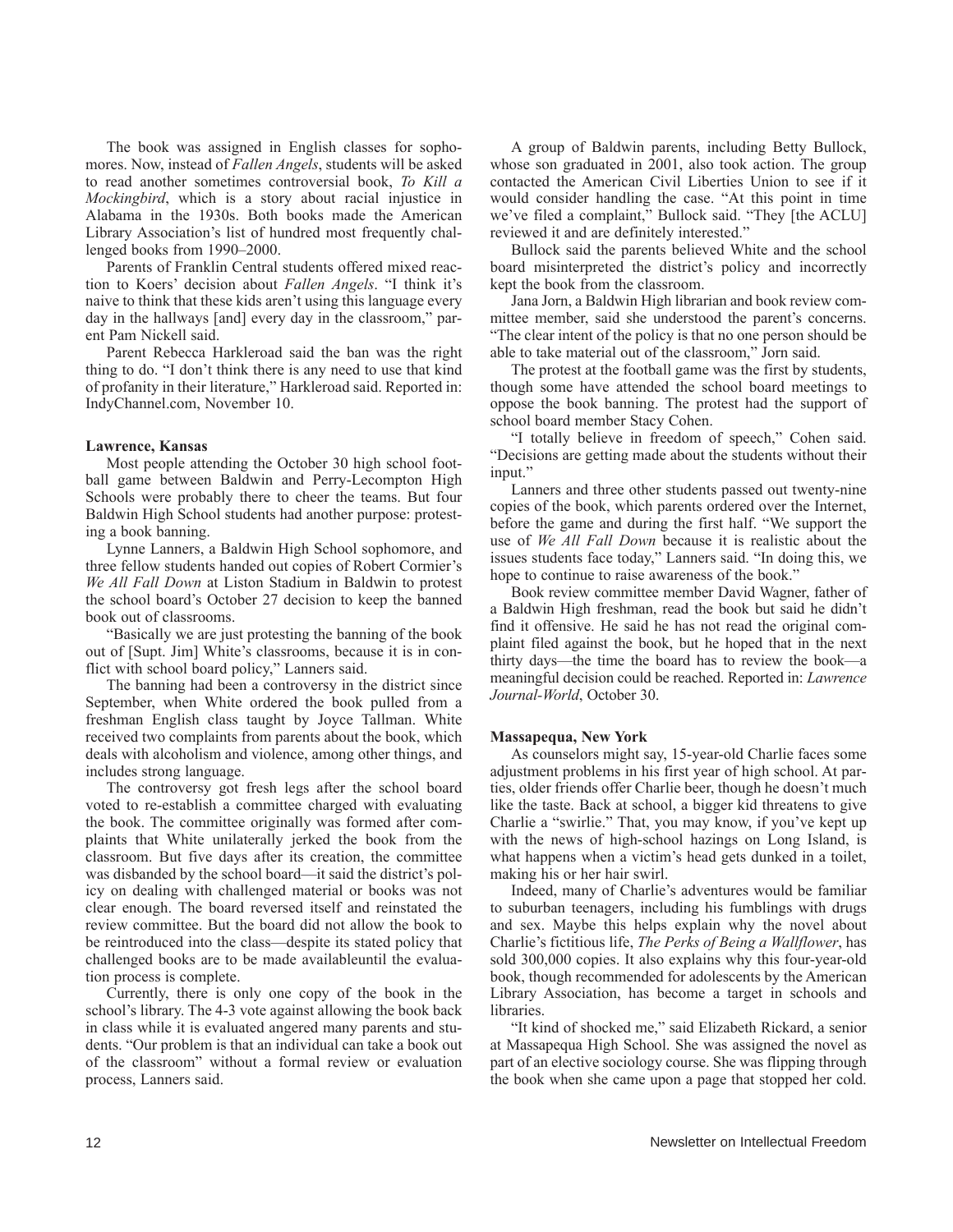The page describes a house party, where Charlie sees two other teens having oral sex. Rickard is no fanatic; she liked the teacher who assigned the book. Nonetheless, the teen was upset enough that she showed the book to her mother, Jackie Rickard.

"I'm glad she came forward, and I wish more kids would," the mother said. "Just because a public school says it's required doesn't mean that it's appropriate material."

The mother's concern was not so much with the book's effect on her own daughter, as with its more general impact. As it happened, Elizabeth had transferred out of Massapequa High about a week before she even glanced at the book and enrolled in a small Christian school nearby. She switched schools, she said, because she felt increasingly uncomfortable with the teenage party scene—particularly the drinking—and decided a change might do her good.

That didn't put the book issue to rest, however. Reading the novel had convinced Jackie Rickard that parents need to be more aware of books assigned in schools. So she and her husband went to Massapequa High to register their concerns.

The response was quick. School officials declared that *Perks* hadn't been approved as required reading, and told the teacher, Jennifer Pesato, to use a sociology textbook instead. A school letter went out to parents, offering refunds to anyone who had purchased the novel.

"I was a little disappointed the teacher took a little detour," said Susan Woodbury, the Massapequa district's executive curriculum director. "I think she did this in very good faith, in trying to get the kids hooked on an issue. But I'm not sure it was relevant for a sociology class."

Elsewhere, *Perks* also has been pulled from classrooms and library shelves, in response to parent complaints. It's happened in Massachusetts, Ohio and Virginia. Stephen Chbosky, a Brooklyn resident who wrote *Perks* as his first novel, thinks the book's opponents miss the point.

*Perks*, he said, is about teens who ultimately find their way in life.

Chbosky gets lots of appreciative e-mail messages from adolescent readers, two of whom said the book saved them from suicide. "If that doesn't send a positive message, I don't know what does," he said.

Then, too, adolescent novels such as *Perks* may help promote literacy. At Hofstra University, a training course for secondary teachers includes the novel among a half-dozen books recommended as effective in getting teens to read. Pesato took the course two years ago.

Jeanne Henry, the associate professor in charge of the course, was pained by the Massapequa incident. While Pesato has not commented publicly on the incident, both Henry and another Hofstra faculty member said they would be willing to appear at Massapequa High in the book's defense.

"In my view, efforts to block use of this book are censorship," said the second professor, Alan Singer, who has helped train Pesato and considers her a model teacher. "They're being done to appease religious extremists, and they send a threatening message to teachers and do a disservice to the students of Massapequa High School." Reported in: *Newsday*, October 13.

#### **Evansville, Wisconsin**

Parents, teachers and students passionately and, at times, angrily took sides November 10 over the inclusion of a novel on a reading list for eighth-graders. About 150 people attended the Evansville School Board's meeting at the Evansville High School auditorium. On one side were parents objecting to *Stuck in Neutral*, by Terry Trueman, a short novel they said contains inappropriate levels of profanity, sexual imagery, and violence for their children.

On the other side were parents, as well as teachers and students, supporting Kimberly Stieber-White, J. C. McKenna Middle School's eighth-grade composition and literature teacher, and her decision to add the novel to the class reading list. Stieber-White said she chose the book because it teaches tolerance for people with disabilities, a required theme of study in her curriculum.

The hero is a teenage boy severely disabled by cerebral palsy. At one point, the hero's brother beats up two boys who were taunting the disabled boy, douses them with gasoline and tries to set them on fire.

Leading the protest is parent Christie McKittrick, who has called the book indecent. McKittrick and her husband, Tom McKittrick, have a son in eighth grade at J. C. McKenna Middle School. He was homeschooled last year.

"In choosing this book, I think the interest of parents were laid aside," said Christie McKittrick, who believes parents should have more control over what their children learn at school. She said that even though parts of the book were appropriate, the indecent parts made it an inappropriate choice.

The author, who has a 24-year-old developmentally disabled son, sent a statement that was read by Stieber-White: "I wrote *Stuck in Neutral* to give voice to kids like my son Sheehan, kids who have no voice, and to create in kids' peers and classmates a change in attitude toward special needs' teens," Trueman wrote.

Several eighth-graders from the middle school spoke in favor of the book. Ninety-four out of 120 eighth-graders in the school signed a petition supporting the book, said Kayla Nelson, an eighth-grader who signed the petition.

"Just because we are young people doesn't necessarily mean that we can't handle learning the reality that life brings upon all of us," said Nikki Faulkner, an eighth-grader from Evansville.

Principal Jerry Roth supported Stieber-White's choice.

In late October, district Superintendent Heidi Carvin denied Christie McKittrick's request to remove the book from the school's curriculum, saying it was appropriate for students of that age and because an alternative selection had been provided. The McKittricks appealed to the school board. Reported in: *Wisconsin State Journal*, November 11.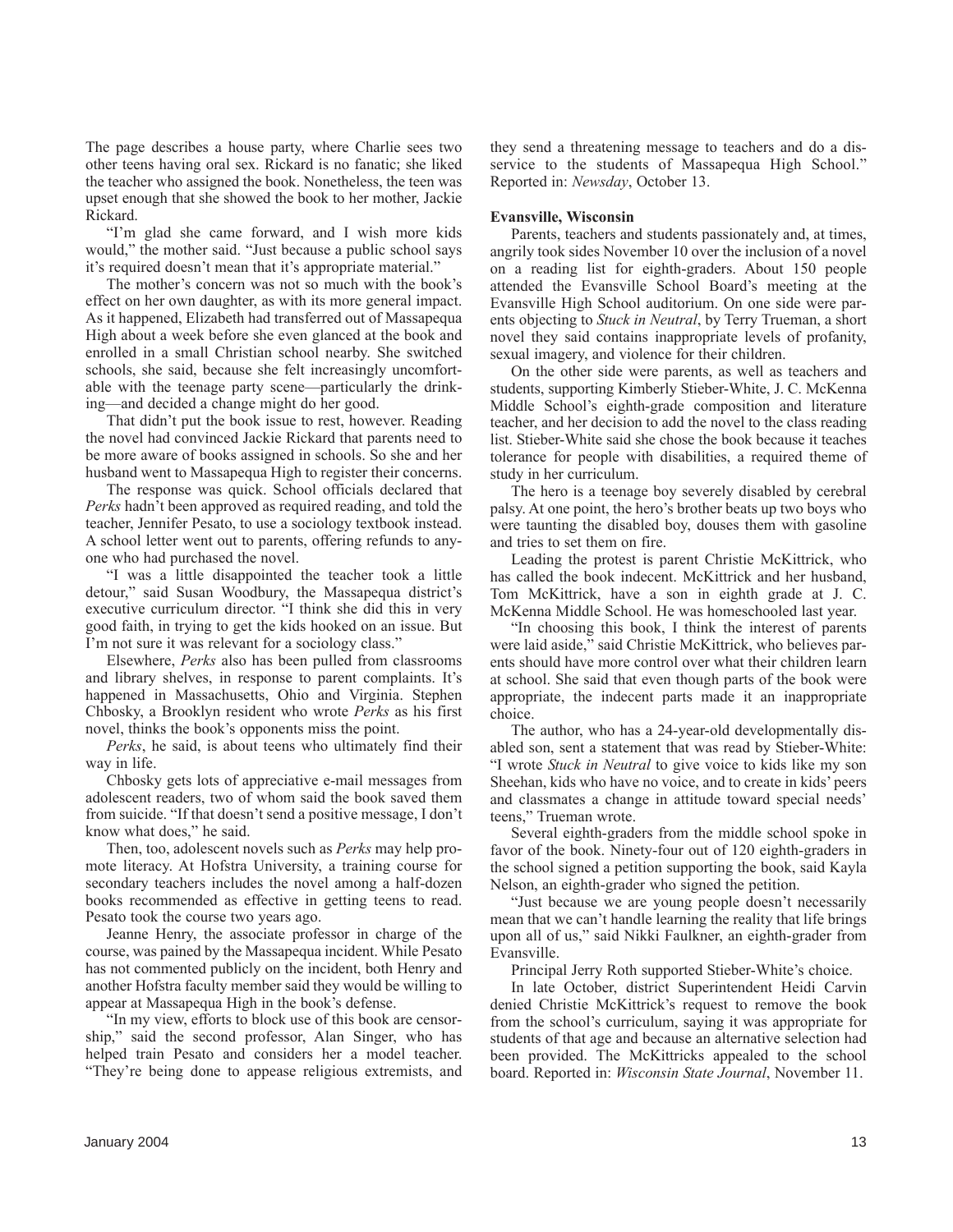## **student press**

## **Boston, Massachusetts**

Boston College officials are seeking to add provisions to a routine office-lease agreement with a student newspaper that would give the Roman Catholic institution a more powerful voice in the publication's business and editorial operations. Among other directives, the college has proposed banning cigarette and alcohol advertising and forcing the paper to create an advisory board that includes at least one administrator.

Editors of the weekly newspaper, *The Heights*, rejected many of the proposals in a letter to Cheryl Presley, the college's vice president for student affairs. They argued that the new terms would compromise the newspaper's independence and would violate their right to free expression.

Negotiations are still under way, and both sides say they still hope to reach a compromise. But Nancy E. Reardon, a senior who is the newspaper's editor in chief, said that members of the Editorial Board had decided that they would refuse to sign the lease unless at least some of the new language was removed. And Jack Dunn, director of public affairs at Boston College, said that some of the terms, such as the advertising restrictions, are "nonnegotiable."

Outside observers were surprised at the college's tactics. Mark Goodman, executive director of the Student Press Law Center, a nonprofit group, said that the college's proposals are "unprecedented."

"No self-respecting institution would even present these arguments," he said. The most troubling part of the plan, he said, is asking the newspaper to establish an advisory board that would give college administrators direct involvement with the paper.

In the letter to Presley, the editors argued that the proposal "would dismantle the wall of separation between *The Heights* and the administration."

Dunn responded that the students were mischaracterizing the college's terms. "There is no desire on behalf of the university to control the content of one of three student newspapers on campus," he said. Referring to meetings between administrators and editors, he said that "we clearly stated that the intention was to create a liaison between the dean of student development and *The Heights* newspaper so that there could be some formal mechanism to have some informal discussions."

Reardon said that such communication already takes place regularly.

As for the proposed ban on cigarette and alcohol ads, Dunn said it grew in part out of frustration with the newspaper's decision this fall to run an advertisement for a local bar featuring "gratuitous, sexually explicit" content that drew complaints from parents, alumni, and administrators.

Reardon said she had heard "no uproar" about the ad, which she said depicted a woman "who had some cleavage showing" and was "nothing more bawdy than what you would see in an underwear ad."

One content restriction has long been in place in the newspaper's lease. Since 1978, the lease has banned the paper from running ads advocating abortion. Reardon said that editors accept the abortion-ad ban but are uncomfortable with the newly proposed restrictions, which they fear could lead to a "slippery slope" of control by the college.

The proposed lease also calls for the paper to provide discounted advertising rates to recognized student organizations, to develop an ethics policy, to establish a board of directors, to hire an ombudsman, and to make sure its editors "fully comply" with the university's student-conduct codes. The editors say that they are working to do some of those things already, but that they are uncomfortable having them dictated by a lease. They also note that the ad-related provisions would deprive them of needed revenue. Reported in: *Chronicle of Higher Education* online, November 26.

## **Hampton, Virginia**

The American Society of Newspaper Editors (ASNE) retracted a \$55,000 grant to Virginia's Hampton University November 11, after the university administration shut down a student newspaper that did not give front-page precedent to a letter the administration wanted there. The letter, written by Provost and Acting President JoAnn Haysbert, explained the steps Hampton took in the wake of more than a hundred health violations in the school's cafeteria.

The *Hampton Script* published Haysbert's letter on the third page of its October 22 edition, while running a story about the cafeteria passing a recent city health inspection on the front page.

Peter Bhatia, president of ASNE and executive editor of *The Oregonian*, thought the grant was undeserved after the administration seized the newspaper. "Confiscation of the newspaper is, in our view, an affront to the First Amendment, and to the principles of free expression and free press," he said. "I think it's important, whether it's a college or anyone, that people understand the important freedoms our Constitution guarantees us, such as the freedom of press."

Bhatia wrote a letter to Haysbert canceling the grant, identifying the reason as a First Amendment violation by Hampton's's administration that he believed was shown by Haysbert's decision to confiscate copies of the October 22 issue of the *Hampton Script*.

"ASNE is devoted to a clear and important agenda of working to make sure people appreciate why and how we have those freedoms, and what they represent in society," Bhatia said. "It's ultimately about the First Amendment everyone should be concerned."

ASNE's grant was intended to establish a High School Journalism Institute at Hampton's Scripps Howard School of Journalism and Communication next fall. "The institute is a summer program we run that trains high school teachers in teaching journalism," Bhatia said. "This coming summer will be our fourth summer of the program."

*(continued on page 29)*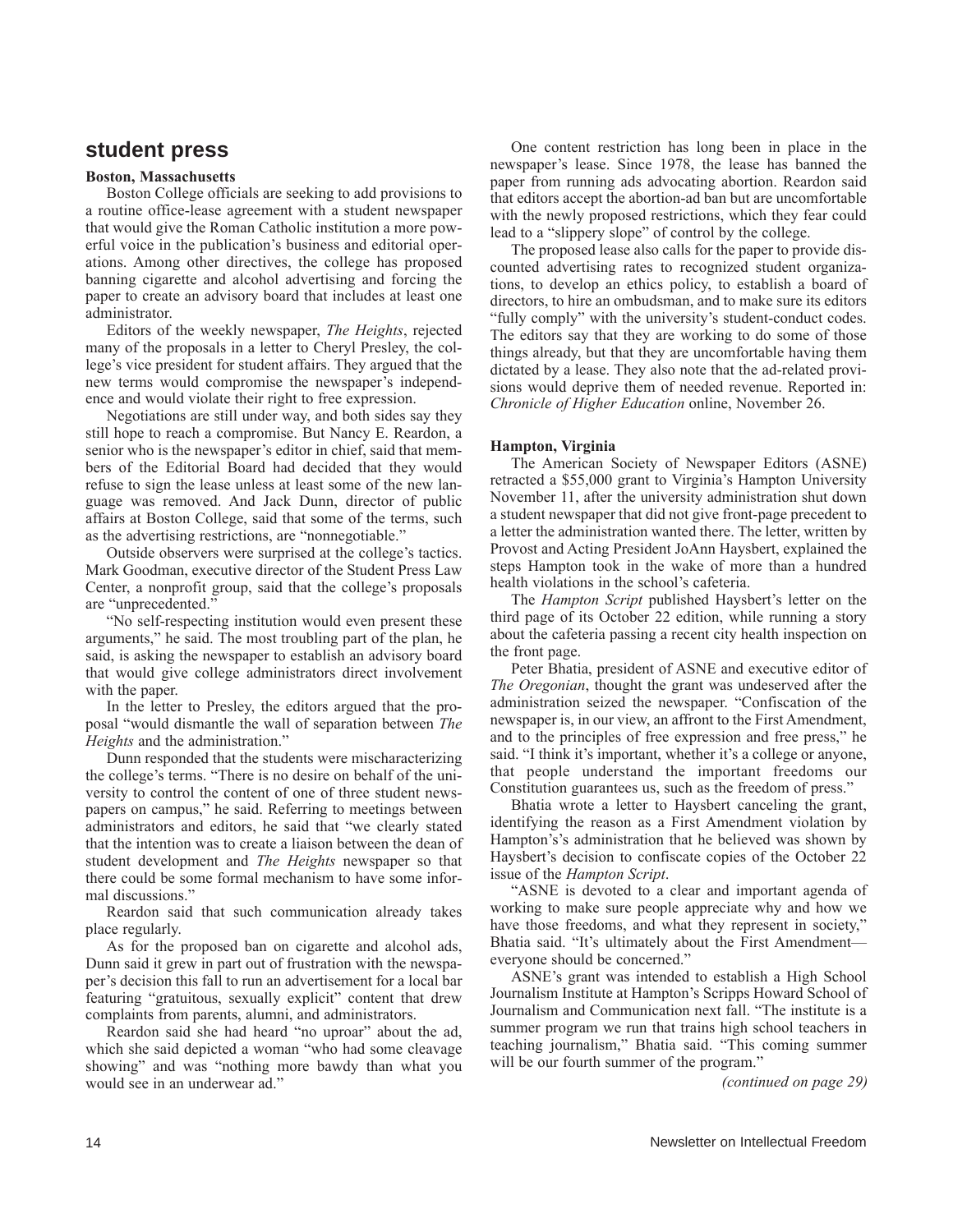

## **U.S. Supreme Court**

The U.S. Supreme Court once again agreed to hear arguments on the constitutionality of the Child Online Protection Act (COPA). This will be the second time since its passage by Congress in 1998 that the act has been reviewed by the High Court.

COPA has been constantly challenged by a broad coalition of First Amendment groups and has never been enforced. Shortly after its passage, the ACLU filed suit against the act in a Philadelphia federal court, which granted an injunction blocking the law from going into effect anywhere in the country.

In 2000, the U.S. Court of Appeals for the Third Circuit in Philadelphia declared COPA unconstitutional, finding that its community standards provision was too broad, especially as it relates to materials available over the Internet. The Supreme Court ruled in May 2002 that community standards can be applied to the Internet, but rather than completely overturning the Third Circuit, the justices remanded the case back to the court. This past March, the appeals court again found the act to be too broad, saying that the act was likely to prevent adults from seeing constitutionally protected materials sent over the Internet.

The news that the Supreme Court will hear the appeal came as no surprise to groups opposed to COPA. "It was inevitable," said Emily Whitfield of the ACLU, which will be arguing the case before the court. Chris Finan, president of the American Booksellers Foundation for Free Expression, said the new hearing means that the constitutionality of COPA "will be decided on the issues we had always hoped for; that the act violates the First Amendment rights of adults by limiting their access to non-obscene materials over the Web." The original ruling by both the appeals court and the Supreme Court centered around the issue of community standards.

Congress passed COPA after the Communications Decency Act was declared unconstitutional. COPA would impose criminal and civil penalties on commercial Web sites for posting materials deemed harmful to minors. Whitfield said the ACLU would likely use the June decision by the Supreme Court that upheld the Children's Internet Protection Act in arguing against COPA. In that decision, the justices found that the government could require libraries that receive federal funding to attach filters to their Web connections in order to block material considered harmful to minors. While the ACLU opposed that decision, the ruling does imply that there are means available to prevent minors from seeing objectionable materials without imposing fines on Internet providers, Whitfield said. "It's a less restrictive alternative," she said. Reported in: *Publishers Weekly*, October 20.

The Supreme Court added the Pledge of Allegiance to the docket for its new term October 14, agreeing to consider whether public schools violate the Constitution by requiring teachers to lead their classes in pledging allegiance to the flag of "one Nation under God."

The justices, who begin their daily session with heads bowed as the marshal intones "God save the United States and this honorable court," accepted a case that like the affirmative-action and gay-rights cases of the last term places the court at the center of a heated public controversy.

The case is an appeal by a California school district of a decision that has been the subject of an intense national debate since the United States Court of Appeals for the Ninth Circuit, in San Francisco, issued it sixteen months earlier. The Federal District Court in Sacramento initially dismissed a lawsuit brought by an atheist, Michael A. Newdow, who said he did not want his daughter exposed daily in her elementary school classroom to "a ritual proclaiming that there is a God." The Ninth Circuit overturned that decision, first ruling in June 2002 that the words "under God," added by federal statute in 1954, made the pledge itself unconstitutional.

In an amended opinion, the court narrowed its ruling by confining it to the public school context, invalidating school policies that require teachers to lead willing students in the pledge. Ever since a Supreme Court decision on behalf of Jehovah's Witnesses in 1943, public schools may not compel students to recite the pledge. The Supreme Court indicated that it would address only the recitation of the pledge in public schools, not its constitutionality as a general matter.

The Supreme Court's action had several unusual elements that could have an impact on the eventual outcome. One was the decision by Justice Antonin Scalia not to participate in the case, an evident if unacknowledged response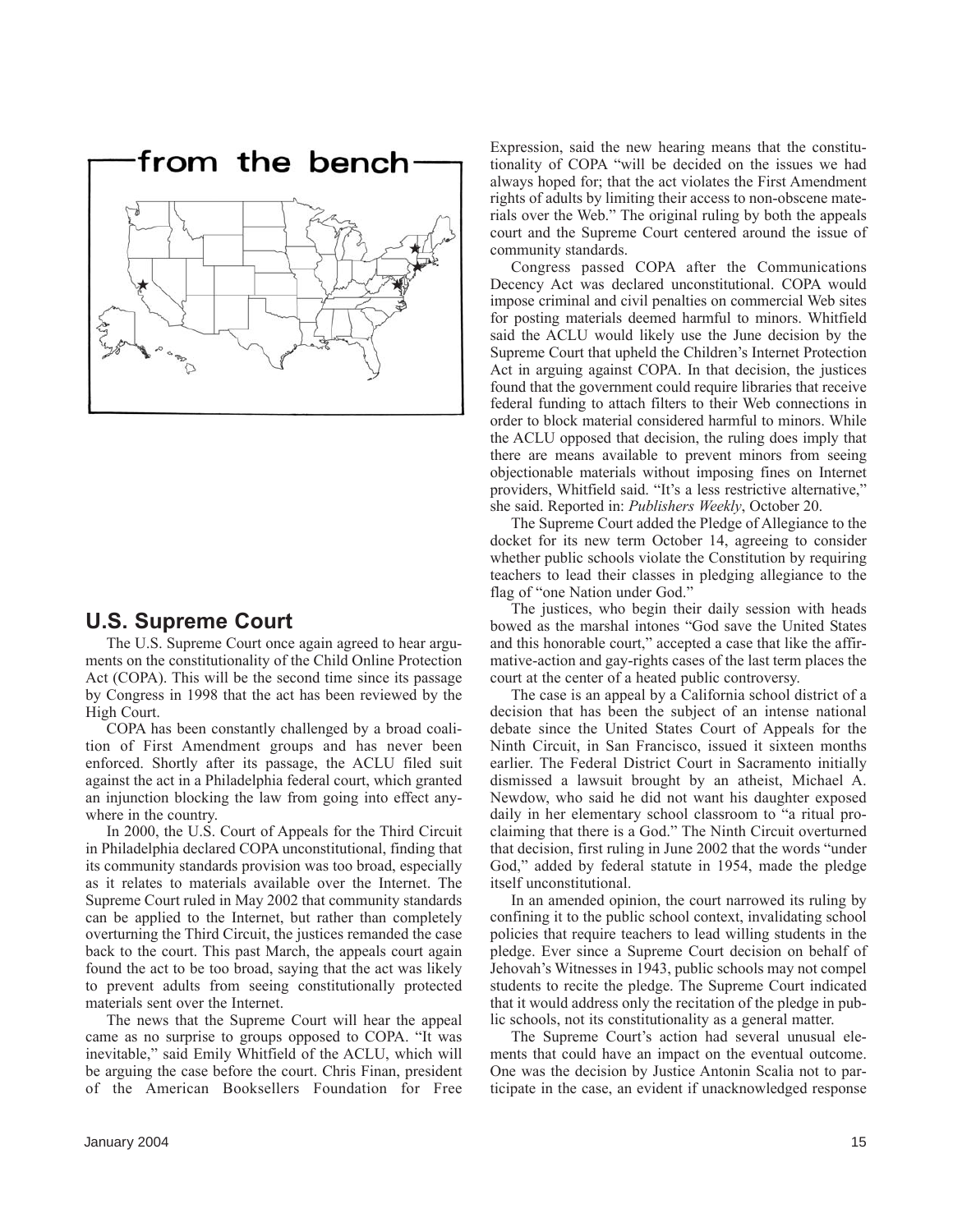to a "suggestion for recusal of Justice Scalia" that Newdow sent to the court in September. Newdow cited news reports of remarks the justice made at an event in Fredericksburg, Virginia, last January that was co-sponsored by the Knights of Columbus, the Catholic organization that a half-century ago played a leading role in persuading Congress to add "under God" to the pledge.

According to the reports, Justice Scalia's speech at "Religious Freedom Day" pointed to the Ninth Circuit's decision in this case as an example of how courts were misinterpreting the Constitution to "exclude God from the public forums and from political life."

Newdow, who is a lawyer and medical doctor who has represented himself in the litigation, told the court that the remarks indicated that Justice Scalia was not just expressing general views on the Constitution but had formed a conclusion about the case itself, providing grounds for disqualification. The code of judicial conduct and a federal law that incorporates it both provide that judges "shall disqualify" themselves in cases where their "impartiality might reasonably be questioned."

While these provisions do not technically apply to Supreme Court justices, the justices adhere to them and recuse themselves from cases with which they have connections through stock holdings or personal associations. It is extremely unusual, however, for a recusal to be sought or granted on the basis of a public statement of opinion on the legal controversy before the court.

Another unusual aspect of the court's order was the suggestion that at the end of the day, this case might not be suitable for decision. The court instructed the parties to discuss whether Newdow has standing to challenge the policy of his 9-year-old daughter's public school district, Elk Grove Unified School District, near Sacramento. The girl's mother, who has custody and to whom Newdow was never married, does not object to her daughter reciting the pledge. Reported in: *New York Times*, October 14.

Setting the stage for a historic clash between presidential and judicial authority in a time of military conflict, the Supreme Court agreed November 10 to decide whether prisoners at the United States naval base at Guantánamo Bay, Cuba, are entitled to access to civilian courts to challenge their open-ended detention.

The court said it would resolve only the jurisdictional question of whether the federal courts can hear such a challenge and not, at this stage, whether these detentions are in fact unconstitutional. Even so, the action was an unmistakable rebuff of the Bush administration's insistence that the detainees' status was a question "constitutionally committed to the executive branch" and not the business of the federal courts, as Solicitor General Theodore B. Olson argued in opposition to Supreme Court review.

In accepting the cases, the court moved from the sidelines to the center of the debate over whether the administration's response to the terrorist attacks of September 11, 2001, reflects an appropriate balance between national security and individual liberty.

While the court does not indicate why it grants review in a particular case, the justices might well have been persuaded that no matter what the ultimate answer to the question of whether judicial review is even available, they are the ones who have to provide it.

"It is for the courts and not the executive to determine whether executive action is subject to judicial review," the appeal filed on behalf of twelve Kuwaitis told the court.

The two appeals the court accepted were filed on behalf of sixteen detainees, the Kuwaitis in one group and two Britons and two Australians in the other, all seized in Afghanistan and Pakistan during United States-led operations against the Taliban in late 2001 and early 2002. They have all been held for more than 18 months without formal charges or access to any forum in which they can contest the validity of their detention.

The men assert that they were not fighters either for the Taliban or for Al Qaeda; most say they were humanitarian volunteers who were captured by bounty hunters.

The two separate lawsuits, seeking a federal court hearing on the validity of the open-ended detention, were combined by the Federal District Court in Washington. That court then ruled, in a decision affirmed in March by the United States Court of Appeals for the District of Columbia Circuit, that on the basis of a World War II-era Supreme Court precedent, the federal courts lack jurisdiction over the military detention of foreigners outside United States territory.

The applicability of that 1950 decision, *Johnson* v. *Eisentrager*, is at the heart of the dispute before the Supreme Court. One central issue is the status of the naval base at Guantánamo Bay, which while indisputably a part of Cuban territory has been administered by the United States under a 1903 lease that grants it many of the attributes of sovereignty and uses the phrase "complete jurisdiction and control."

By contrast, the *Eisentrager* decision denied judicial review to German intelligence agents who were captured in wartime China and were being held in Germany after conviction as war criminals by military tribunals.

How to characterize Guantánamo Bay is of such importance because it is clear that noncitizens do have certain constitutional rights if they are within United States territory. On the other hand, the court has frequently invoked the *Eisentrager* precedent, even out of its wartime military context, to stand for the proposition that outside the territorial reach of the United States, aliens have no such rights.

The brief filed for the Britons and Australians by the Center for Constitutional Rights, a liberal public interest law firm in New York, told the court that "we alone exercise power at Guantánamo Bay" and that the base should therefore be treated for jurisdictional purposes as part of the United States. In the administration's view, not only is that conclusion incorrect but it is not one the court is free to make. The determination of sovereignty over a particular territory is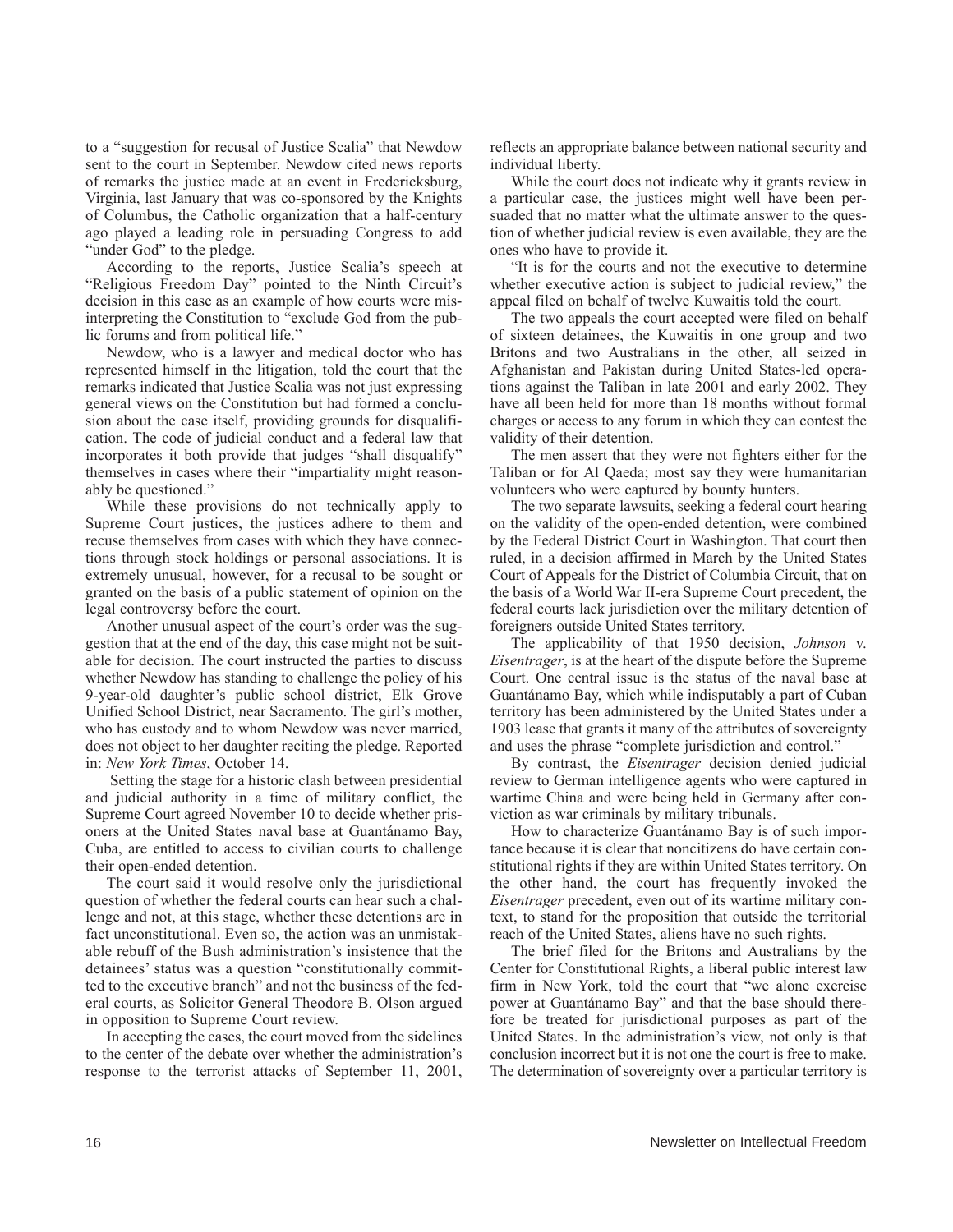"not a question on which a court may second-guess the political branches," Solicitor General Olson said in his brief.

The Supreme Court, by contrast, said it intended to decide the jurisdiction of the courts to hear challenges to "the legality of the detention of foreign nationals captured abroad in connection with hostilities and incarcerated at the Guantánamo Bay Naval Base, Cuba." The court's question incorporated no assumption about whether the base was or was not "outside the sovereign territory of the United States."

Pamela S. Falk, a professor of international law at the City University of New York, recalled that when she first visited the Guantánamo base ten years ago, she did not have to clear United States customs on her return flight to Fort Lauderdale, an indication that she was not considered to have left the United States at any time during her journey.

But when she visited again in July and returned by way of Puerto Rico, she had to clear customs there, reflecting a policy change that she said should not deprive the Supreme Court of the opportunity to decide "the fundamental question of the rights of anyone being held in U.S. custody."

If the justices decide that the federal courts do have jurisdiction, the cases will go back to district court in the first instance for a decision on the merits of the detainees' claims. Reported in: *New York Times*, November 10.

The Supreme Court refused November 3 to enter the long-running fight over an enormous monument depicting the Ten Commandments and the renegade judge who wants to keep it on display in an Alabama courthouse. The court quietly rejected appeals from suspended Alabama Chief Justice Roy Moore, who had argued that the monument properly acknowledges "God as the source of the community morality so essential to a self-governing society."

Moore was suspended as chief justice for defying a federal court order to remove the monument. He went on trial before the Alabama Court of the Judiciary on November 12 to face judicial ethics charges for his refusal to comply with the order. The Court removed Moore from office.

The Supreme Court's action was not a ruling on the thorny question of whether the Ten Commandments may be displayed in government buildings or in the public square. It merely reflects the high court's unwillingness to hear the appeal. Lower courts have splintered on the issue, allowing depictions of the Ten Commandments in some instances and not in others.

Moore challenged the high court to settle the question once and for all, and accused the justices of ducking their responsibility to clarify murky questions about the constitutional principle of separation of church and state.

Two years ago, the high court divided bitterly over whether to hear another case testing whether a different Ten Commandments monument could be displayed outside a civic building. The court opted at that time not to hear that case, but four justices nonetheless staked out a position on the issue.

The three most conservative justices said they found nothing wrong with display of that monument outside the building housing local courts and prosecutors in Elkhart, Indiana. The setting reflected the cultural, historical and legal significance of the commandments, Chief Justice William H. Rehnquist wrote for himself and Justices Antonin Scalia and Clarence Thomas.

The monument "simply reflects the Ten Commandments' role in the development of our legal system," Rehnquist wrote for the three. He noted that "a carving of Moses holding the Ten Commandments, surrounded by representations of other historical legal figures, adorns the frieze on the south wall of our courtroom."

At the opposite ideological end of the court, Justice John Paul Stevens wrote that the words "I am the Lord thy God," in the first line of the Elkhart monument's inscription are "rather hard to square with the proposition that the monument expresses no particular religious preference," Stevens wrote then.

In the Alabama case, lower federal courts ruled that Moore violated the Constitution's ban on government promotion of religion by placing the 5,300-pound granite monument in the rotunda of the state Judicial Building. In two appeals to the Supreme Court, Moore argued that lower federal courts do not have authority over a state's chief justice. In August, the Alabama monument was wheeled to an outof-the-way storage room. Two weeks of protests by Moore's supporters followed. Demonstrators carried the cause to the sidewalk outside the Supreme Court, with one protester dressed as Moses and carrying cardboard tablets. Reported in: Salon.com, November 3.

The Supreme Court refused November 3 to block a lawsuit over a magazine's critical safety reports about the Suzuki Samurai, a defeat for news organizations that wanted the court to clarify protections for journalists who warn about dangers from products. The court declined without comment to consider whether the lawsuit against the publisher of *Consumer Reports* magazine should be stopped. The magazine had labeled the Samurai unacceptable in 1988 because of potential rollovers.

Consumers Union, which reports on the safety of products ranging from child safety seats to lawn mowers, argued that a lower court ruling in its case will silence journalists who have information about dangerous products but fear costly lawsuits. Suzuki Motor Corp. says the magazine set out to discredit the inexpensive sport utility vehicles, known affectionately by some owners as "little mud bugs," to make headlines and money.

A divided panel of the U.S. Court of Appeals for the Ninth Circuit said that Suzuki should have a chance to argue to a jury that the magazine rigged the testing of the vehicle and acted maliciously to damage Suzuki's reputation. The Supreme Court refused to review that decision.

The case asked whether judges should independently review evidence in libel cases before trial, stopping expensive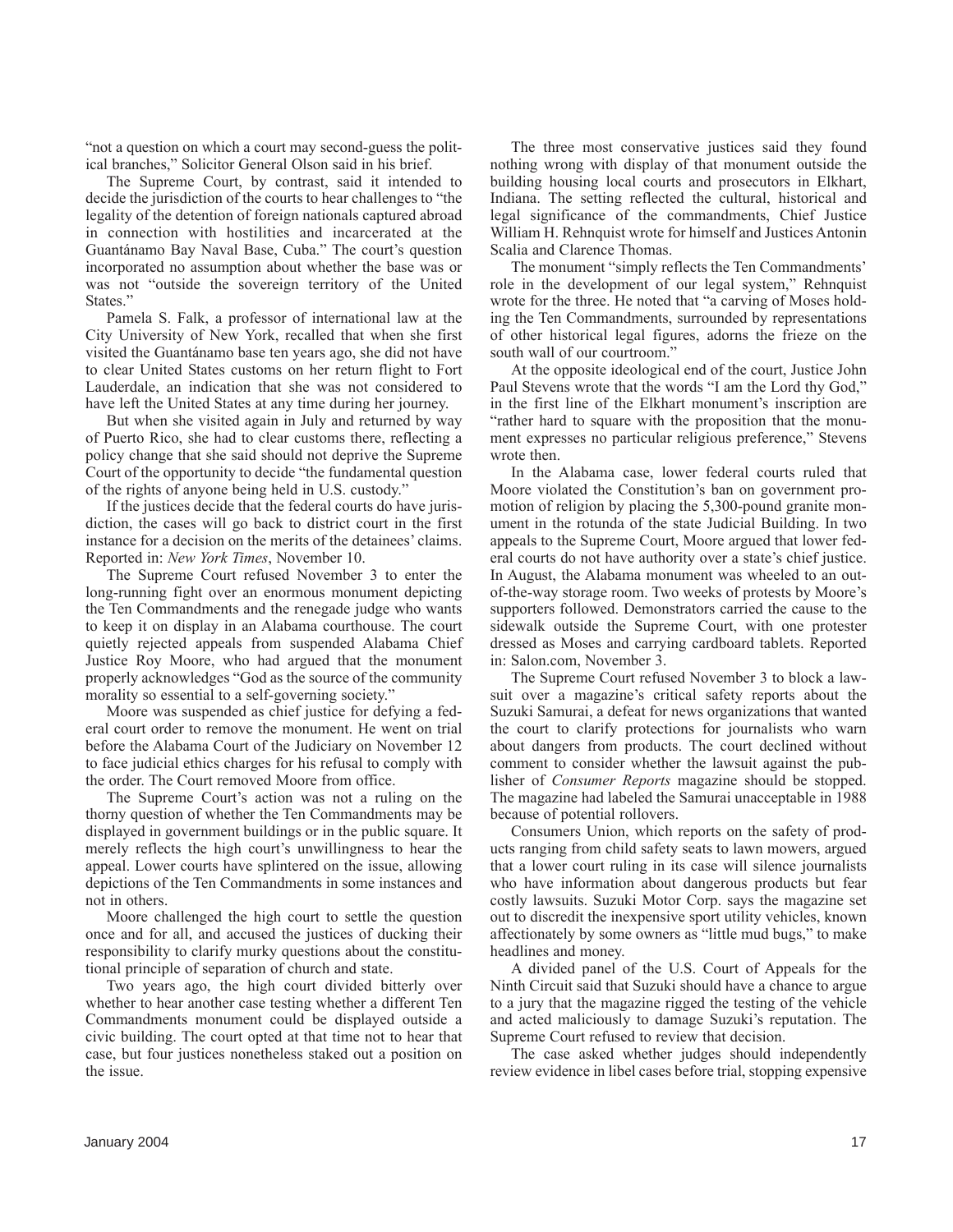proceedings if there is insufficient proof that a false statement was made with actual malice. News groups had urged the court to review the case, arguing that the public has been protected over the years by reports on the dangers of smoking and fast food, among others.

Without court intervention, "virtually any product evaluation is at risk and this valuable journalistic genre is seriously compromised," the groups told the court in a filing.

The Samurai was first sold in the United States in the mid-1980s but sales plunged after the 1988 magazine report and other news accounts of possible dangers. The 1995 model was its last.

Carter Phillips, one of the Washington attorneys representing the carmaker, said that *Consumer Reports* employees designed their road tests to get the Samurai to tip, and cheered when the vehicle did so. He said the magazine then used its reports to make money, in fund raising and subscription drives. Suzuki did not sue after the original report, but it did claim "product disparagement" in a 1996 lawsuit in California.

Jim Guest, president of Consumers Union, said the Supreme Court did not address the merits of the case. "But we believe it hurts consumers to let the Ninth Circuit ruling stand with its chilling effect on those who report about safety and health," he said.

Suzuki's managing counsel, George F. Ball, said the court's action "supports the principle that the First Amendment protects honest reporting, but it does not protect publishers from a jury trial where there is evidence that the publisher knowingly deceived its readers." Reported in: Associated Press, November 3.

A student-run newspaper asked the U.S. Supreme Court September 29 to overturn a Florida court decision that restricts access to autopsy photos—a case stemming from the death of Dale Earnhardt in 2001. The publisher of the independent *Florida Alligator* contends that a law that was passed after the star driver's death and bars public access to the records is unconstitutional.

In July, Florida's Supreme Court declined to review a decision by an appeals court that upheld a trial court's ruling. Attorney Tom Julin said the publisher, Campus Communications, believes the trial court violated the First Amendment because it declined the newspaper's request to review the photos.

"*The Alligator* was trying to get the records to find out if NASCAR was telling the truth. The trial court said that was not a good enough reason." Julin said.

*The Alligator* and other papers asked for the autopsy photos as questions arose over how Earnhardt died and whether better safety equipment might have saved him. They also objected to the way the new law restricted access to what had been public records.

Proponents said the measure protects families from seeing their relative's autopsy photos published or posted on the Internet. Under the 2001 law, those who view or copy autopsy photos without authorization can be fined \$5,000.

An attorney for Earnhardt's widow, Teresa Earnhardt, said he expected Campus Communications' request, but thought the U.S. Supreme Court would back Florida court rulings on the law. "The state of Florida and the Florida courts have always been generous on open records and the First Amendment," but they agree that autopsy photos should remain private, he said. Reported in: *Washington Post*, September 29.

## **telemarketing**

## **Washington, D.C.**

A federal appeals court let the Federal Trade Commission enforce its do-not-call program against telemarketers October 7 while the agency appeals a judge's ruling that declared the rule unconstitutional. The appeals court ruling freed the commission to fine telemarketers up to \$11,000 for each violation as it appeals a recent decision by Judge Edward W. Nottingham of the U.S. District Court in Denver that struck down the list that has registered more than 51 million phone numbers. The commission can now coordinate enforcement with the Federal Communications Commission, which issued a similar rule.

The U.S. Court of Appeals for the Tenth Circuit in Denver said that the FTC would probably succeed in overturning Judge Nottingham's ruling. The judge said last month that blocking calls by commercial telemarketers violated their free-speech guarantees because they were unfairly singled out by a rule that exempted charitable solicitors and political campaigns.

''The preponderant source of the problem of invasion of privacy and abusive calls are commercial calls, which are covered by the FTC rule,'' the three-judge appeals panel said in a 24-page opinion. ''The FTC's justifications of preventing abusive and coercive sales practices and protecting privacy are substantial governmental interests.''

The appeals court suspended Judge Nottingham's September 29 order that had barred the commission from forcing telemarketers not to dial the telephone numbers that consumers had placed on its registry.

The ruling is ''an important victory for American consumers," the chair of the commission, Timothy J. Muris, said in a statement. ''We believe the rule fully satisfies the requirements of the U.S. Constitution, and we will proceed to implement and enforce the do not call registry.''

After Judge Nottingham's decision, the FCC said it would enforce its own do-not-call rule that was not covered by the decision. The FCC unsuccessfully asked a telemarketing group to turn over the FTC's list of consumers who objected to receiving the calls. The telemarketers instead said they would voluntarily comply with the program while the case is under appeal.

In September, the same three appeals court judges had refused to block the FCC's enforcement. Judge Nottingham had barred the FTC from sharing the names on the do-not-call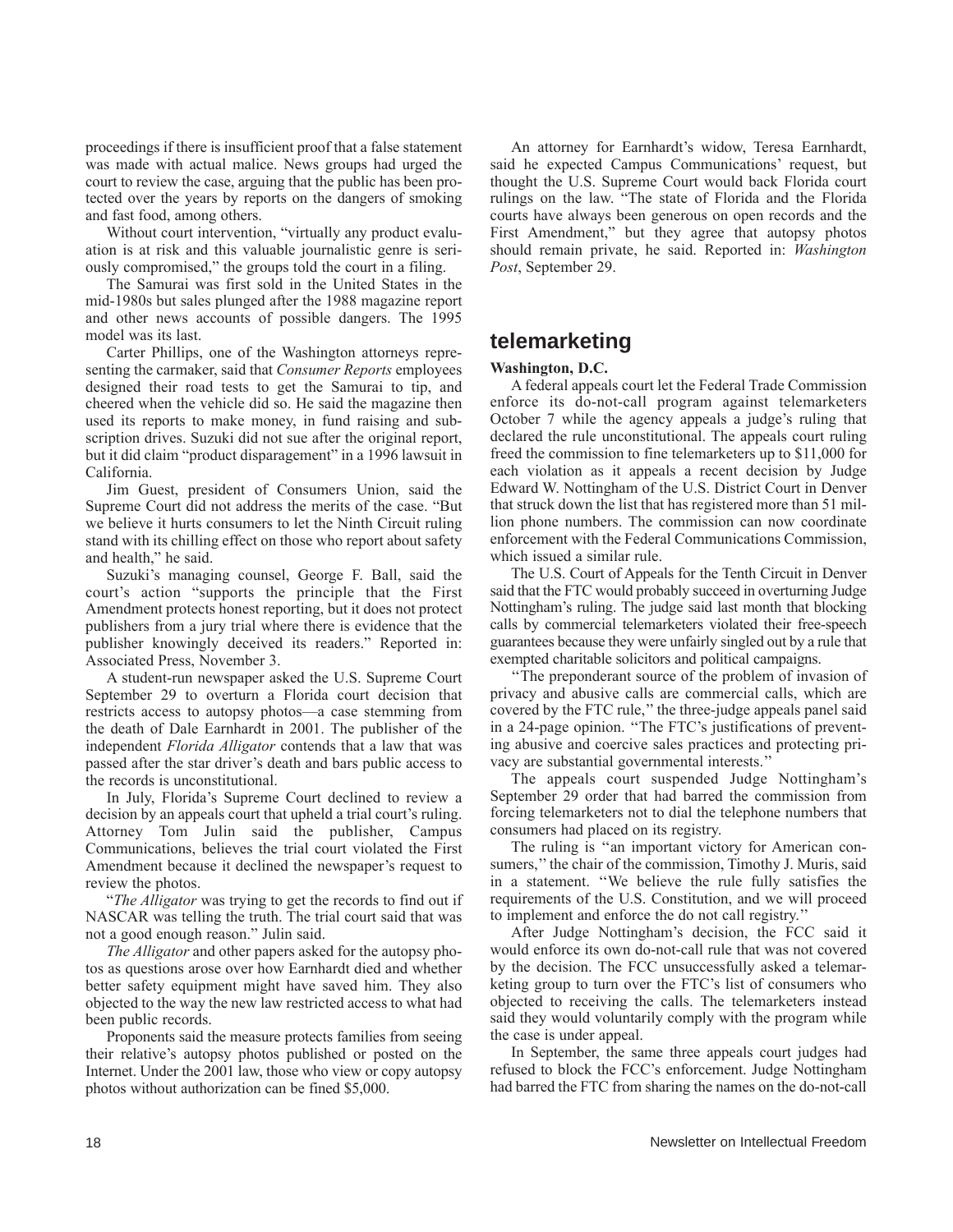list with the FCC, making it more difficult to enforce the program. Reported in: *New York Times*, October 8.

## **press freedom**

## **Washington, D.C.**

A federal judge has ordered five reporters, including two from the *New York Times*, to disclose the confidential sources they used in preparing articles about Dr. Wen Ho Lee, the former scientist at the nuclear weapons laboratory in Los Alamos, New Mexico. The judge, Thomas Penfield Jackson of U.S. District Court in Washington, D.C., ordered the reporters to disclose their sources' names and provide Dr. Lee's lawyers with notes and other materials compiled in their newsgathering.

Judge Jackson ruled that First Amendment protections that shield journalists from government interference were outweighed in this specific case by the need of Dr. Lee's lawyers to provide evidence of government leaks in their suit against the government. The judge did not give a deadline for compliance.

Dr. Lee, a former scientist at Los Alamos National Laboratory, is suing the Energy and Justice Departments for reportedly providing reporters confidential information about him, including federal agents' suspicions that he stole nuclear secrets from his workplace.

Dr. Lee was indicted on 59 felony counts in 1999, but after he spent nearly nine months in solitary confinement, no evidence of espionage emerged. He was released after pleading guilty to one felony count of mishandling nuclear weapons data. In ruling on that case, U.S. District Court Judge James A. Parker of Albuquerque said the case had ''embarrassed our entire nation.''

A spokeswoman for the *Times*, Catherine J. Mathis, said the newspaper would appeal. The reporters for the *Times*, Jeff Gerth and James Risen, were named in the order, along with Robert Drogin of the *Los Angeles Times*, H. Josef Hebert of The Associated Press and Pierre Thomas of CNN, who moved to ABC.

''We believe,'' Mathis said, ''that the confidentiality of sources is critical to our ability to provide the public with important news.''

Several federal officials, including former Energy Secretary Bill Richardson, who is now governor of New Mexico, have said in depositions that they do not recall divulging information about Dr. Lee to reporters. Other officials have denied leaking the information.

Dave Tomlin, assistant general counsel of the AP, said his organization was still deciding whether to appeal.

''Before the First Amendment lets you compel reporters to reveal sources,'' Tomlin said, ''we think you have to do more than get a small handful of government officials to shrug their shoulders and claim they don't know or can't remember.'' Reported in: *New York Times*, October 14.

## **libel**

#### **San Francisco, California**

A state appellate court in San Francisco sent shock waves through cyberspace by ruling that in some instances, Internet service providers like America Online and Yahoo! can be held legally responsible for an online smear by someone using their service. The three-member panel of the state Court of Appeal agreed to take another look at the ruling, the first by a California court on the question of ISP liability, but such reviews seldom change the results. An appeal to the state Supreme Court seems virtually certain, and the case could even wind up in the U.S. Supreme Court, which frequently steps in to resolve disagreements between lower courts.

Previously, courts nationwide had agreed that the only one who could be sued for trashing someone's reputation online was the person who posted the message, usually an elusive figure and an unlikely candidate for a fruitful damage suit. But on October 15, the appellate court panel in a 3-0 ruling said that if an ISP knew, or had reason to know, that the message was libelous, and failed to halt its publication, it should be held responsible for its contents, just like a bookstore or library that continues distributing a book after a libel notice.

The ruling is a potential boon to the targets of malicious messages posted in electronic chat rooms and bulletin board systems with far-flung readership. But it has appalled powerful ISPs and civil liberties groups, who warn that the ruling could undermine the Internet as a forum for freewheeling discussion.

"Free speech is the loser," said Ann Brick, an American Civil Liberties Union lawyer. "All kinds of messages that someone objects to are going to be taken off the Internet, not because they're defamatory but because (ISPs) are afraid of guessing wrong."

Rather than sorting through voluminous libel claims or risking lawsuits, some ISP's will probably "shut down certain forums of communication," said Patrick Carome, a Washington lawyer who has represented AOL in similar cases.

Supporters of the ruling said the current system—shielding ISPs from liability while denying redress to victims—is both unfair and a misinterpretation of the 1996 federal Internet law. "Total immunity (for ISPs) doesn't seem to adequately weigh the injury to the defamation victim," said Susan Freiwald, a University of San Francisco law professor and author of a law review article on the issue. "If you're in a position to prevent a harm, and if you exacerbate the harm by not preventing it, then you should act" or be held responsible.

The case before the court, from Alameda County, did not involve a conventional Internet service provider, but instead focused on the responsibility of a person who took allegedly defamatory messages from a third party and distributed them to online "newsgroups."

The plaintiffs, physicians who have campaigned against alleged health care quackery, say they were libeled by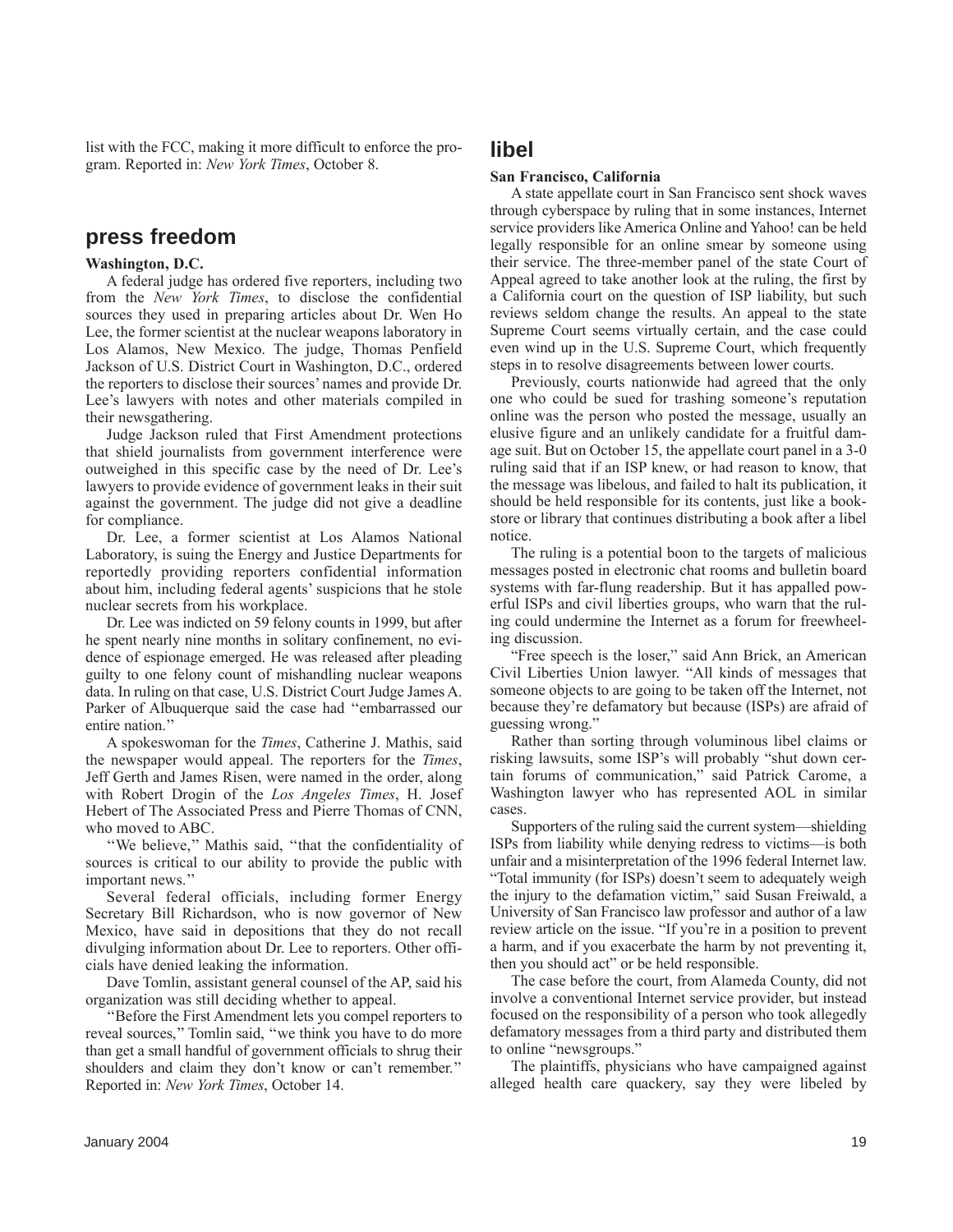hundreds of messages that Ilena Rosenthal, an advocate of alternative medicine, got from another source and posted between 1999 and 2001. One message allegedly accused one doctor, Terry Polevoy, of stalking a radio announcer in Canada, where Polevoy lives. Polevoy said he told Rosenthal the message was false and demanded its withdrawal, but she repeated it in 32 messages to additional newsgroups.

Superior Court Judge James Richman dismissed the physicians' suit against Rosenthal in June 2001, saying the federal Communications Decency Act of 1996 bars lawsuits against an intermediary—whether an individual or an ISP who distributes online an allegedly defamatory statement from another source. Even if Rosenthal knew that Polevoy was being falsely accused of a crime, Richman said, she could not be sued for spreading the message.

The 1996 law says that a provider or user of an interactive computer service, like an Internet chat room or newsgroup, will not be considered the "publisher or speaker" of information provided by someone else. The key ruling on its meaning was issued in 1997 by a federal appeals court in Richmond, Virginia, which said the law granted immunity to ISPs.

That suit was filed by Kenneth Zeran, who received death threats after an unidentified subscriber to an AOL bulletin board falsely gave his phone number as a contact for T-shirts mocking the 1995 bombing of the Oklahoma City federal building. The court said Zeran's suit against AOL—which allegedly brushed off his complaints—was barred because Congress sought to preserve the "vibrant and competitive market" of Internet speech by protecting ISPs from litigation.

The Zeran decision, though not legally binding elsewhere, has guided every court in the nation that considered a similar suit until the San Francisco appellate panel flatly rejected it in a ruling reinstating Polevoy's suit. Although the federal law refused to equate an ISP or other intermediary with the originator of a libelous message, the appellate court said the law did not rule out their liability, under traditional legal principles, for distributing harmful material after notice that it was libelous.

"Congress intended to encourage ISPs to monitor the content on the Internet, but if ISPs are granted absolute immunity for disseminating

third- party defamatory material, then ISPs will not bother to screen their content at all because they will never be subject to liability," said Presiding Justice J. Anthony Kline in the 3-0 ruling.

But Carome, AOL's lawyer, said the court's reasoning was backward. If notice of libelous content put an ISP on the hook for a lawsuit, he said, "some providers would choose to keep themselves totally unaware of any content in their service."

The ruling creates an impossible burden for ISPs, said Cindy Cohn, a lawyer with the Electronic Frontier Foundation, which promotes free speech on line. "It's not part of their job duties to referee disputes and sort out what's defamatory," she said. "In order to protect themselves, they'll take down speech" after receiving a complaint.

Polevoy's lawyer, Christopher Grell, said those who criticize the decision are being one-sided. "I don't think they've focused on the importance of someone's good name and the extent to which it can be damaged on the Internet," he said. Reported in: *San Francisco Chronicle*, November 13.

## **Albany, New York**

The New York Supreme Court granted summary judgment for defendants and dismissed a libel suit against the author and publisher of *Primary Colors*, a novel based on the first presidential campaign of Bill Clinton. A woman claimed that her reputation was damaged by the suggestion in the novel that she had a sexual encounter with Bill Clinton during his 1992 presidential campaign. In a case that could have implications for future suits involving online fantasy role-playing games, the trial court held that a work of fiction should not be held to the same standard as that of a work of nonfiction. While the publication of a factual statement about an individual that is both false and defamatory could give rise to a libel claim, "the description of the fictional character must be so closely akin to the real person claiming to be defamed that a reader of the book, knowing the real person, would have no difficulty linking the two."Applying this higher standard, the court found that Daria Carter-Clark failed to show that a reasonable person could attribute the conduct and characteristics of a fictional character in *Primary Colors* to Carter-Clark such that her reputation was damaged. Reported in: cyberlaw. stanford.edu.

## **illegal detention**

## **New York, New York**

Two federal appeals court judges were hostile to the Bush administration's position November 17 as the government argued that the requirements of the anti-terror effort meant that the president could indefinitely detain an American who was arrested in this country as an "enemy combatant" and deny him contact with his lawyer.

"As terrible as 9/11 was, it didn't repeal the Constitution" one judge, Rosemary S. Pooler, said.

The judges made their comments as a three-judge panel of the United States Court of Appeals for the Second Circuit, in Manhattan, began considering the case of Jose Padilla, an American arrested last year at O'Hare International Airport near Chicago. The case drew worldwide attention when Attorney General John Ashcroft announced in June 2002 that the government believed that Padilla was planning to explode a radiological "dirty bomb" in the United States.

*(continued on page 30)*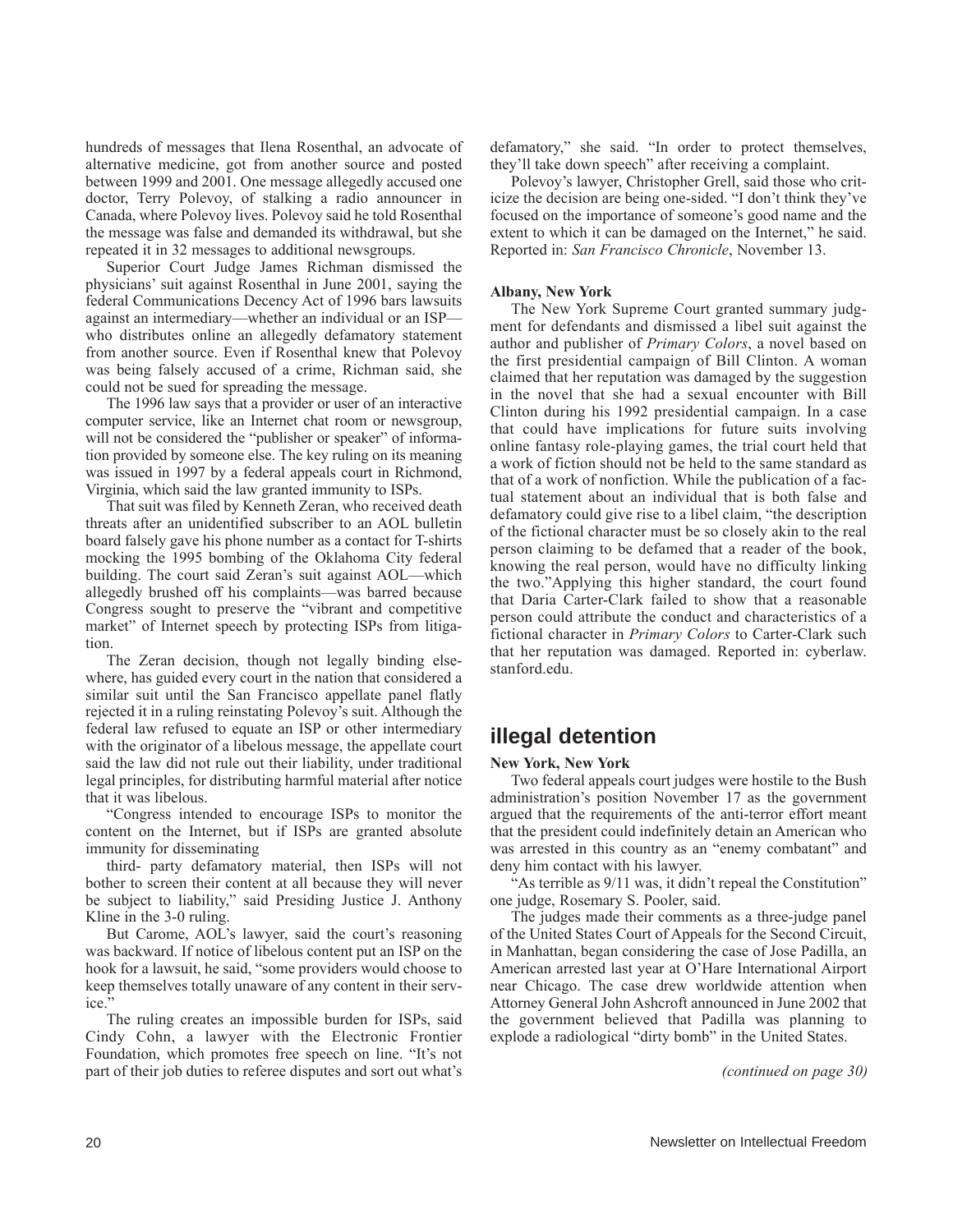

## **libraries**

## **San Francisco, California**

The Electronic Frontier Foundation (EFF) sent a letter October 2 to the San Francisco Public Library Commission (SFPLC) warning of privacy concerns in the use of radio frequency identification (RFID) tagging of library books.

The SFPLC is considering a budget for RFID technology for the library system starting in 2004 with implementation starting in 2005. Under the plan, San Francisco libraries would place a computerized chip in library books and other materials to facilitate tracking of the books through the library system as well as on loans to patrons. Library staff, as well as potentially other persons, could use RFID sensor devices to determine the location, title, and potentially other information about the library materials.

"RFID technology raises great privacy concerns because insecure RFID tags permit inventorying of people's possessions and tracking of people via their possessions," explained EFF Senior Staff Attorney Lee Tien in the letter. "Libraries have long been very protective of library patron privacy given that surveillance of reading and borrowing records chills the exercise of First Amendment rights."

EFF recommended that the SFPLC "postpone adoption of RFID technology pending further study and research into its privacy implications and cost-effectiveness." Reported in: EFF Press Release, October 2.

#### **Madison, Wisconsin**

Public libraries would be required to tell parents of children under 16 what books, CDS, videotapes, and other library materials their children check out, under a bill approved by the Wisconsin Legislature November 4.

With few exceptions, libraries now are prohibited from disclosing any records that indicate the identity of individuals who borrow library materials or use library services. The measure would allow parents who request it to obtain records that document their children's library use.

"We're saying it's a parental right," said Rep. Sheryl Albers (R-Reedsburg), the author of the bill.

But Rep. Marlin Schneider (D-Wisconsin Rapids), who used Assembly procedural rules to block final approval of the bill, said he thought the measure was terrible public policy. "It's a major invasion of the right of privacy of children," he said. "Children need to understand their rights are protected, and if government won't protect their rights nobody will."

Albers said the issue of parental access to library records was raised after two of her constituents received an overdue book notice from their local library for an item checked out by one of their children. The couple were told by library staff that they couldn't tell the parents the name of the overdue book. Albers said that incident raised another question about whether parents should have the right to find out what kinds of books and other library materials their children are borrowing. She said parents need "to be able to find out what their children are looking at."

Sen. Joseph Leibham (R-Sheboygan), the Senate sponsor of the measure, said it seemed odd to him that under current law parents could not obtain records of the materials their children are using from public libraries. "This bill provides parents the opportunity to be informed and involved in the lives of their teenage children," he said.

In the Senate, Sen. Fred Risser (D-Madison) said children should be encouraged to be inquisitive, to use public libraries to learn more about any subject they're interested in, including some issues they may be unable or unwilling to discuss with their parents. "I think we should encourage kids to use libraries, encourage their minds to be open to new ideas," Risser said. "I don't know why we should have the public libraries be an investigative arm for parents."

But for Amy Van Weelden of Sussex, the legislation makes sense. "I think it's a pretty good idea," said the mother of three children 11 and younger. "I pretty much censor what my kids bring home, anyway." Van Weelden said such a check would not be an invasion of privacy. "Not in a kid that young, no," she said while visiting the Pauline Haass Public Library. "I'm sure some teenagers might not think of if that way."

At the Waukesha Public Library, Samuel Van Eerden, a 14-year-old from Mukwonago, said that his parents should have access to his library records. "Definitely, they have a right to what their kids are checking out," Van Eerden said. "They're our parents."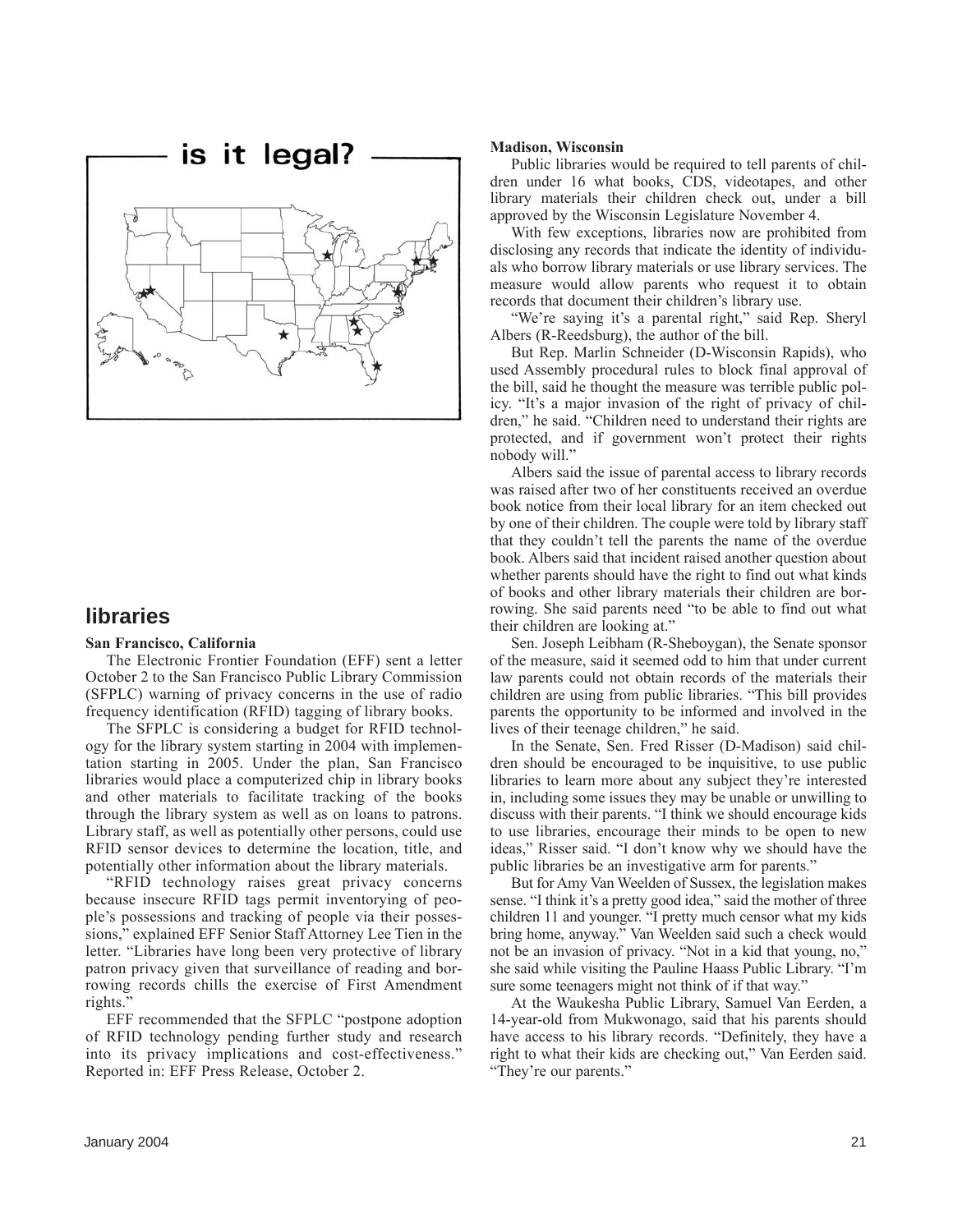Jane Ameel, director of Waukesha Public Library, doesn't see it as a black-and-white matter, however. "It's a real complicated issue. . . . We expect each parent to decide what's appropriate for his or her child, and we don't get involved with that. It's each family making its own decisions. On the other hand, libraries and librarians value information, and people's access, unfettered, to information. As librarians, we have all seen many, many times in our career children looking for what most of us would feel is appropriate information for a young person growing up, (children) who are uncomfortable because they want confidentiality."

The State Bar of Wisconsin opposed changing the law to require disclosure of library records to parents, arguing that there are many children who feel that they cannot turn to their parents or guardians for information on topics such as drug and alcohol abuse, sexuality and sexual abuse. "Should a young boy or girl that is being victimized by a parent or guardian now be victimized again by the disclosure of library records that may jeopardize their safety?" the bar association said in a memo to legislators.

The state Department of Public Instruction had recommended changing the bill to apply only to those under than 14, said Richard Grobschmidt, who heads the agency's libraries, technology and community learning division. "At that age we felt children should have the freedom of mind and access to information," he said.

Grobschmidt said that instead of changing state law, each library should be allowed to set its own policy on disclosure of records.

Paul Nelson, director of the Middleton Public Library and chair of the legislative committee of the Wisconsin Library Association, said the association recommended a lower age and that disclosure be allowed only if library materials are lost or overdue. Nelson said he did not believe parental access to library records was a major issue for library officials. Problems arise most often when books are overdue, he said.

"We've been able to deal with this very well at the local level so far," he said. "This is a local issue, and library boards should be able to set their own policies. Reported in: *Milwaukee Journal-Sentinel*, November 4.

## **schools**

## **Atlanta, Georgia**

The Fulton County school system has temporarily rescinded the expulsion of a Roswell High School freshman who wrote a fictional tale in her private journal about a student who dreams she kills a teacher. School officials said at a news conference October 24 that they would allow Rachel Boim to return to Roswell High School until the school board hears more about the incident. School system official Susan Hale said Acting Superintendent Mike Vanairsdale will personally review the case.

Boim was expelled after a closed, three-hour hearing conducted October 22 by a Fulton County school system official. Hale said the expulsion was for "inappropriate writings that describe the threat of bodily harm toward a school employee."

"Anytime the safety and security of our students and staff are put into question, we investigate the situation and, if warranted, take serious action," Hale said. "After reviewing the evidence, the hearing officer felt expulsion was an appropriate disciplinary response."

The hearing included testimony from Rachel's parents, Georgia's poet laureate and an editor of *Five Points*, a literary magazine published by Georgia State University. They all testified that the girl's story was nothing more than a work of fiction in a journal filled with drawings, coloring, poems, and other creative expression.

Poet Laureate David Bottoms, who was contacted by the family for help in defending Rachel's writing, said that he tried to convince the hearing officer that the journal entry was a narrative that grew out of creative thought. "In my opinion, based on my experience as a writer and with more than twenty years of teaching creative writing, this piece of work is clearly an imaginative piece, a piece of fiction totally non-threatening," Bottoms said, recounting the statement he made at the hearing.

The journal entry describes a student, who is unnamed, having a dream while asleep in class. In the dream, the student shoots a teacher and then runs out of the classroom, only to be killed by a security guard. After that, the school bell rings and the student having the dream wakes up, picks up her books, and walks to another classroom.

The journal does not name a specific teacher, according to Rachel's parents, who described their daughter as a gifted writer and not someone with violent intentions. The family and Bottoms said the suspension was another example of Georgia school officials failing to use common sense when applying "zero-tolerance" policies. Three years ago, Cobb County school officials suspended a sixth-grader from Garrett Middle School for breaking the school's zero-tolerance weapons policy by having a Tweety Bird wallet with a 10-inch keychain. Cobb officials said chains were prohibited under the weapons policy, and the girl was given the maximum punishment: a two-week suspension.

David Boim said his daughter often carries her personal journal and did not have it in class as part of an assignment when it was confiscated October 7. Art teacher Travis Carr took the journal during the class because Rachel was passing it to a classmate, Boim said. Carr kept the journal overnight, and the next day Rachel was taken from her second-period class by school police and her parents were summoned to the school.

Rachel is an honors student in biology, French, and English literature, her parents said. She is the captain of her crew team and a voracious reader, they added. She comes from a family of writers. Her sister edits the Roswell High School literary magazine, and her mother, Kimberly, is a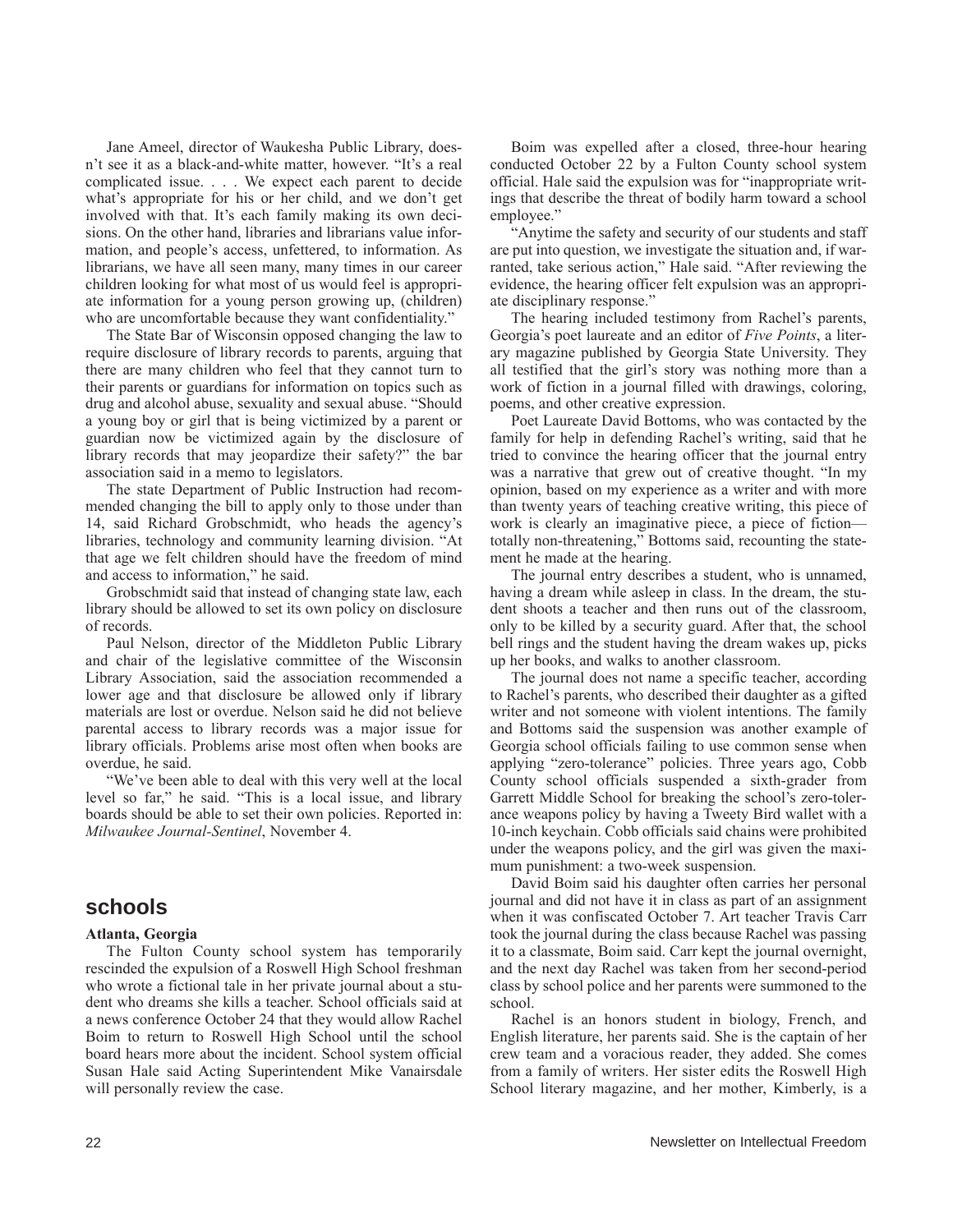former journalist and has taught literature at Chattahoochee Technical School.

"I think Rachel has been treated unfairly," her father said. "I believe the school system is asking her to cede her Fourth Amendment right, her First Amendment right and her right to due process. Basically, the school system is saying they decide what is an appropriate topic to write about and what is an inappropriate topic."

He said the family moved to Roswell from Colorado three years ago. Because they lived in suburban Denver at the time, the Boims often talked at home about the 1999 Columbine High School massacre, in which two students used pipe bombs and gunfire to kill twelve classmates and a teacher before killing themselves.

"Thomas Wolfe, Faulkner, all wrote about the South because that was their experience," Boim said. "Students today are very aware of the violence around them. The shootings in school, we all hear about that and they affect children. Creative writers, or people who create art, write about what's happening in their society."

Rachel's journal, one of many, contains a whole range of musings, he said—some dark and disturbing. Others her father described as "springlike" and "very fluffy kind of stuff." The story that prompted her suspension was in a section titled "Dreams."

"She writes about death and pain," Boim said. "But we're also talking about a kid who is a vegetarian because she can't stand the thought of animals being killed. Her writing reflects a full gamut of emotions. . . . We're not saying this shouldn't have been brought to our attention. But the decision was made to expel Rachel without any understanding of the fact that this was just a story." Reported in: *Atlanta Journal-Constitution*, October 24.

### **Gwinnett County, Georgia**

Two Brookwood High School students have filed a federal lawsuit against administrators in the Gwinnett County Public School system for suspending them over criticisms of a teacher they posted on a Web site.

The American Civil Liberties Union Foundation of Georgia and two Decatur lawyers filed the suit in U.S. District Court in Atlanta on behalf of Brookwood seniors Lloyd Goldsmith, Jr., and Edward Alexander Morgan and their fathers. Gwinnett Schools Superintendent J. Alvin Wilbanks and principal Jane Stegall were named as defendants.

Goldsmith and Morgan were suspended in March after the two made postings on an off-campus Web site created by another student as ''an outlet to provide students, teachers and parents at Brookwood High School or other citizens a place to vent and post comments concerning a particular [Brookwood] teacher . . . with whom many students were experiencing frustration and difficulty,'' said the lawsuit, which was filed August 22.

The lawsuit also said the site included criticisms of the teacher, including ''some hypothetical scenarios which visualized some fictional acts,'' but ''did not contain any direct threats or expressions of any intent to commit any violent acts."

But Gwinnett Schools attorney Vicki Sweeny said at a disciplinary hearing, the students admitted to making the treats and apologized for them. "These were very violent, dehumanizing and degrading threats. This was not just, 'I hate my teacher,'" Sweeny said. "We don't think First Amendment rights protects vile threats like these were." The lawsuit did not name the teacher.

In March, an unnamed student reported the Web site's existence to a Brookwood high teacher, and the school later suspended Goldsmith and Morgan, citing a policy that students shall not abuse, threaten, intimidate or assault any school employee. Goldsmith was suspended until January 7, 2004. Morgan was suspended for ten days, with twenty hours community service. After Goldsmith's parents threatened legal action, the school amended its decision and allowed him to return to school April 17, the lawsuit said. He also was told to perform forty hours community service.

System representative Sloan Roach said the district stood by its decision to suspend the students. "These students were disciplined for making direct threats against a named school employee," Roach said. "Gwinnett County Public Schools is responsible for doing what's in the best interest of its students and staff to ensure a safe teaching and learning environment. The action taken against these students was consistent with that responsibility."

The lawsuit is in addition to another case in which Gwinnett students were suspended for Web postings involving their school. On October 3, two Trickum Middle School students were suspended for running a Web site with racial slurs and threats about other students. Reported in: *Gwinnett Daily Post*, October 28.

## **parody and satire**

## **Dallas, Texas**

The Freedom to Read Foundation and the Association of American Publishers along with thirteen other First Amendment groups went into court in Texas November 5 to defend the right of Americans to make fun of public officials through political satire and parody without fear of being sued for defamation. In a case before the Texas Supreme Court that is attracting national attention, the groups joined in a friend-of-the-court brief asserting the constitutional right of Americans to use "comic exaggeration to draw attention to "misuse of authority."

The case is a defamation action brought against the *Dallas Observer*, an alternative newsweekly, and its parent company, New Times, Inc., as a result of the publication of a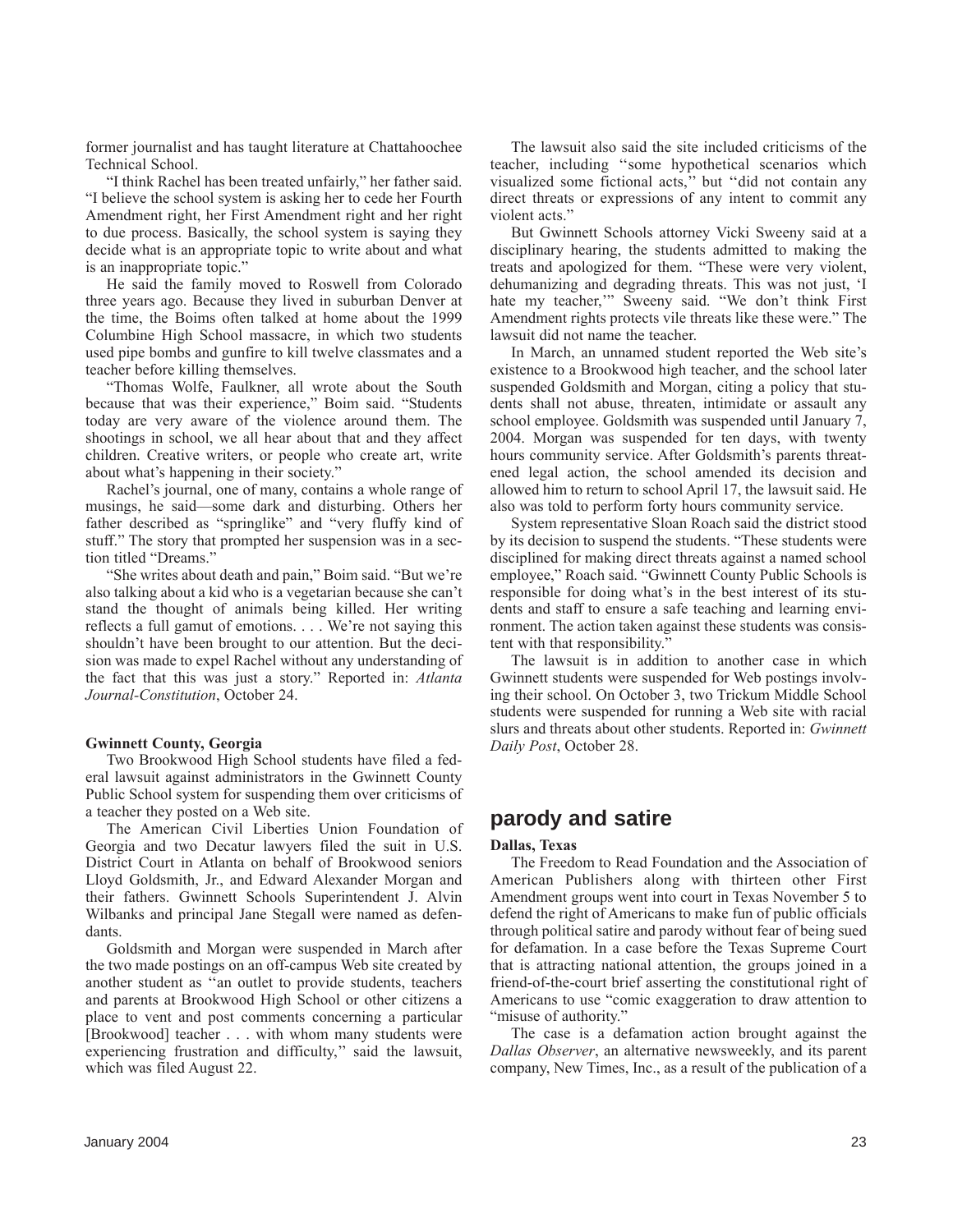fictitious article satirizing the way in which two local elected officials enforced a school violence "zero-tolerance" policy by jailing a 13-year old student for writing a school-assigned Halloween essay. In October 1999, six months after the shootings at Columbine, a 13-year-old 7th grader was jailed for five days in Denton County (north of Dallas) for writing a homework-related Halloween essay in which he discussed the shooting of two students and a teacher.

In the wake of the highly publicized incident, the *Dallas Observer* published a satiric article entitled "Stop the Madness," reporting that a 6-year old had been arrested during story-time after writing a book report based on *Where the Wild Things Are* that contained "cannibalism, fanaticism, and "disorderly conduct." The mock news article contained outrageous fictional quotes from several real people, including then-Governor George W. Bush, a representative of the ACLU, the county district attorney Bruce Isaacks, and juvenile court judge Darlene Whitten. The piece drew criticism from some members of the public, who apparently believed it to be a true news story rather than a satire.

Isaacks and Whitten sued for defamation. Both the trial court and the Texas Court of Appeals refused to throw the case out, finding there to be issues for the jury as to whether a "reasonable person" would believe the story to be true and whether the defendants acted with "actual malice" in publishing it.

The *amicus* brief points out that "beyond the absurd proposition that a six-year-old girl could be arrested for anything, much less writing a book report on one of the most critically acclaimed and best-loved children's books of all time, the article is saturated with details, some specifically noted by the Court of Appeals, any one of which would have put a reasonable reader on notice that the article as a whole was not to be taken literally."

The brief states that "Opinions conveyed through the use of humor, while they may rub those criticized the wrong way, are no less entitled to First Amendment protection than those conveyed by other means," concluding that "In short, satire is the type of speech on matters of public concern the protection of which is the transcendent purpose of the First Amendment."

Among the 15 groups joining the amicus brief are the American Booksellers Foundation for Free Expression, the Association of Alternative Newsweeklies, the Motion Picture Association of America, PEN American Center, and the Reporters Committee for Freedom of the Press. The brief and a complete listing of the amici can be found on the AAP web site at www.publishers.org. Reported in: AAP Press Release, November 5.

## **broadcasting**

## **Washington, D.C.**

Federal regulators approved rules November 4 meant to prevent people from copying broadcasts of television shows and movies and widely distributing them on the Internet. The decision, by the Federal Communications Commission, was widely hailed by Hollywood and the networks, which had lobbied hard for it. They have argued that at the dawn of digital television, they need regulatory and technological protection to avoid the experiences of the recording industry, which has been forced to cut prices and has filed hundreds of lawsuits to try to stop swapping of music on the Internet.

The movie studios and networks, as well as top regulators, including Michael K. Powell, the chair of the FCC, have said the rules are essential to accelerating the transition to digital television. Earlier this year, the commission reported that more than a thousand broadcast television stations were transmitting digital programming, and every major market is now served by at least one digital station.

But the rules were sharply criticized by consumer organizations, which said they would force viewers to buy expensive equipment to make copies of digital programs and would give the studios greater control over what has been the ordinary copying of programs for home use. The consumer groups contend that the rules will make it difficult for viewers to make copies of programs for later viewing and will make some of their current equipment obsolete. They have complained that the rules will make it difficult to transfer video clips of news and sports programs that ought to be considered in the public domain.

The rules were supported without reservation by Powell and his two Republican colleagues on the commission. The two Democratic commissioners issued statements that dissented in part from the order that adopted the rules. Their statements recognized the need to offer some protection against improper distribution but said that the regulations were too broad.

FCC officials said the order was supposed to enable viewers to make copies of digital television programs for their own use but not be able to distribute them in mass, through email, for example. While current technology makes it difficult to send programs on the Internet, experts predict that advances in computer software will ultimately make it as easy to transfer television programs and movies as it is now to exchange sound clips and photos.

The rules, which require manufacturers to install new antipiracy technology on digital television sets by July 2005, may still face court challenge—some of the companies and groups commenting on the rules before they were completed said the FCC did not have the authority to issue them.

The rules permit the studios and networks to insert a special "broadcast flag," or digital marker, into the data stream that is transmitted over the airwaves. The flag, which could be read by new equipment in ways intended to prevent piracy, would be invisible to viewers and would not interfere with the picture or sound. FCC officials and industry lobbyists said it would be ignored by current television equipment and would permit consumers to make copies of programs but not distribute them if the networks or studios so decided.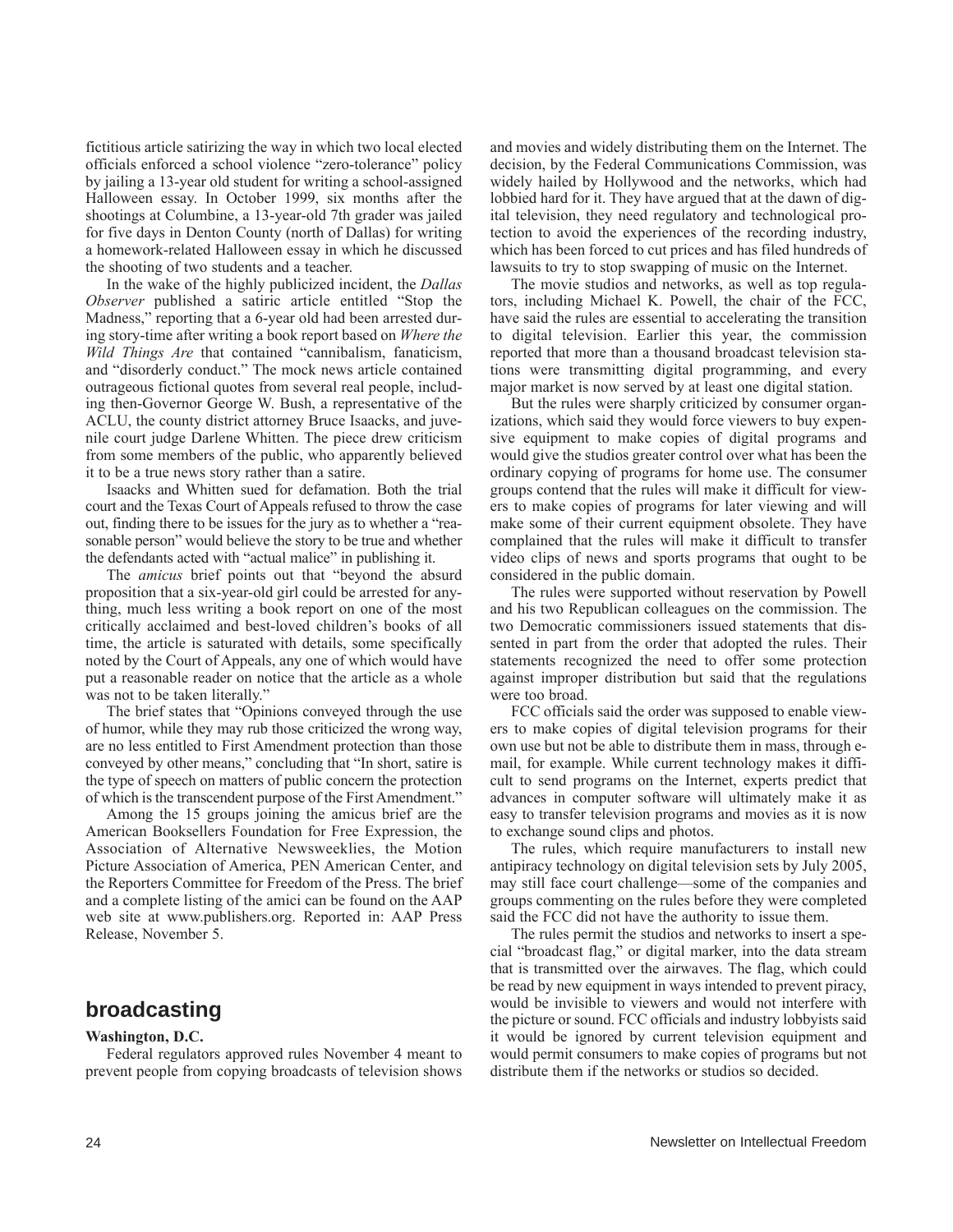The movie studios and networks maintain that the rules are necessary to preserve high-quality over-the-air television. Cable and satellite television services are not as vulnerable to piracy because they can encrypt their programs.

"The FCC scored a big victory for consumers and the preservation of high-value over-the-air free broadcasting with its decision," said Jack Valenti, the president and chief executive of the Motion Picture Association of America. "This puts digital TV on the same level playing field as cable and satellite delivery. All the way around, the consumer wins and free TV stays alive."

In a statement, Powell said the new rules would help accelerate the transition to digital television and struck a "careful balance between content protection and technology innovation in order to promote consumer interests."

"As recommended by many in the information technology community, we have identified objective criteria to guide our decisions on new content technologies. These criteria lay out a roadmap for companies seeking to bring new technologies to market," Powell added.

But consumer groups said the rules went too far. "More than 40 million DVD players in consumers' homes today will not be able to play content they record on new 'flagged' devices, making them at least partially obsolete," said Chris Murray, legislative counsel at Consumers Union. "Technology always marches on, but that's normally because new devices offer consumers better features and more flexibility to woo buyers in the marketplace, not because government fiat has rendered a particular technology obsolete. This time, the FCC's 'upgrade' will be a downgrade for consumers."

In their partial dissents, the Democratic commissioners, Michael J. Copps and Jonathan S. Adelstein, said the rules could make it impossible for Internet users to share digital video clips of news events and other programming that should be in the public domain. "I dissent in part, first, because the commission does not preclude the use of the flag for news or for content that is already in the public domain," Copps said in a statement. He also said he dissented from elements of the order because it did "not expressly consider the impact of a technology on personal privacy."

Adelstein said, "I dissent in part, as I do not believe we have fully achieved our goal of creating an effective and appropriately tailored pro-consumer digital broadcast television protection regime."

"By subjecting, say, the State of the Union address to mandated redistribution control technologies, have we not undermined a core value of our society?" Adelstein wrote. "I search in vain for record support or a reason to lock up political speech from widespread distribution."

They also warned that the rules could allow technology to track the viewing habits of consumers.

Commissioner Kathleen Abernathy supported the decision "because of the changes we have made to the way transmission and recording technologies are approved." She added, "While we are asking for further comment on this issue, we set

up on an interim basis a transparent, open and objective approval process that will promote the development of competition in the marketplace and foster innovation."

The FCC is establishing an interim process to consider content-protection technologies on an expedited basis. The agency hopes to finalize the list of approved technologies by early 2004. In addition, the agency is seeking more input on determining the criteria it should use for approving content-protection technologies. Reported in: *New York Times*, November 5; nationaljournal.com, November 4.

## **copyright**

## **Boston, Massachusetts**

A Boston College student has given up her legal challenge to a controversial provision of the Digital Millennium Copyright Act that lets copyright owners subpoena the names of suspected copyright violators without the approval of a federal judge. The student's decision was part of an out-of-court settlement with the Recording Industry Association of America. Under the settlement, reached October 21, she agreed to stop fighting an RIAA subpoena that had demanded that the college reveal her identity. She also agreed to make a payment to the recording-industry group.

The subpoena was among hundreds the RIAA has issued to obtain the names of suspected file sharers from their Internet service providers, which include a number of colleges. The recording-industry group has subsequently sued many of the people whose names it has learned, charging them with copyright violations.

In September, after coming under fire at a Congressional hearing, the RIAA said that before suing suspected copyright violators, it would issue them warnings and give them the opportunity of settling the disputes out of court. As a result of the Boston student's settlement, the subpoena she had been challenging is moot, because the recording-industry group knows her name. The group has agreed not to sue her for copyright infringement.

A motion that had been filed in federal court on behalf of the student, a senior, attacked as unconstitutional the subpoena process laid out in the Digital Millennium Copyright Act. That provision allows the RIAA, as a representative of the copyright holders, to gain quick access to names of suspected copyright violators by issuing subpoenas signed only by a federal-court clerk, rather than by a federal judge, as is usually required. The American Civil Liberties Union represented the student in her challenge to the provision.

The subpoena provision was among the most contentious of the 1998 digital copyright act. Critics say it gives copyright holders an unprecedented ability to intimidate consumers, even those who have not actually violated copyright law. Backers of the provision say it is necessary to protect digital information, which can be readily distributed online.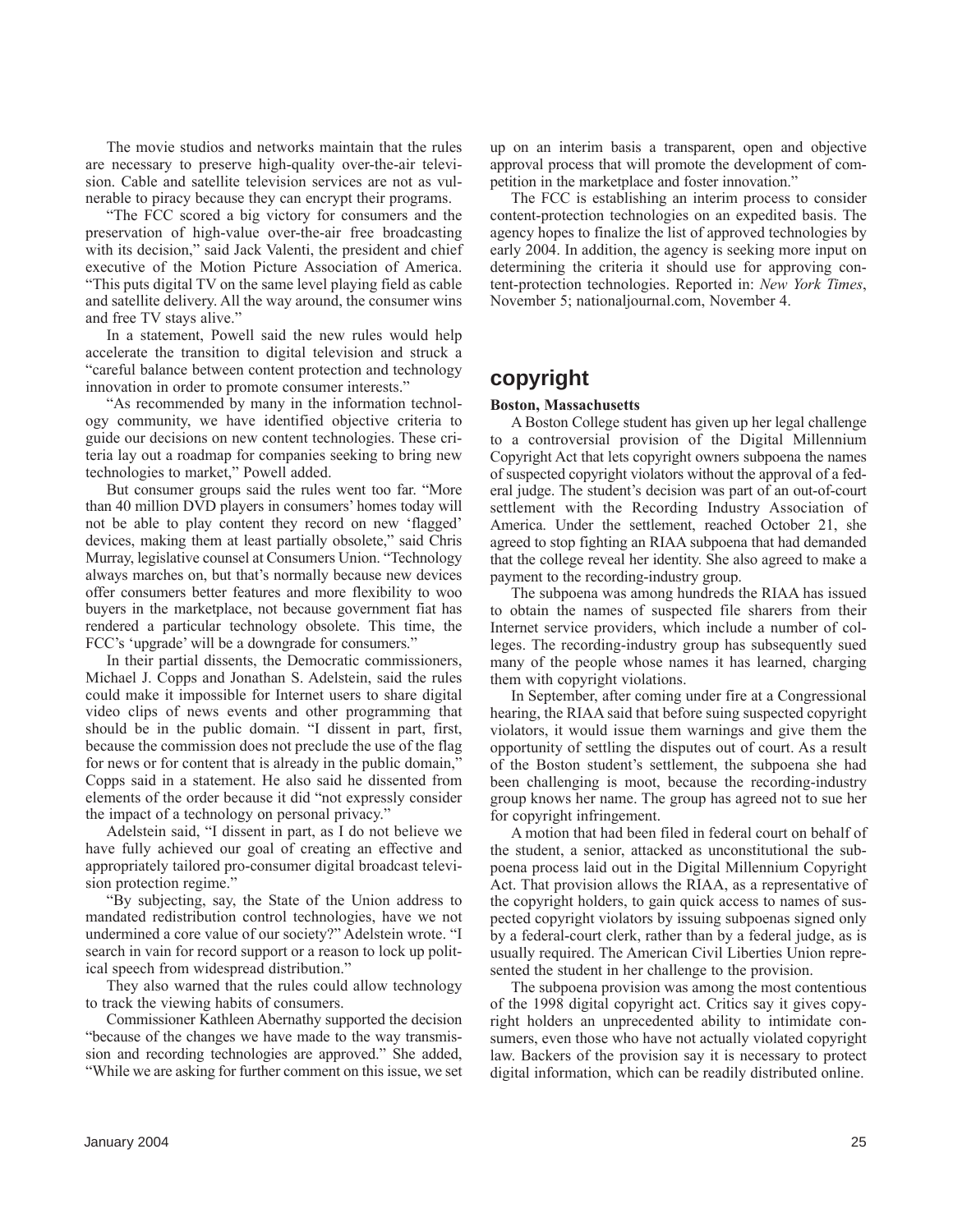David Plotkin, the student's attorney, said his client decided to settle with the RIAA because she was "overwhelmed" by the case and wanted to avoid mounting legal expenses. "Even if we won the motion to quash, this wouldn't necessarily go away," he said. "The recording industry may have come up with other ways to find out who she is, and to pursue her."

The student may also have been scared off by a motion filed by the U.S. Department of Justice to intervene in the case in support of the subpoena provision. Plotkin declined to reveal how much the student paid the group, but said it was "in the range" of \$2,500. In the settlement, the student did not admit wrongdoing, Plotkin added.

Despite the student's action, the American Civil Liberties Union has not given up its hope of challenging the subpoena provision. The group is considering representing other people who would challenge the provision, said Aden J. Fine, a lawyer for ACLU's national office in New York.

"The settlement is not, in any way, a concession that the claims that were raised were not going to succeed," Fine said, adding that it can be costly and taxing to go up against the RIAA. "This is a long and emotionally draining process, and the RIAA knows that, and that's what they're counting on, that nobody's going to have the stomach to fight them, he said. Reported in: *Chronicle of Higher Education* online, October 23.

## **privacy**

## **Sacramento, California**

California law enforcement officers should not spy on citizens exercising their constitutional rights of speech, religion and association unless they have reason to think a crime has been or will be committed—no matter what John Ashcroft says. That's the gist of one of a series of legal guidelines that state Attorney General Bill Lockyer sent to every police chief and sheriff in the state in October in the form of a book titled, "Criminal Intelligence Systems: A California Perspective."

"Put bluntly, it is a mistake of constitutional dimension to gather information for a criminal intelligence file where there is no reasonable suspicion" that a crime has been or will be committed, Lockyer's guideline says. If California's investigators follow that guideline, they will be using a different rulebook than the FBI. Federal officials rewrote their guidelines in May 2002 at the behest of Attorney General Ashcroft in reaction to the terrorist attacks of September 11, 2001.

FBI agents were told that "for the purpose of detecting or preventing terrorist activities, the FBI is authorized to visit any place and attend any event that is open to the public, on the same terms and conditions as members of the public generally."

That was a departure from rules that required agents to suspect someone had committed or was planning a crime before they could start spying. The Ashcroft rules cautioned that "no information obtained from such visits shall be retained unless it relates to potential criminal or terrorist activity," but that didn't deter criticism from civil libertarians nationwide.

In July 2002, the American Civil Liberties Union asked Lockyer to ensure that investigations in the state were carried out with respect for Californians' right to privacy, which was made part of the state Constitution in a 1972 voter initiative. The group renewed its call after learning that the California Anti-Terrorism Information Center, part of Lockyer's office, was publishing bulletins about upcoming marches and rallies on the same bulletins it used to warn about terrorist activities.

Lockyer later conceded those bulletins should not have been issued by an anti-terrorism group and promised to issue guidelines making it clear that law enforcement should not spy on protesters without suspicion of criminal activity. "This report, we hope, will help law enforcement agencies understand the complex rights and responsibilities of both law enforcement and the public," Lockyer staffer Nathan Barankin said. "What the AG hopes is that they'll get it, and they'll read it, and take a look at their own policies to make sure they have effective and good ones in place."

The issue of police surveillance has led to a number of controversies in California. In Fresno, activists with Peace Fresno were startled to discover recently that a man who they said had been a regular at meetings was an undercover sheriff's deputy on an anti-terrorism team—a fact they discovered on the obituary pages after the deputy died in a motorcycle accident.

The sheriff later sent Peace Fresno a letter outlining his policy—identical to the Ashcroft guidelines for the FBI—while adding that the group was not the target of an investigation.

"I think (the Lockyer guideline) is absolutely necessary and very appropriate. . . . That's what we need here in California," said Peace Fresno vice president Camille Russell. "I'm tickled."

San Francisco police were also criticized by the city's civilian-run police watchdog agency after officers videotaped a war protest without obtaining permission from the chief, which police officials later conceded violated department guidelines. San Francisco police Lt. Morris Tabak said that while Lockyer's guidelines might prove helpful for departments that don't have established rules, they won't make much difference in the city, since the same rules have been part of San Francisco's general orders since 1993.

Nor will the new guidelines make much of a difference in joint state/federal task forces, even if agents are following different rules from one another, said FBI representative LaRae Quy. "We have a very good relationship with local and state law enforcement agencies, and this will be a

*(continued on page 32)*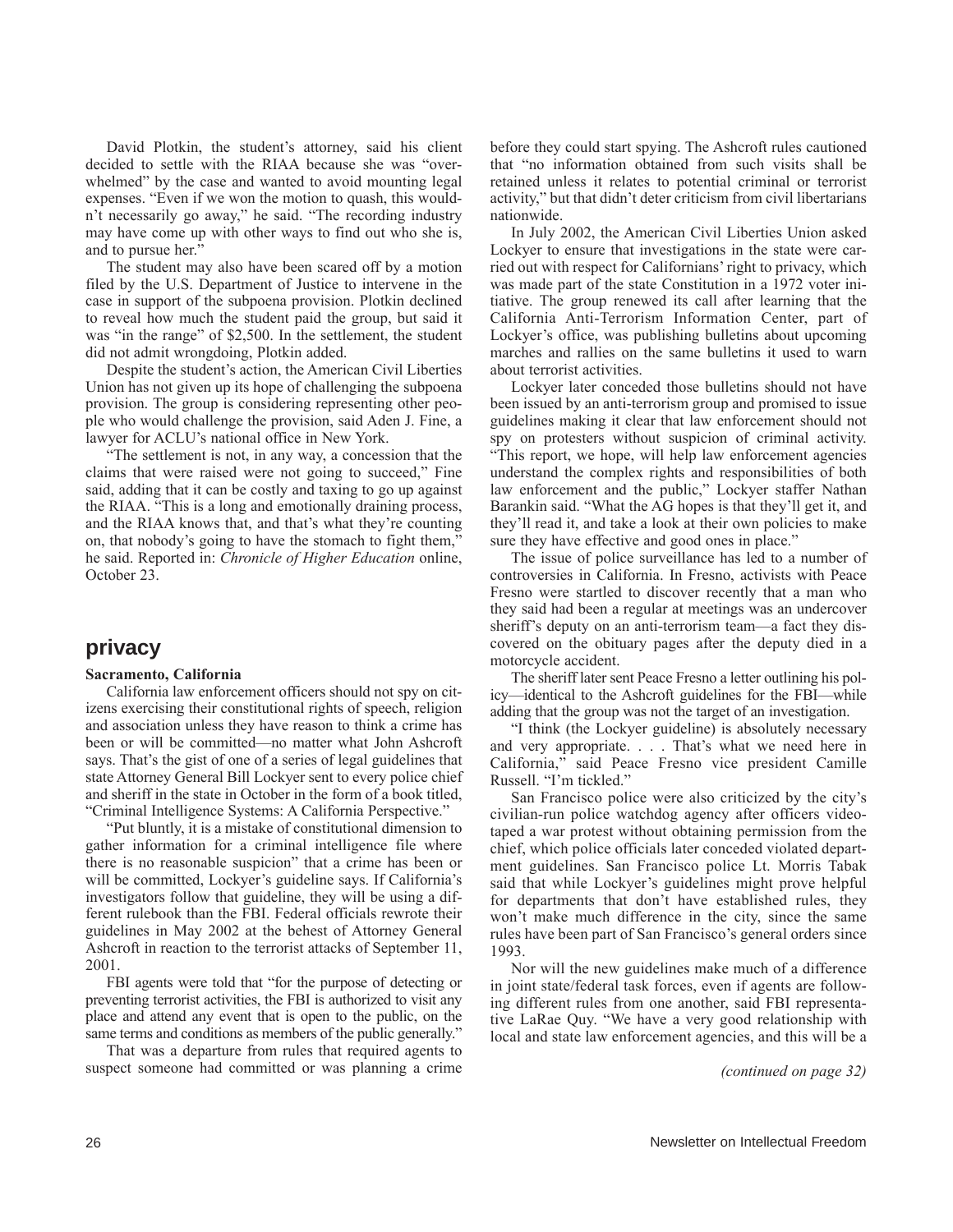

## **libraries**

#### **Modesto, California**

Responding to citizen and teacher outcry, Modesto City Schools Superintendent Jim Enochs backed a committee decision to return *Always Running: La Vida Loca: Gang Days in L.A.* to teacher Melissa Cervantes' classes at Beyer High School. The decision reversed the actions of district administrators who had removed the book in early November.

The award-winning book by Luis Rodriguez had been deemed unacceptable due to 'hard-core' descriptions of violence, drug use and sex. But the administrator who made the decision to remove the book had not followed the board's procedures established for advanced classes.

The book was removed from three Beyer High School classrooms after home-schooling mother Pamela LaChapell complained about its graphic sexuality and violence. "This book is way over the top," she said. "To me, it's pornographic."

Last spring, LaChapell asked the Board of Education to remove five books from advanced English classes. The seven-member board said administrators should instead give parents more information about the books their children read, including annotations of each text. Parents can opt their children out of any assignment they find objectionable.

However, when LaChappell complained in October about *Always Running*, she got her wish. After taking a second look at the board-approved book, district administrators told Cervantes that she could no longer use it in her class.

"She didn't do anything wrong. She took a book that was on the approved list," said David Cooper, director of secondary education. "But this is one that probably slipped through the cracks, that we didn't look at carefully enough."

Cooper said the book is not well-written and does not have the same literary value as other novels that LaChapell had objected to, such as Isabel Allende's *The House of the Spirits* and David Guterson's *Snow Falling on Cedars*.

Others found a lot to like in *Always Running*. The book won a Carl Sandburg Literary Award, a Chicago Sun-Times Book Award and was designated as a New York Times notable book. In addition to winning numerous fellowships and writing seven other books, Rodriguez was one of fifty people who received an "Unsung Heroes of Compassion" award from the Dalai Lama in 2000.

Rodriguez, an ex-gang member, wrote the cautionary tale to steer his son away from the streets. He said he gave the raw truth to show youngsters that gang lifestyles are not glamorous. It was too late to save his son, who is in prison, but Rodriguez said he has received hundreds of letters from youngsters who quit gangs or refused to join after reading his story. He noted that the book has been challenged in other California cities, including Fremont, San Diego, San Jose and Santa Rosa. He said critics usually object to the sex scenes, even though there is more violence than sex.

"I know it's a hard book. It's very graphic," said Rodriguez, who has given readings and held seminars at schools and universities across the nation. "I'm the first one to admit that it's not a book for everybody." Rodriguez said parents should opt their children out of the book, instead of the book being banned.

Beyer High School Principal Randy Fillpot said he got an October 23 visit from LaChapell, but no complaints from parents or students. LaChapell, who home-schools a child and has older children in college, said three parents called her to complain about *Always Running*. She declined to identify them and said they were not willing to discuss their concerns with school officials because they are worried about retribution.

"Students who are bothered by this material are afraid that it will cost them a grade if they speak out," LaChapell said.

The district's swift action pleased LaChapell but outraged Barney Hale, executive director of the Modesto Teachers Association, which represents about 1,800 teachers. He said administrators violated their own policy by pulling the book without taking the matter back to the board that approved it. "Obviously, that's all been circumvented," he said.

After the uproar began, the book was sent through the proper procedure—review by a committee of high school English department chairs. They disagreed with the complaint and recommended reinstating the book, which is on a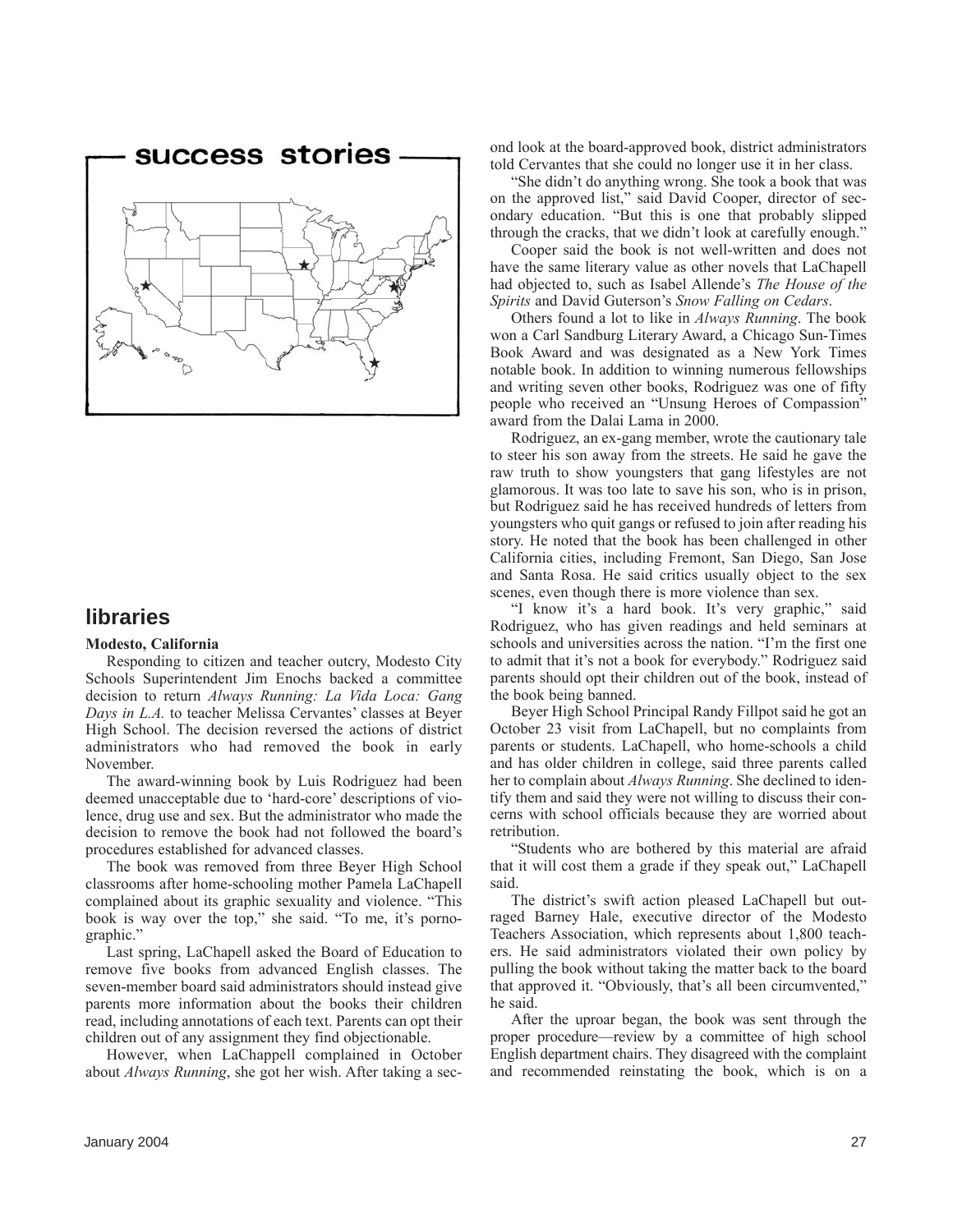state-approved list. By following this recommendation, Enochs in effect extended procedures developed for challenging books in advanced classes to other classes in the district.

Back in Cervantes' class, students were "fighting with their heads, not with their hands," said their teacher. They were writing letters to board members and lobbying in favor of the book, which they believed had been misrepresented. When Enochs reinstated the book, the students felt they had won. Cervantes felt they had learned a valuable lesson—that sometimes, the system works. Reported in: *Modesto Bee*, November 1, 21.

#### **Vero Beach, Florida**

A committee of parents and educators unanimously recommended November 24 that Indian River County Schools not ban a well-known Florida novel that drew complaints from two parents about racially offensive language. By an 8-0 vote, the panel appointed by the School District wrote in its recommendation that Merritt Island resident Patrick Smith's *A Land Remembered* illustrates "tolerance among people of different races by the example of the main characters."

"I'm not disappointed, I expected it," said Dale Alexander, one of the parents who said the book's use of the "N-word" created a hostile learning environment for his children. Alexander's daughter, Maria, and Melvin Yorker's son Demario, both eleventh-graders at Vero Beach High School, told their parents they were upset when an English teacher read aloud a passage from the book containing the word, prompting laughs among some white students.

The novel traces Florida's settlement from 1858 to 1968 through three generations of the MacIvey family, and does not repeat the word in characters' final eight years. Published in 1984, *A Land Remembered* is a selection of "Just Read Central Florida." Smith said it was nominated for a Pulitzer Prize.

Smith said he was not bothered but puzzled by the controversy that emerged about the novel, which has been used in Florida schools for years. "There's not one single incident where the word is used in a threatening manner, in a racial incident or anything," he said. "It's used only in conversation between characters of that period."

Alexander and Yorker said they did not object to the book itself or its inclusion in a school library, only to the offensive language being read aloud in a classroom. "That word is one we're trying to get away from in 2003," Yorker said. Alexander and Yorker said they had consulted a prominent civil attorney about a possible lawsuit against the School District if no action is taken.

The committee suggested that continued reading of *A Land Remembered* could provide opportunity for "teachable moments." They also recommended teachers preface the reading of any sensitive material with classroom discussion. Reported in: FloridaToday.com, November 25.

#### **Urbandale, Iowa**

In a controversial move, the Urbandale library board decided November 24 that children 14 and older can still come in and check out R-rated movies without their parents knowledge. Board members said it was not their job to supervise every movie, book, or magazine that is checked out.

"If we talk about videos, DVDs this month, then six months from now we're talking about CDS, and six months later magazines, and six months after that books," Library Board member Mark Zlab said. "And where does it stop?"

The issue had been debated for a month. The policy is similar to other libraries around the country, and is adopted in the American Library Association's bill of rights.

The library board said the library will a send a flyer to parents letting them know they won't censor items checked out, so if parents are worried they need to watch what their kids bring home or go to the library with them. Reported in IowaChannel.com, November 25.

## **broadcasting**

## **Washington, D.C.**

The Federal Communications Commission has given U2's Bono a pass on his use of the f-word on television during the prime-time broadcast of the Golden Globe awards on NBC last January. While at the podium during the broadcast of the awards show, Bono let slip, "this is really, really, f——— brilliant." The Parents Television Council and more than two hundred individuals complained to the FCC against dozens of NBC affiliates that aired the broadcast. On October 8, the FCC may have opened the floodgates of more f-word slinging in prime-time when they made a ruling that Bono's use of the word did not constitute a violation of the nation's broadcast indecency rules.

The FCC said that the singer's use of the word was so "fleeting and isolated" it did not reach the level of indecent speech under the FCC rules. Those rules stipulate that indecent speech is language that used in a context that "depicts or describes sexual or excretory activities or organs in terms patently offensive as measured by contemporary community standards."

The FCC stated, "The word 'f—-ing' my be crude and offensive, but, in the context presented here, did not describe sexual or excretory organs or activities. Rather, the performer used the word 'f—-ing' as an adjective or expletive to emphasize an exclamation. Indeed, in similar circumstances, we have found that offensive language used as an insult rather than as a description of sexual or excretory activities or organs is not within the scope of the commission's prohibition of indecent program content." Reported in: antiMusic.com, October 8.  $\Box$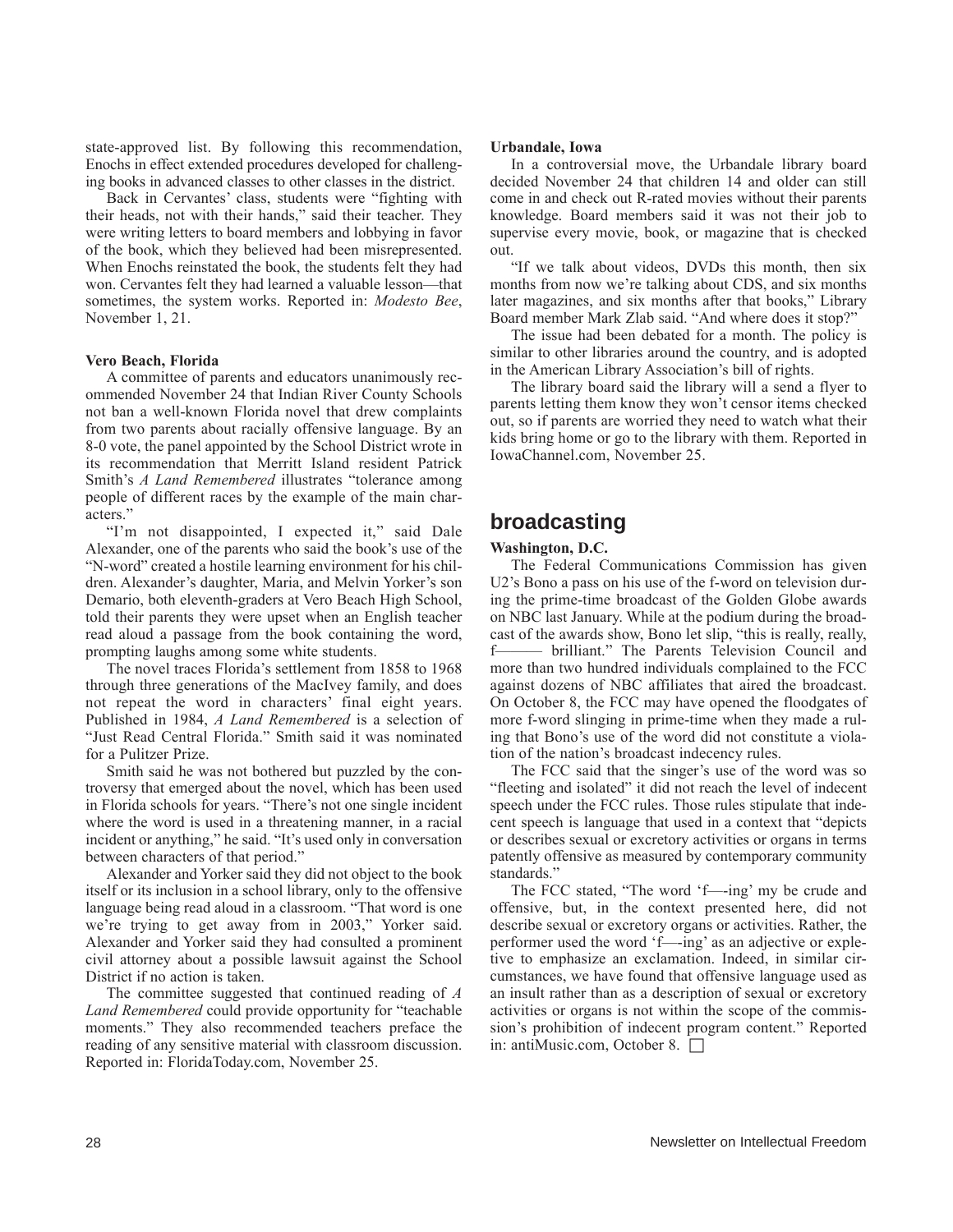## *(censorship dateline . . . from page 14)*

The program will take place in 2004 at South Florida University, the University of Texas at Austin, Winthrop University, Kent State University and the University of California at Berkeley. ASNE will fund over \$700,000 in grants to the schools.

"ASNE is an organization that exists in service to newspapers and the First Amendment," Bhatia said. "We didn't feel comfortable putting money in for [the High School Journalism Institute] into a university where the leadership, in this case the acting president, shows a disregard for them," he said.

The editors of the Hampton Script redesigned the October 22 issue with Haysbert's letter on the front page, and distributed the reordered newspaper at Hampton's Homecoming game on October 25.

Chris Campbell, Director of the Scripps Howard School of Journalism and Communications, said that in addition to the re-issue of the October 22 edition, Haysbert appointed a task force headed by Scripps Howard Endowed Professor of Journalism Earl Caldwell to ensure free press within the newspaper. "The task force was created to deal with student newspaper construction. It will essentially give students a free press newspaper," Campbell said.

Other members of the task force include Talia Buford, a junior print journalism major, Daarel Burnette, II, a sophomore print journalism major, three faculty members, three advisors to the student newspaper and Campbell himself.

"The task force is expected to recommend guidelines for roles of editors and advisors, and once that work is done, hopefully that will resolve the situation," Campbell said. "The task force will make recommendations [to the newspaper], and those may end up leading to further change." Reported in: *Badger-Herald* [Wisconsin], November 18.

## **books**

#### **Halifax, Nova Scotia**

The road to hell apparently stops at the Nova Scotia border. The new book *The Road to Hell: How the Biker Gangs Conquered Canada*, by Montreal journalists Julian Sher and William Marsden, won't appear on shelves in the province any time soon. "We've asked our stores to pull the book but it's not our decision," said Soyra Gaulin, spokeswoman for Indigo, Chapters and Coles bookstores. "Apparently there's contents in the book that might jeopardize trials going on, and that's why it's (banned) in Nova Scotia only."

Publisher Random House issued the ban order to bookstores, Gaulin said, but it wasn't immediately clear why. Chris Hansen of the province's Public Prosecution Service said her department had no input into the ban. "All I can surmise is that it's the publisher's decision based on legal advice," she said.

Gaulin said the book will not be shipped for sale into Nova Scotia and she didn't know what would happen to any copies already in the province. She referred all other questions to Random House, which published the book through its Knopf branch. No representatives at either publisher could be reached for comment, and neither could the authors.

According to the Random House Web site, "murder plots, drug deals, money laundering and assassinations are brought to life through never-before-revealed police files, wiretaps and surveillance tapes" in the book. "The authors tell all about [biker boss Maurice] Mom Boucher's war on the justice system; how he finally lost in Quebec, thanks in part to Dany Kane, a reluctant biker turned informer; but how across Canada the Hells have succeeded in building a national crime empire," the Web site states.

Kane and his gay lover Aime Simard, both of Quebec, were charged with the February 1997 shooting death of Robert Ernest MacFarlane of Hatchet Lake. The Hells Angels associate and married businessman was gunned down in a gang-ordered hit in the Lakeside business park outside Halifax.

In August 2000, Kane died in his car of carbon monoxide poisoning inside his Quebec garage. Police at the time called the circumstances "curious." Despite his death, police used the information he provided in a nationwide biker sweep in March 2001.

Simard, who pleaded guilty to MacFarlane's killing and later testified against his married lover, was killed in his Saskatchewan Penitentiary cell on July 18. The *Montreal Gazette* reported that investigators found a document in his cell indicating he was expected to testify at an upcoming Hells Angels-related murder trial in Nova Scotia. Reported in: *Halifax Herald*, November 5.

## **art**

### **Nevada County, California**

The Arts Advocacy Project of the National Coalition Against Censorship (NCAC), the Oakland, California, First Amendment Project, the ACLU of Northern California and other free speech organizations protested the cancellation of the Annual Open Studios Art Show at the Rood Administrative Center in Nevada County. County officials canceled the entire show after an initial attempt to remove five individual works, which contained partial nudity.

The organizations urged the County to adopt exhibition guidelines, which "recognize the freedom of artists to express diverse views, show respect for the curatorial judgment of the Nevada County Arts Council, and affirm the rights of people in the community to see a wide range of artwork."

Svetlana Mintcheva, coordinator of NCAC's arts advocacy project, said "the beliefs of a small minority, who think that the human body is an object of shame, are countered not only by centuries of art, but also by decisions of the U.S. Supreme Court. We are all entitled to our beliefs; however, it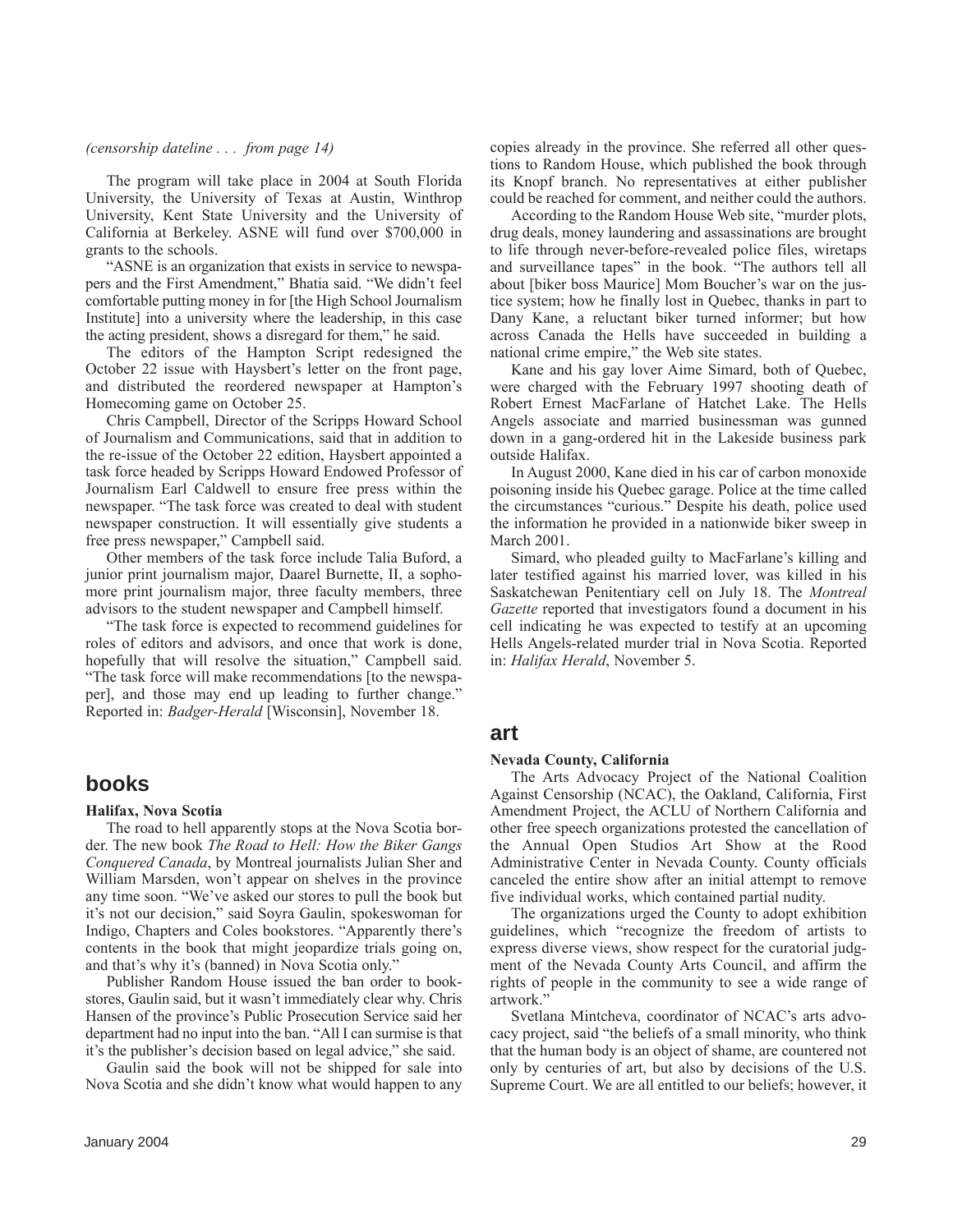is not a democratic government's mandate to embrace the beliefs of one group at the expense of everyone else."

David Greene, executive director of the Oakland-based First Amendment Project, voiced his concerns over Nevada County's commitment to arts, culture and freedom of expression, "It is a sad statement about the role of art in public life," said Greene, "when an entire art exhibit is canceled in the service of personal prejudices."

Following is the text of a letter sent October 9 to county officials by the protesting groups:

We were disturbed to learn that Nevada County officials ordered the removal of all work from the Annual Open Studios Art Show at the Rood Administrative Center. Ironically, the order was issued on the very first day of a month that Nevada County had proclaimed "Arts, Culture and Humanities" month with a resolution stating that the Board of Supervisors "encourages community support of all artists and especially the activities of the Nevada County Arts Council."

Support of artists also means support of artists' right to free creative expression. Yet the Annual Art Show was canceled precisely so as to silence one type of artistic expression. The order to cancel the show came after an initial attempt by the County to remove five individual works because they contained partial nudity. Faced with protests by the artists and other members of the community, all of whom were opposed to the censorship, county officials decided that the whole exhibit should be taken down.

The human body is not obscene. There are representations of nudes in many public places—by far not only in galleries and museums. There are nude sculptures in the capital's public squares and nudes in the friezes of government buildings. The U.S. Supreme Court has specifically declared that simple representations of nudity are a constitutionally protected form of artistic expression.

People in this country hold a variety of religious and moral beliefs.

The government should not embrace the beliefs of one group to the disadvantage of everyone else. The First Amendment bars government officials from discriminating against expression—including artistic expression—because somebody finds it sacrilegious, morally improper or otherwise offensive.

The attempt to censor and the subsequent cancellation of the show raise doubts about Nevada County's commitment to the arts, culture and freedom of expression. It is a sad statement about the role of art in public life when county officials would rather cancel an entire exhibit than put aside their personal prejudices and allow the artwork to be seen. With the clear intent to suppress representations of nudity, the County has silenced 65 artistic voices. What an inauguration of Arts, Culture and Humanities month!

The Art Show has now, fortunately, found another home. Nevada County, however, faces the decision of whether it wants to truly support the arts and display the diverse work of area artists in its public buildings or let the prejudices of a few

public officials dominate what Nevada County citizens can see. We hope the guidelines the County is planning to institute in the future will recognize the freedom of artists to express diverse views, show respect for the curatorial judgment of the Nevada County Arts Council, and affirm the rights of people in the community to see a wide range of artwork. We would be happy to work with you in developing those guidelines. Reported in: NCAC Press Release, October 9.

#### *(from the bench . . . from page 20)*

Another judge on the panel, Barrington D. Parker, Jr., said that if the courts accepted the government argument "we would be effecting a sea change in the constitutional life of this country."

A lawyer for the government, Paul D. Clement, said the nature of the conflict meant that military principles, not the usual rules of the American criminal courts, had to be applied to protect the country properly.

"Al Qaeda made the battlefield the United States," Clement told the panel in a crowded courtroom. "And there's every indication they want to make the battlefield the United States again."

The third judge on the panel, Richard C. Wesley, at times sparred with the other judges, suggesting that the terrorist attacks of September 11, 2001, were different from other conflicts. "This happened on our soil," Judge Wesley said.

Clement, the deputy solicitor general, expanded arguments that government lawyers made when a federal district judge began considering the case last year. He said the president's power as commander in chief had always included the power to detain military enemies.

Lawyers arguing on behalf of Padilla told the judges that the government was distorting principles of American liberty by expanding battlefield concepts to civilian life. One lawyer, Jenny S. Martinez, said, "The president seeks an unchecked power to substitute military power for the rule of law."

Both sides appealed parts of rulings by Michael B. Mukasey, chief judge of the U.S. District Court in Manhattan. Judge Mukasey said President Bush had the authority to detain Padilla if there was "some evidence" he was involved in terrorism, but also said Padilla had a right to meet with his lawyers.

Padilla, a former gang member in Chicago and a convert to Islam with a long criminal record, was arrested after traveling from Pakistan. On May 8, 2002, he was taken to New York on a material witness warrant. In June, Bush declared him an enemy combatant, and he was moved from a federal jail in Lower Manhattan to a Navy brig in Charleston, South Carolina. He has been held incommunicado since then.

All three judges on the panel indicated that they viewed the case as a crucial test of government powers. The appeal on Padilla's behalf has attracted wide attention because he is the only American taken into custody in this country and declared an "enemy combatant."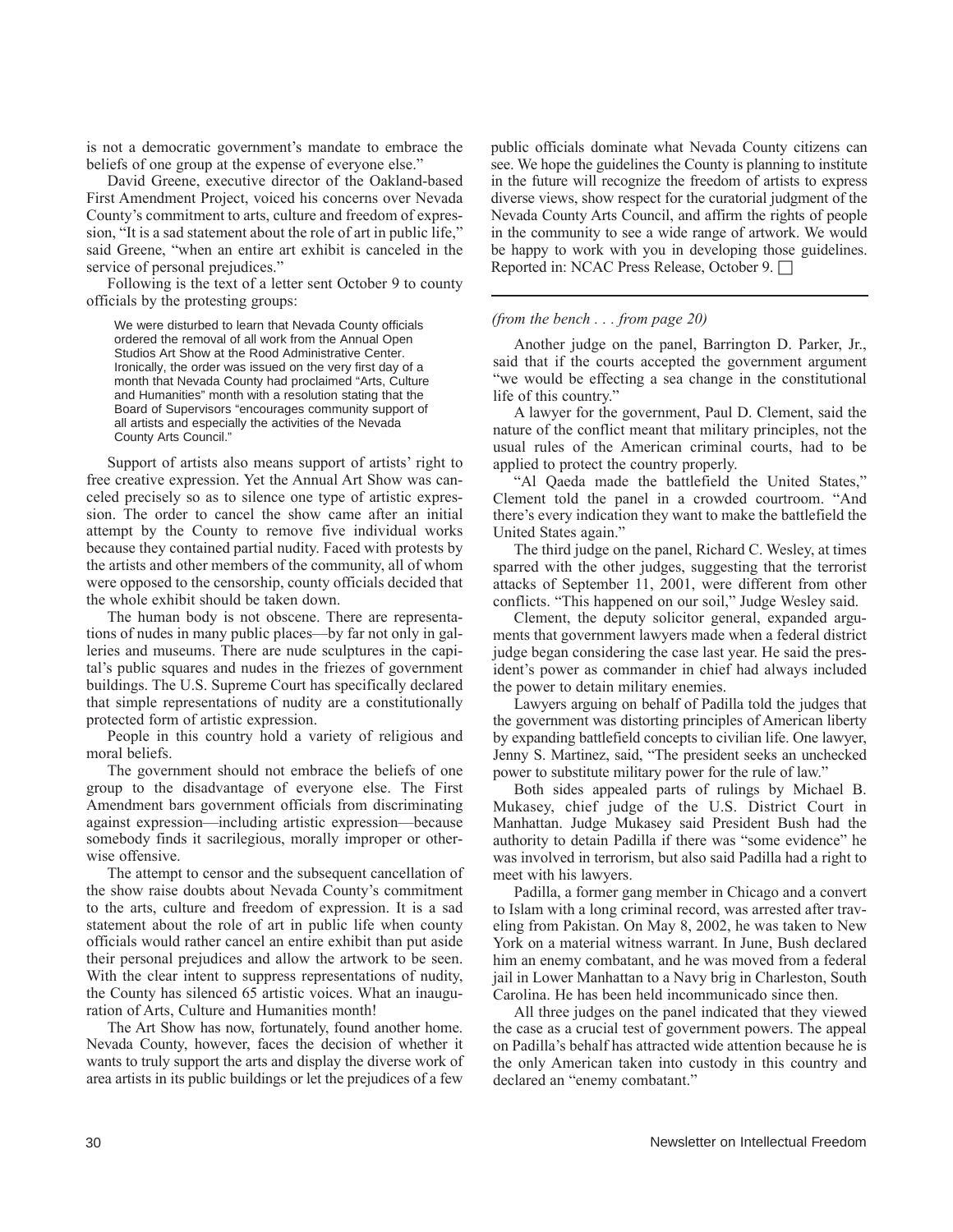The appeal drew added interest after the Supreme Court decided to consider whether the detainees at the naval base on Guantánamo Bay, Cuba, could challenge their status in civilian courts. That decision was seen by some experts as an expression of a new willingness by the courts to challenge the administration's contention that the nature of the antiterror effort made the administration the final arbiter on many questions over treating detainees.

Judge Pooler and Judge Parker were appointed to the federal bench by President Bill Clinton. Judge Parker, who was elevated to the appeals court from the District Court in Manhattan by Bush, at times suggested that he was also alarmed by the government's arguments.

Judge Parker made several of those comments after Clement argued that the court would be mistaken to test Padilla's detention against usual civilian rules. Clement is the principal deputy to Solicitor General Theodore B. Olson. The government has said Padilla was "associated with Al Qaeda," met officials of the group in Afghanistan and received training in explosives in Pakistan.

"The normal system does not apply," Clement said.

Judge Parker then said that "what troubles me" was what he described as "the ease with which" Clement transposed military rules into the civilian sphere. Judge Parker said he believed that only Congress could make what he described as an unprecedented decision that would permit the indefinite detention without charges of an American arrested in this country.

Clement answered that the government was proposing no change at all, because the detention without charges of people captured in war had been recognized "over and over again in military engagement after military engagement." Reported in: *New York Times*, November 18.

## **privacy**

## **San Francisco, California**

The FBI and other police agencies may not eavesdrop on conversations inside automobiles equipped with OnStar or similar dashboard computing systems, a federal appeals court ruled November 18. The U.S. Court of Appeals for the Ninth Circuit said the FBI is not legally entitled to remotely activate the system and secretly use it to snoop on passengers, because doing so would render it inoperable during an emergency.

In a split 2-1 ruling, the majority wrote that "the company could not assist the FBI without disabling the system in the monitored car" and said a district judge was wrong to have granted the FBI its request for surreptitious monitoring.

The court did not reveal which brand of remote-assistance product was being used but did say it involved "luxury cars" and, in a footnote, mentioned Cadillac, which sells General Motors' OnStar technology in all current models. After learning that the unnamed system could be remotely activated to eavesdrop on conversations after a car was reported stolen, the FBI realized it would be useful for "bugging" a vehicle, Judges Marsha Berzon and John Noonan said.

When FBI agents remotely activated the system and were listening in, passengers in the vehicle could not tell that their conversations were being monitored. After "vehicle recovery mode" was disabled, the court said, passengers were notified by the radio displaying an alert and, if the radio was not on, the system beeping.

David Sobel, general counsel at the Electronic Privacy Information Center, called the court's decision "a pyrrhic victory" for privacy. "The problem (the court had) with the surveillance was not based on privacy grounds at all," Sobel said. "It was more interfering with the contractual relationship between the service provider and the customer, to the point that the service was being interrupted. If the surveillance was done in a way that was seamless and undetectable, the court would have no problem with it."

Under current law, the court said, companies may only be ordered to comply with wiretaps when the order would cause a "minimum of interference." After the system's spy capabilities were activated, "pressing the emergency button and activation of the car's airbags, instead of automatically contacting the company, would simply emit a tone over the already open phone line," the majority said, concluding that a wiretap would create substantial interference.

"The FBI, however well-intentioned, is not in the business of providing emergency road services and might well have better things to do when listening in than respond with such services to the electronic signal sent over the line," the majority said.

In a dissent, Judge Richard Tallman argued that a wiretap would not create unnecessary interference with emergency service and noted that "there is no evidence that any service disruption actually occurred. The record does not indicate that the subjects of the surveillance tried to use the system while the FBI was listening. One cannot disrupt a service unless and until it is being utilized.

"The record indicates that the only method of executing the intercept order in this case involved activating the car's microphone and transferring the car's cellular telephone link to the FBI. This conduct might have amounted to a service disruption, had the subjects of the surveillance attempted to use the system, but there is no evidence that they did."

The majority did point out that the FBI cannot order the system to be changed so that the emergency functions would work during surveillance. Congress ordered telephone companies to do just that in the 1994 Communications Assistance for Law Enforcement Act, but current law does not "require that the company redesign its system to facilitate surveillance by law enforcement."

The decision is binding only in California, Oregon, Nevada, Washington, Hawaii, and other states that fall within the Ninth Circuit's jurisdiction. No other appeals court appears to have ruled on the matter. Reported in: C/Net, November 19.  $\Box$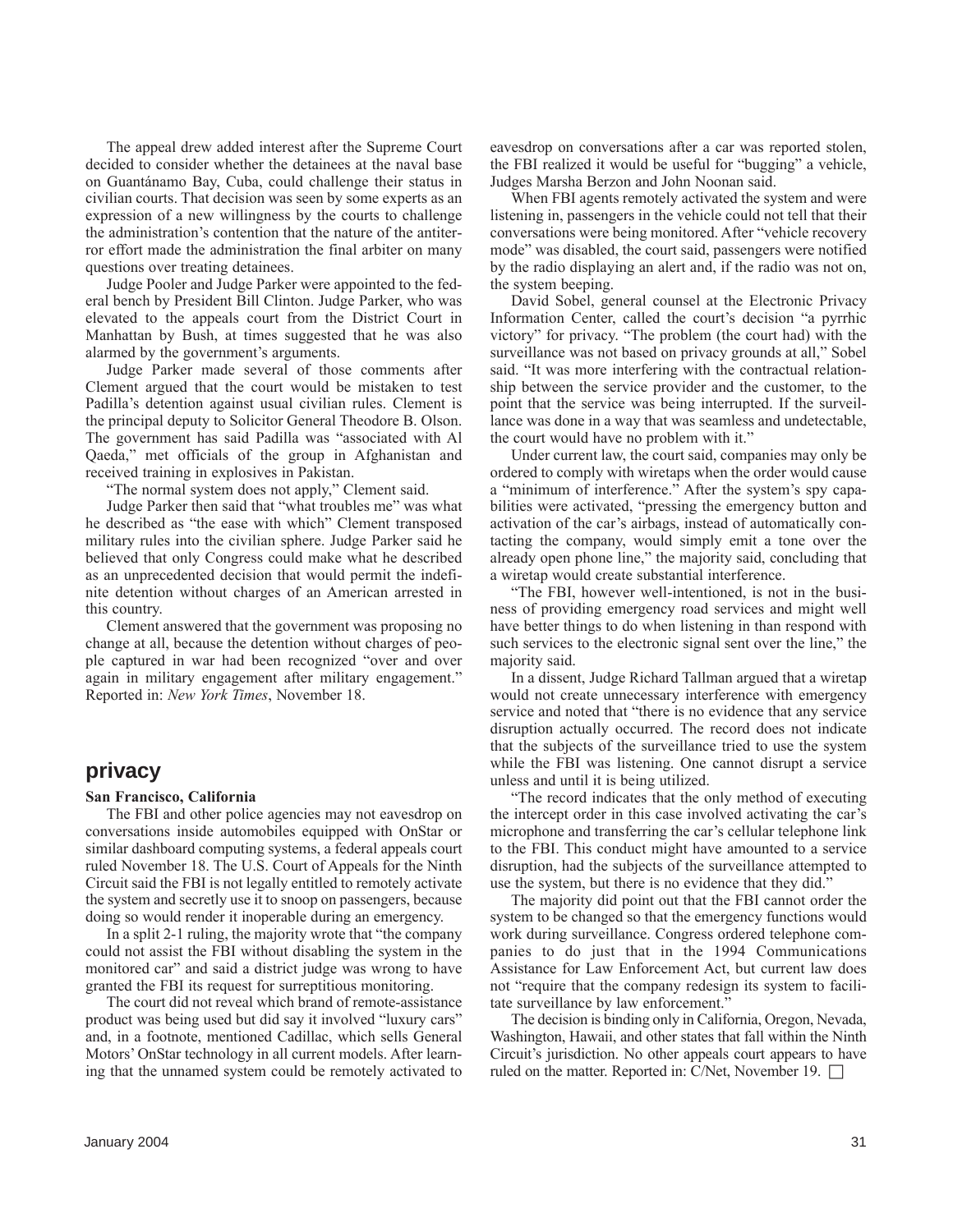## *(is it legal . . . from page 26)*

matter for the courts to work out, not the individual law enforcement agencies," she said.

Barankin agreed, saying that state law enforcement agencies have managed to work with federal agencies in the past despite disagreements on issues such as medicinal marijuana and questioning Middle Eastern immigrants. "There's way too much that we concur on and way too much work for us all to do," he said.

Civil libertarians welcomed Lockyer's guidelines. Jim Dempsey of the Center for Democracy and Technology said other states would be wise to follow Lockyer's lead, for philosophical and practical reasons. "What the attorney general is doing is very positive, both from a civil liberties standpoint and a counterterrorism standpoint," he said. "He's saying he wants California police to be focused, to prioritize," rather than "going off on fishing expeditions."

But ACLU attorney Marc Schlosberg, while praising the guidelines, said he would like to see them reissued in a simpler form that would make the rules clear to every law enforcement official in the state. "We welcome this as a first step," he said. "But we really need more concrete guidelines as well." Reported in: *San Francisco Chronicle*, October 18.

#### **Washington, D.C.**

A little-noticed measure approved by both the House and Senate would significantly expand the F.B.I.'s power to demand financial records, without a judge's approval, from car dealers, travel agents, pawnbrokers and many other businesses, officials said November 11.

Traditional financial institutions like banks and credit unions are frequently subject to administrative subpoenas from the Federal Bureau of Investigation to produce financial records in terrorism and espionage investigations. Such subpoenas, which are known as national security letters, do not require the bureau to seek a judge's approval before issuing them. The measure now awaiting final approval in Congress would significantly broaden the law to include securities dealers, currency exchanges, car dealers, travel agencies, post offices, casinos, pawnbrokers and any other institution doing cash transactions with "a high degree of usefulness in criminal, tax or regulatory matters."

Officials said the measure, which is tucked away in the intelligence community's authorization bill for 2004, gives agents greater flexibility and speed in seeking to trace the financial assets of people suspected of terrorism and espionage. It mirrors a proposal that President Bush outlined in a speech two months earlier to expand the use of administrative subpoenas in terrorism cases.

Critics said the measure would give the federal government greater power to pry into people's private lives. "This dramatically expands the government's authority to get private business records," said Timothy H. Edgar, legislative counsel for the American Civil Liberties Union. "You buy a ring for your grandmother from a pawnbroker, and the record on that will now be considered a financial record that the government can get."

The provision is in the authorization bills passed by both houses of Congress. Some Democrats have begun to question whether the measure goes too far and have hinted that they may try to have it pulled when the bill comes before a House-Senate conference committee. Other officials predicted that the measure would probably survive any challenges in conference and be signed into law by President Bush, in part because the provisions already approved in the House and the Senate are identical.

The intelligence committees considered the proposal at the request of George J. Tenet, the director of central intelligence, officials said. Officials at the CIA and the Justice Department declined to comment about the measure.

A senior Congressional official who supports the provision said that "this is meant to provide agents with the same amount of flexibility in terrorism investigations that they have in other types of investigations. This was really just a technical change to reflect the new breed of financial institutions."

Asked what had prompted the measure, the official said: "This is coming from 3,000 dead people. There's an ever-expanding universe of places where terrorists can hide financial transactions, and it's only prudent and wise to anticipate where they might be and to give law enforcement the tools that they need to find them."

Christopher Wray, the Justice Department's assistant attorney general in charge of the criminal division, also addressed the issue in October at a Senate hearing. Wray said that compared with the antiterrorism law that allowed agents to demand business records with court approval, the FBI's administrative subpoenas were more limited. The administrative subpoenas "do provide for production of some records," he said, but "they don't cover as many types of business records." Reported in: *New York Times*, November 12.

## **etc.**

#### **Miami, Florida**

Three miles off the Florida coast in April of 2002, two Greenpeace activists clambered from an inflatable rubber speedboat onto a cargo ship. They were detained before they could unfurl a banner, spent the weekend in custody and two months later were sentenced to time served for boarding the ship without permission. It was a routine act of civil disobedience until, fifteen months after the incident, federal prosecutors in Miami indicted Greenpeace itself for authorizing the boarding. The group says the indictment represents a turning point in the history of American dissent.

"Never before has our government criminally prosecuted an entire organization for the free speech activities of its sup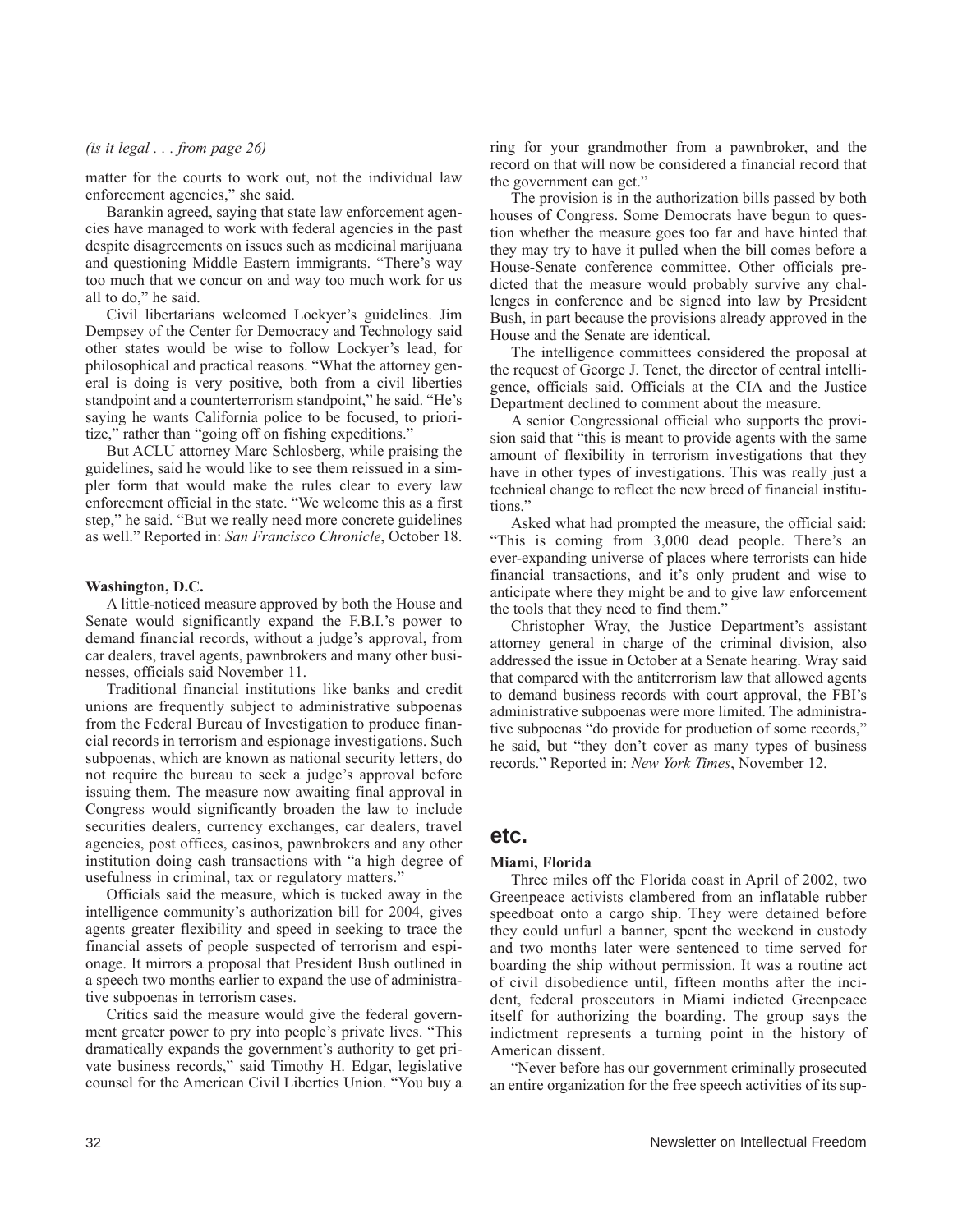porters," said John Passacantando, the executive director of Greenpeace in the United States.

In court papers, the organization's lawyers warned that the prosecution "could significantly affect our nation's tradition of civil protest and civil disobedience, a tradition that has endured from the Boston Tea Party through the modern civil rights movement."

Legal experts and historians said that the prosecution might not be unprecedented, citing legal efforts by state prosecutors in the South to harass the NAACP in the 1950s and 1960s. But they said it was both unusual and questionable.

"There is not only the suspicion but also perhaps the reality that the purpose of the prosecution is to inhibit First Amendment activities," said Bruce S. Ledewitz, a law professor at Duquesne University in Pittsburgh who has studied the history of civil disobedience in America.

Matthew Dates of the United States attorney's office in Miami declined to respond to questions about whether the prosecution was unusual or politically motivated. In court papers, prosecutors defended the indictment. "The heart of Greenpeace's mission," they wrote, "is the violation of the law."

Greenpeace, a corporation, cannot serve prison time. But it can be put on probation, requiring it to report to the government about its activities and jeopardizing its tax-exempt status. If convicted of the misdemeanor charge, Greenpeace could also face a \$10,000 fine.

The group is charged with violating an obscure 1872 law intended for proprietors of boarding houses who preyed on sailors returning to port. It forbids the unauthorized boarding of "any vessel about to arrive at the place of her destination." The last court decision concerning the law, from 1890, said it was meant to prevent "sailor-mongers" from luring crews to boarding houses "by the help of intoxicants and the use of other means, often savoring of violence."

Passacantando said he had authorized the boarding in 2002. "The buck does stop with me," he said. Greenpeace maintains that the ship in question was illegally importing mahogany from Brazil. The harvesting and shipment of mahogany is governed by stringent international rules meant to prevent damage to the Amazon's environment. In the indictment, federal prosecutors said that Greenpeace's information was mistaken.

Passacantando said the prosecution of the organization was unwarranted and part of what he called Attorney General John Ashcroft's attack on civil liberties. He acknowledged, however, the importance of ensuring the safety of the nation's ports in light of the September 11, 2001, terrorist attacks.

"If we were to lose this trial," he said, "it would have a chilling effect on Greenpeace and on other groups that exercise their First Amendment right aggressively. The federal government is using 9/11 to come down harder on an action like this, which was a good and dignified and peaceful action."

Even a minor criminal conviction, legal experts said, could have profound consequences. "You in effect have a record," said Rodney A. Smolla, dean of the University of Richmond School of Law in Virginia. "It has a chilling effect."

In their legal papers, prosecutors acknowledged that a conviction could have tax consequences and "a chilling effect on First Amendment rights." Still, they opposed the organization's request for a jury trial, which is ordinarily available only where the defendant faces more than six months in prison.

The potential loss of constitutional rights, prosecutors wrote, does not require a jury. They cited a misdemeanor domestic violence prosecution in which the defendant was denied a jury trial although he faced losing his license to carry a gun. In contrast to speculation about the impact of a conviction on Greenpeace's First Amendment rights, prosecutors wrote, the defendant in the gun case "was not entitled to a jury trial even though he was definitely faced with loss of his Second Amendment rights." Reported in: *New York Times*, October 11.

#### **Albany, New York**

A civil liberties group argued in a lawsuit November 3 that the head of New York's commission on lobbying is using his powers to scare people and groups they join from using their First Amendment rights. The lawsuit brought by the New York Civil Liberties Union suggested that David Grandeau, executive director of the Temporary State Commission on Lobbying, was exceeding his authority. It said his demands "would open the door to virtually unchecked monitoring of First Amendment activity" by the lobbying commission. "The threat of such monitoring would further chill the First Amendment rights of advocacy organizations such as the NYCLU."

Filed in U.S. District Court in Manhattan, the lawsuit stemmed from action taken by the lobbying commission after NYCLU officials helped create a billboard near an Albany-area mall when a man was arrested there on March 3 wearing a "Give Peace a Chance" T-shirt.

Stephen Downs, of Selkirk, N.Y., wore the anti-war shirt while he shopped. Mall security guards told him to remove it or leave the mall, which is private property. Downs refused, and police arrested him after mall security said he was causing a disturbance. A trespassing charge eventually was dropped.

The billboard near the Crossgates Mall carried the text: "Welcome to the mall. You have the right to remain silent. Value free speech. www.nyclu.org." Alongside it was the image of a person gagged with material wrapped around his head and mouth.

In the lawsuit, the NYCLU said the lobbying board claimed costs related to the billboard were lobbying expenses stemming from the civil liberties group's effort to promote pending legislation guaranteeing First Amendment rights at shopping malls. The NYCLU said in court papers,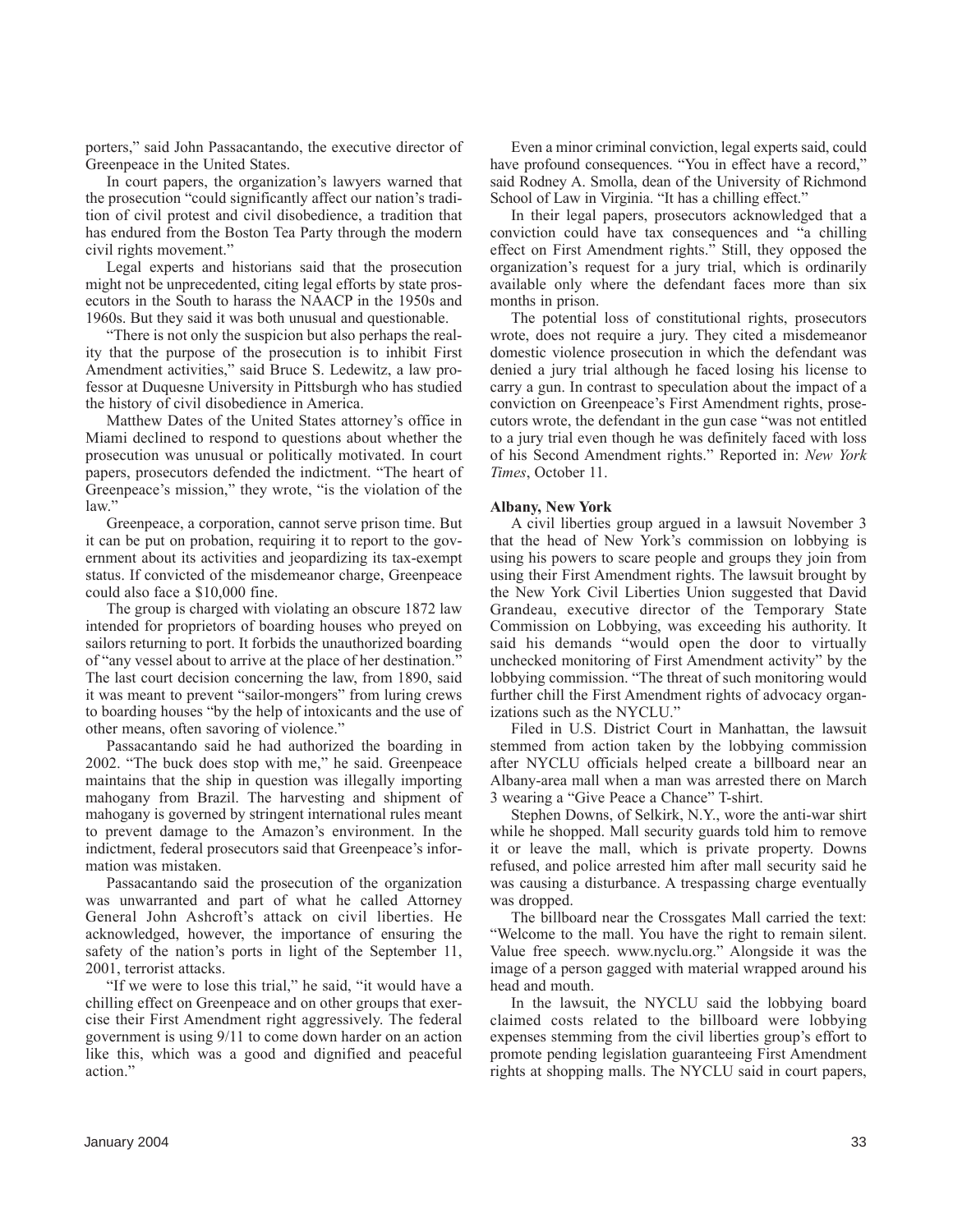though, that the billboard, which was up for one month, made no mention of the legislation and did not suggest anyone take action with respect to it.

Grandeau called the dispute a "classic struggle of good versus evil." "I see the NYCLU trying to prevent people from knowing what's going on, trying to contract what's available to the public," he said. "Dark versus light." He said the NYCLU had a history of failing to obey lobbying laws, having paid fines ranging from \$250 to \$1,000 three times since 1996 after doing so.

Grandeau said he suspected the NYCLU might be seeking an edge in a dispute in federal court in Manhattan over a probe the lobbying commission had conducted of political allies Russell Simmons and Benjamin Chavis. A judge ordered the investigation halted until she decides whether it violated the First Amendment rights of rap record mogul Simmons and former National Association for the Advancement of Colored People head Chavis.

The men sued the commission earlier this year, saying they were unjust targets in a probe to learn whether they violated state lobbying laws with their opposition to the state's Rockefeller drug laws. The NYCLU submitted arguments to the court in the case. Reported in: Associated Press, November 3.  $\Box$ 

#### *(in review . . . from page 6)*

ness of the current war on terrorism differentiates it from past abuses, especially as applied to "enemy combatants." He examines the unconstitutionality of detentions and proposed military tribunals. He explains the impacts of the USA Patriot Act and how it was that Congress passed without knowing what was in it. The Attorney General's Guidelines on General Crimes, Racketeering Enterprise, and Terrorism Enterprise Investigations are compared to J. Edgar Hoover's COINTELPRO. Hentoff discusses the potential of surveillance technology like Carnivore, Magic Lantern, and Poindexter's various schemes. The initial leak of Patriot II is covered and its provisions analyzed, but the book concludes before Patriot II's provisions began to be introduced piecemeal as separate bills under new titles.

Hentoff avoids the temptation to focus only on underlings and insists the reader recognize that all of these actions carry the approval of George Bush. He challenges citizens who ignorantly make patriotism a club to undermine liberty and he particularly features the resistance spearheaded by the Bill of Rights Defense Committee.

While Hentoff addresses the threats to the confidentiality of reading under the Patriot Act, the index has only one reference to ALA and two to librarians. By contrast, six chapters discuss Lincoln's suspension of constitutional rights during the Civil War and the court's rejection of it in ex parte Milligan. Unfortunately, while an understanding of that previous expansion of wartime powers provides important background, Hentoff's attitude toward Lincoln may be more off-putting than persuasive.

While this is not a definitive study of civil liberties following the September 11th attacks, it gathers enough information to serve the needs right now of those who hope to reverse the trend and make its eventual study something other than a tragedy.—*Reviewed by Carolyn Caywood, Virginia Beach Public Library*

*In Defense of Liberty: The Story of America's Bill of Rights.* Russell Friedman. Holiday House, 2003. 196 p. \$24.95.

Russell Friedman has been honored with awards for his photo-essay approach to non-fiction for children. This book can serve both students and the interested layman seeking background on civil liberties. Its appearance is opportune because no reader could come away without seeing precisely how recent government actions have changed the direction of U.S. constitutional evolution.

While Friedman addresses each of the first 10 amendments plus the Fourteenth and also gives English historical background, at least half the material directly addresses intellectual freedom. As is appropriate in a book for juvenile readers, when possible Friedman chooses cases that involved minors to illustrate the rights guaranteed by those amendments. His treatment of the amendments is not equal—the First gets two chapters while the Sixth and Seventh are merged.

Following two chapters on the development of human rights from the Magna Carta to the Glorious Revolution, the religion and expression clauses of the First Amendment are addressed separately using the Jehovah's Witness students refusal to salute the flag and the Tinker children's Vietnam war protest armbands as frames around other significant historical events and court cases. The chapter on freedom of religion introduces the role of the courts in interpreting the Bill of Rights. In addition to the obvious school cases, Friedman also discusses religious exemptions from military service and from medical treatment. Under freedom of expression, he covers Palmer and McCarthy, obscenity and hate speech, the Internet, and points out current issues such as spam.

Since there has been limited judicial review, the chapter on the Second Amendment focuses more on how gun control efforts have been received by the public and legislatures. Lacking other material, the chapter on the Third Amendment focuses on Colonial history and the amendment's possible extrapolation as a right to privacy within the home. The chapter on the Fourth further explores privacy and intrusive technology from wiretapping to databases to thermal imaging. It also examines Hoover's excesses, the establishment of the Foreign Intelligence Surveillance Court, and makes a brief mention of post 9/11 Justice Department actions. School drug testing cases conclude the chapter.

Along with the Fifth Amendment and Miranda warn-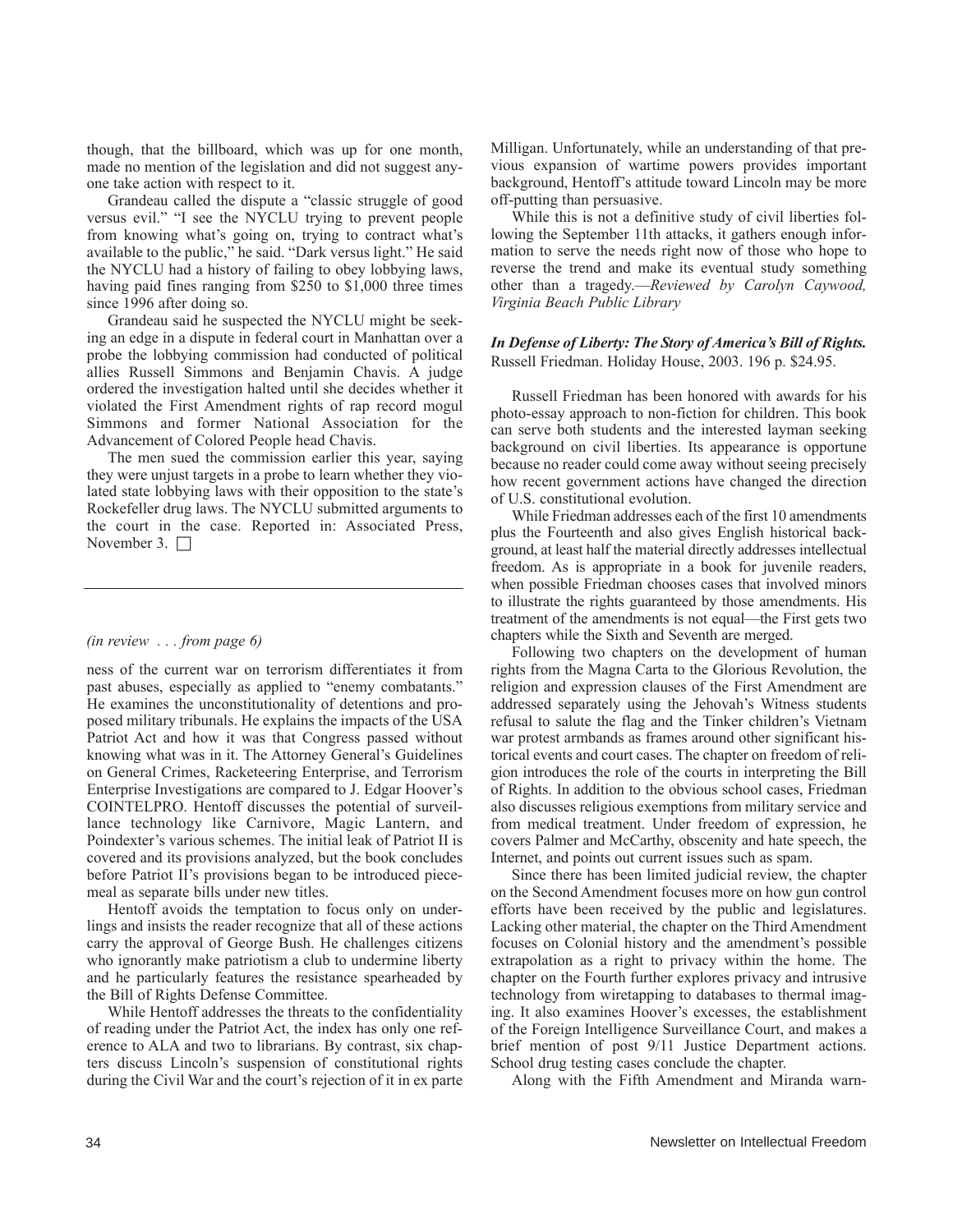ings, Friedman introduces evidence of false convictions revealed by recent DNA tests. The Sixth and Seventh are treated together in a single chapter on the right to a fair trial. In re Gault launches a discussion of how minors are tried and Friedman compares World War II and post 9/11 detentions without trial. Death penalty issues and punishments in other places and times are covered under the Eighth Amendment.

Friedman uses "The Mysterious Ninth" to cover the reproductive rights cases from *Griswold* v. *Connecticut* to *Roe* v. *Wade.* Under the Tenth, he contrasts how states' rights was an issue in both limiting child labor and fostering segregation to set the stage for what he calls "Madison's Most Valuable Amendment." This proposed amendment would have applied civil liberties protection to state governments but did not pass as part of the Bill of Rights. Friedman sees the Fourteenth Amendment as its vindication and thus includes the Civil Rights movement in his book.

Excellent as this book is in many ways, it contains errors of oversimplification. Though they are not substantial, the additional sentences to clarify them would have also made the author's points stronger. For example, on page 52, Friedman gives the impression Justice Holmes was writing majority opinions, not dissents, when he could have shown how powerful a dissent can become in influencing later Supreme Court decisions. Earlier, on page 38, Friedman says, "the Court often change its mind on constitutional issues," referring to *West Virginia Board of Education* v. *Barnette,* thereby ignoring the role of precedent and undermining the significance of those changes. In describing the Colonial period case of John Peter Zenger, Friedman leaves the impression that Zenger wrote as well as publishing the government criticisms that landed him in jail, which clouds the issue of freedom of the press.

Though Friedman has included material from very recent court cases, the book apparently went to press before the Supreme Court's CIPA decision. The Bill of Rights appears at the back in text and facsimile along with a list of significant court cases, footnotes, a bibliography including both books and Web sites, and an index.—*Reviewed by Carolyn Caywood, Virginia Beach Public Library* -

*(ALA President's statement . . . from page 1)*

of their over 26 million residents, its discomfort with some provisions of the USA PATRIOT Act. We are, as members of the American public and as librarians, deeply concerned about certain provisions of the USA PATRIOT Act which increase the likelihood that the activities of library users, including their use of computers to browse the Web or access

e-mail, may be under government surveillance without their knowledge or consent. We are also deeply concerned about the revised Attorney General Guidelines to the Federal Bureau of Investigation, and other related measures that give the federal government overly-broad authority to investigate citizens and non-citizens without particularized suspicion, to engage in surveillance, and to threaten civil rights and liberties guaranteed under the United States Constitution and Bill of Rights.

As the Committee is aware, the ALA has been very involved in advocating for legislation that would amend the USA PATRIOT Act to protect civil liberties and the privacy of the public while at the same time ensuring that law enforcement has the appropriate tools necessary to safeguard the security of our country. We have also advocated meaningful Congressional oversight of and accountability to the public for the implementation of these expanded authorities, and so we genuinely appreciate this hearing to address how the protection of civil liberties, privacy, and the free and open exchange of ideas enhance the vital efforts of law enforcement and the security of our country.  $\Box$